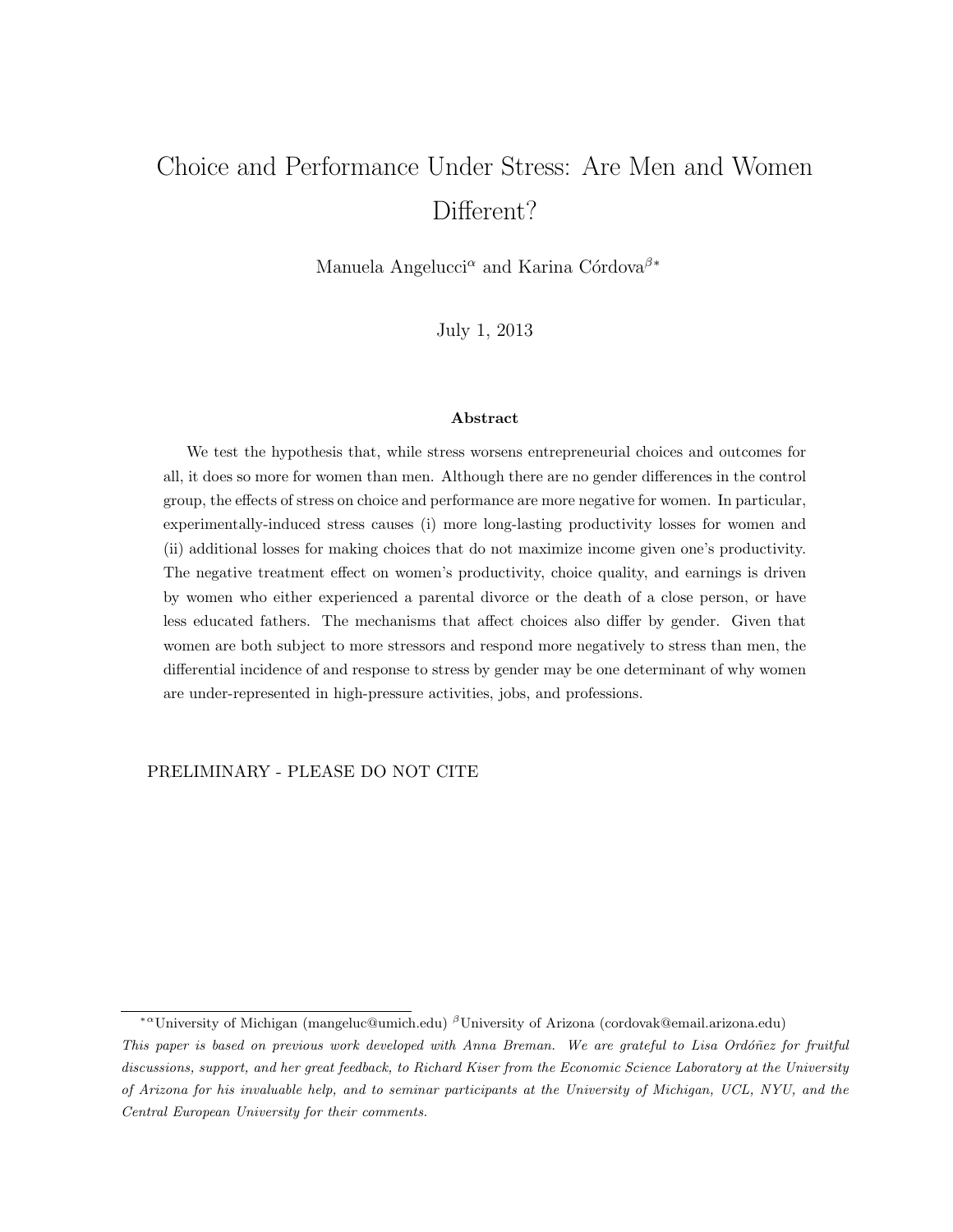## 1 Introduction

Entrepreneurship rates are lower among women than men in most of the world (Kelley, Singer, and Herrington, 2012; Koellinger, Minniti and Schade, 2013). In the U.S., women account for only 2.5% of the top 5 earning executives (Bertrand and Hallock, 2001). More generally, women tend to be under-represented in high-pressure activities, jobs, and professions (e.g., women migrate less, and are less likely to be in tenure-track positions in academia). Several explanations have been proposed to account for these differences, ranging from discrimination (Wolfinger, Mason, and Goulden, 2008), to preferences (Barbulescu and Bidwell, 2012), to women being less risk taking (e.g., Croson and Gneezy, 2009), competitive (e.g., Niederle and Vesterlund, 2007, 2011), and overconfident (e.g., Barber and Odean, 2001; Cech, Rubineau, Silbey, and Seron, 2011) than men.

This paper proposes an additional explanation, related to stress. Stress is the organism's response to stimuli that threaten one's physical integrity, social connectedness, sense of self, and resources (Kemeny, 2003), with heterogeneous causes and effects. Our argument is that, if women are both more exposed to stress and more negatively affected by stress than men, stress might cause women to participate in entrepreneurial activities and high-pressure professions at lower rates than men. This difference arises through two mechanisms. First, conditional on baseline characteristics, women are less likely to choose higher-return, higher-pressure activities than men.<sup>1</sup> Second, conditional on having made this type of choice, women may perform worse than men.

There is evidence that women suffer from higher exogenous stressors than men: e.g. as children, they experience higher parental divorce and poverty rates (Dahl and Moretti, 2008); as adults, they have more parenting and caregiving responsibilities (Bianchi, 2010, 2011; Anxo, Flood, Mencarini, Pailh, Solaz, and Tanturri, 2007). These differences are consistent with the higher self-reorted levels of stress: for example, in the U.S., 58 (16)% of men and 79 (23)% of women reported experiencing moderate to high (extreme) levels of stress in 2011 (APA, 2012); perceived job insecurity is also higher for women (Mauno and Kinnunen, 2002). So, even if the effects of stress on choice and performance did not differ by gender, the overall effect of stress would be higher for women because they are exposed to more stressors. In addition, there are documented biological (Taylor, Klein, Lewis, Gruenewald, Gurung, and Updegraff, 2000; Lee and Harley, 2012) and neurological (Wang, Korczykowski, Rao, Fan, Pluta, Gur, McEwen, and Detre, 2007) gender differences in the responses to stress, as well as evidence that the hormonal changes caused by the menstrual cycle affect women's physiological response to stress (Kirschbaum, Kudielka, Gaab, Schommer, and Hellhammer, 1999) and their bidding behavior (Chen, Katuščák, and Ozdenoren, 2013; Pearson and Schipper, 2013).

To understand these mechanisms, we design and perform a series of laboratory experiments

<sup>&</sup>lt;sup>1</sup>Ors, Palomino, and Peyrache (2012) show that the ex ante mechanism is present also outside the lab: among applicants for a prestigious MBA program, women are more likely to underperform in the high-stake MBA admission exams, compared to men, despite having performed better than men in low-stake exams.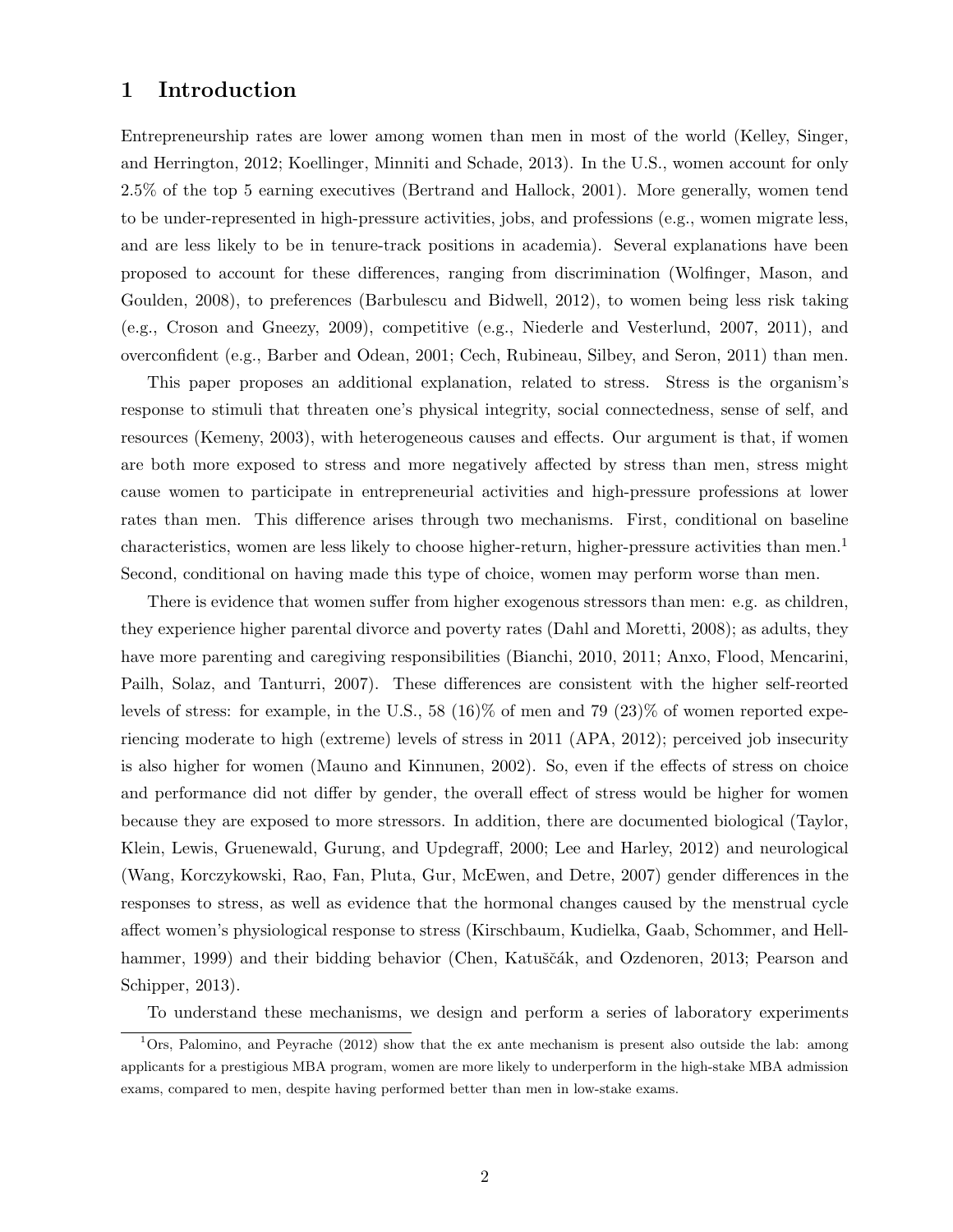where we elicit stress and track both productivity and entrepreneurial choices, which we define as choosing a payment scheme with higher returns but a small, positive probability of zero earnings rather than a payment with lower, but certain returns. In this setting, described below, we test the hypotheses that (1) stress negatively affects productivity and entrepreneurial choice, (2) the effect of stress on choice is not income maximizing, (3) this non-maximizing effect works through changes in beliefs, mistakes, and risk attitudes, and (4) all these effects vary by gender. Our data match the broader evidence that women are more likely to be exposed to stressors and report higher levels of stress than men and that women's productivity and entrepreneurial choices are more negatively affected by experimentally induced stress than men's, resulting in lower monetary gains.

In our experiment, people are compensated for their choices and performance in one of four tasks. The first two tasks are two rounds of 20 multiple-choice, SAT-like questions, with 5 minutes to answer them. We call them  $\text{quiz}_1$  and  $\text{quiz}_2$ . Participants are paid piece-rate in both cases and may earn between 0 and \$20 in quiz<sub>1</sub> and between \$0 and \$30 in quiz<sub>2</sub>. The third task consists of picking their preferred choice out of 6 paired lotteries (à la Holt and Laury, 2002), for which people may earn between \$1 and \$38.5. The fourth task consists of recalling the answers to two multiple choice questions that people answered after watching a video clip at the beginning of the session.

We have two different treatments, emotional load and uncertainty. People in the control group watch a neutral video clip. Subjects under emotional load watch an anxiety-inducing video clip and know that, at the end of the session, one of them will be selected to summarize the clip in front of the other subjects. Participants under uncertainty watch the neutral video clip and are not told their quiz<sub>1</sub> productivity right after completing this task.

The sessions start by collecting information to estimate participants' baseline stress level, and a saliva sample to measure cortisol (one of the hormones that increases when the body reacts to a stressor) for a subset of 92 subjects in the control and emotional load arms. Then each person watches a video clip and answers questions about it. The first productivity task,  $quiz<sub>1</sub>$ , follows and, after completing it, people in the control group and in the emotional load treatment, but not those in the uncertainty treatment, find out what their number of correct answers was. Afterwards, participants report their expected number of correct answers for quiz<sub>2</sub> and choose how to be paid for quiz<sub>2</sub>. The options are whether to be paid \$1 per correct answers, as in quiz<sub>1</sub>, or \$1.5, provided they have a minimum number of correct answers,  $x$ . If they have fewer than  $x$  correct answers, they are paid \$0. We offer this 'upgrade' 4 times, each time lowering the threshold from 12, to 10, 8, and 6 correct answers and giving people the option of choosing the new 'upgrade' - the one with the lower threshold - or sticking with whichever payment they had just selected, regardless of whether it is \$1 with no threshold or \$1.5 with the higher threshold. For every upgrade offered, people report their subjective probability of having x correct answers. Participants, then, solve quiz2, and right after indicate their preferred choices out of 6 paired lotteries. We then collect a second saliva sample in selected sessions. For the last paid task, people have to recall the two multiple choice answers provided after watching the video clip. At this stage, one person from the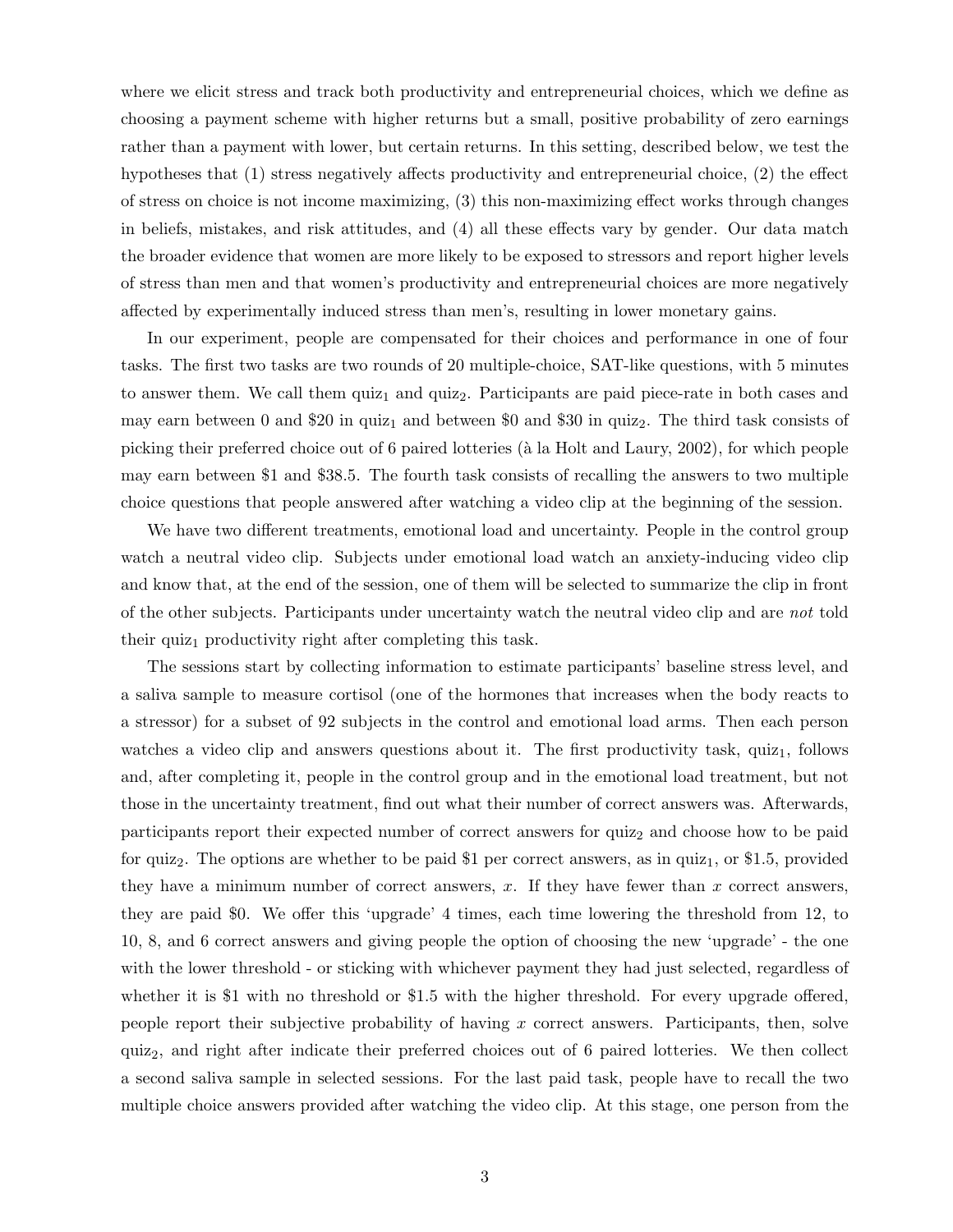emotional load group summarizes the video clip she saw in front of the other participants. The session is over after we collect some socioeconomic information (age, gender, college year, GPA, parental education, and negative life events; in addition, we ask to report consumption of alcohol, caffeine, tobacco, and use of various medicines in the sessions in which we collect saliva samples).

We find that, when under stress, both men and women become less productive and make worse choices. However, consistent with our conjectures, the duration or the intensity of the effects is larger for women. Emotional load reduces quiz<sub>1</sub> productivity by  $10\%$  for both men and women. However, while the treatments continue to reduce women's quiz<sub>2</sub> productivity by  $10\%$ , they no longer affect men's quiz<sub>2</sub> productivity, which returns to the level of the control group. The treatments cause a reduction in the upgrade likelihood - our measure of entrepreneurial choice - of similar magnitudes for men and women, despite the fact that stress did not cause a drop in men's quiz<sup>2</sup> productivity. This finding suggests that, at least for men, stress causes excessive drops in upgrade choices. Indeed, when we look at the treatment effect on the monetary returns on  $quiz<sub>2</sub>$ , we find that the pooled treatments reduce women's and men's returns by \$2.8 and \$0.5 respectively, with larger losses from uncertainty than from emotional load and the difference between the effects for men and women being statistically significant. About \$1 and \$0.6 (with the difference not statistically significant), that is, 37% and 100% of these losses for women and men respectively, are caused by making the 'wrong' upgrade choice given one's productivity, and the rest by a productivity drop. Most of the losses from making the wrong choice, \$0.63 for women and \$0.45 for men, come from choosing not to upgrade when in fact they would have earned more by upgrading. The remaining \$0.39 and \$0.13 are caused by upgrading too much given one's productivity, and consequently earning \$0. In sum, stress causes women to lose more money than men.

When we look at heterogeneity by negative life events (parental divorce or death of a close person in the previous 5 years) and socioeconomic background (proxied by having a father with at least a college degree), we find that the negative treatment effect on women's productivity, choice quality, and earnings is driven by women who either experienced the above negative life events or have less educated fathers. The effects are not statistically significant for the remaining women, and are also mainly statistically insignificant and do not vary systematically by family background for men.<sup>2</sup>

When we look at heterogeneity by self-reported stress, we find that that the (negative) marginal effects of the experimentally induced stress decrease with baseline stress for men but not so much for women. That is, the stress induced in the lab worsens productivity, choice quality, and earnings for men with below median baseline self-reported stress, but not for men with above median baseline self-reported stress.<sup>3</sup> Conversely, the negative effect of lab-induced stress worsens productivity,

<sup>2</sup>Self-reported stress and these measures of socioeconomic background are uncorrelated with each other for both men and women.

<sup>3</sup>This is the reverse of The Yerkes-Dodson Law (see Lupien, Maheu, Tu, Fiocco, and Schramek, 2007; Diamond, Campbell, Park, Halonen, and Zoladz, 2007) and is consistent with Meglino (1977) and Arsenault and Dolan (1983).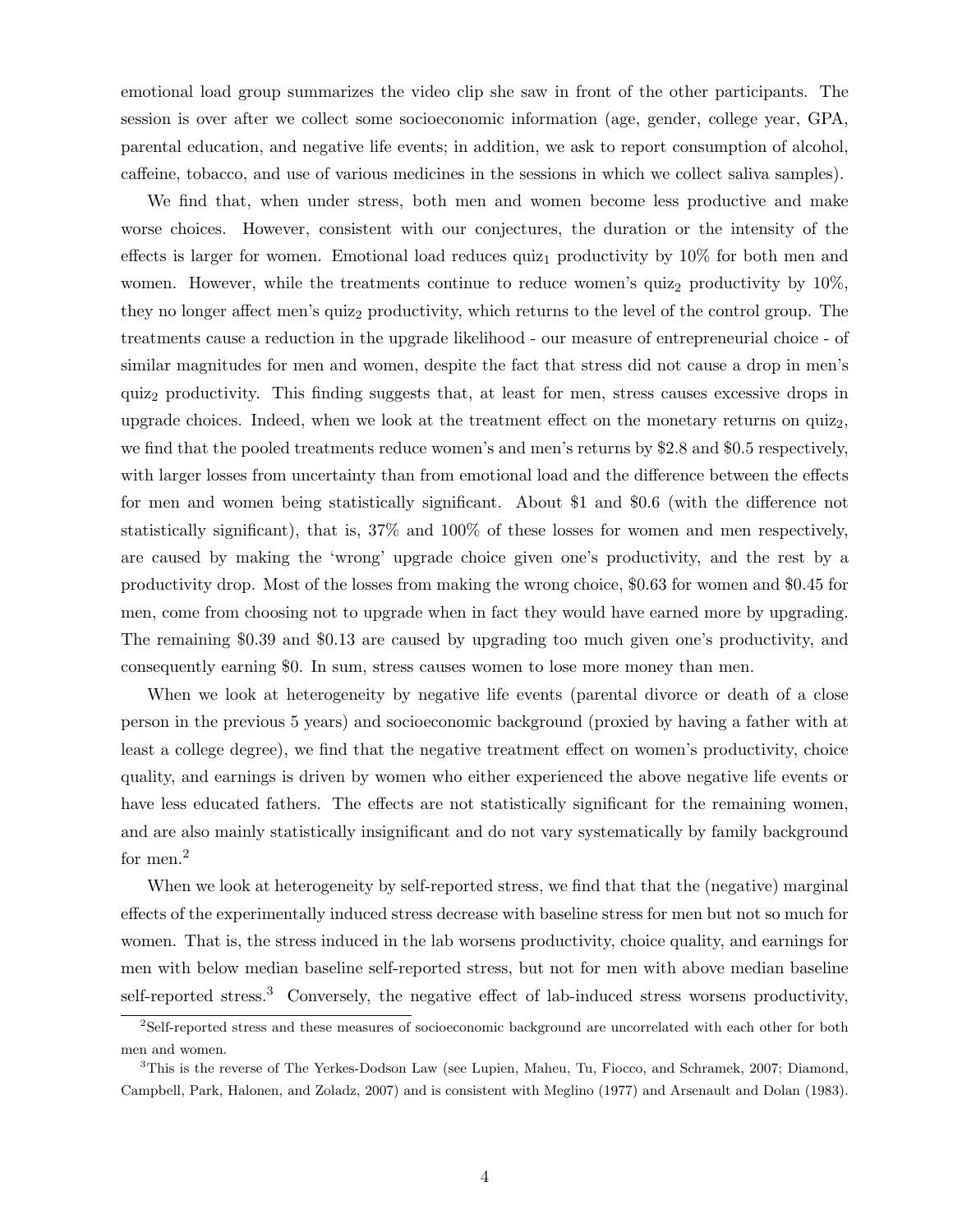choice quality, and earnings for all women, regardless of their baseline stress. That is, a larger fraction of women than men is negatively affected by our treatments.

In sum, when we use two different proxies for current or past stress, we find that the marginal effect of the treatments interact differently with predetermined individual characteristics, resulting into women being more hurt by the treatments than men.

Lastly, we analyze three different mechanisms through which stress might affect entrepreneurial choice and performance (beliefs, mistakes, and risk attitudes) and identify gender differences. We find that the reasons for excessive upgrades are a surge in optimism for some women, and a surge in optimism, mistakes, and risk-loving preferences for some men. The reasons for upgrading too little, on the other hand, are a surge in pessimism for some women and an increase in mistakes and risk aversion for men. In sum, policies targeted at increasing the accuracy of beliefs will benefit both men and women, while policies targeted at dealing with risk preferences and correcting mistakes will primarily help men. We discuss the interaction of these effects in more detail and discuss potential policy implications that could incorporate the insights of this research.

# 2 Treatment, Experimental Design, Steps, and Data

### 2.1 Treatments and Experimental Design

Observational or self-reported data are usually inadequate for estimating the effects of stress because of reverse causality. Decision-making problems, low productivity, or low income may in fact cause stress. To overcome this problem, we design a series of laboratory experiments in which we randomly assign treatment conditions and measure the short-run effects of different aspects of stress on decision-making and productivity. We induce stress through the use of a movie clip and the withholding of information. In addition to measuring stress through the typical self-report measures, we also measured cortisol levels objectively by administering saliva tests to a subsample of participants.

We have two treatments, emotional load, EL, and uncertainty, U, and a control group. Everybody watches one of two video clips. The control group watches a five minute fragment of a BBC documentary about Monument valley, the same setting as the emotional load video clip. The emotional load group watches a four minute clip from the movie "Vertical Limit" (Columbia Pictures, 2000), which depicts a dramatic rock climbing accident. The use of films for the elicitation of emotions is a common and effective practice in psychology experiments (Gross and Levenson, 1995) and this particular video clip has been used in previous research (e.g. Frederickson and Branigan, 2005; Brooks and Schweitzer, 2011). Moreover, we announce that at the end of each session, one person from the emotional load group has to summarize the video clip in front of the other subjects. Public speaking is also a commonly employed stressor in the lab (e.g. Dickerson and Kemeny, 2004). Besides increasing stress, public speaking increases the salience of the video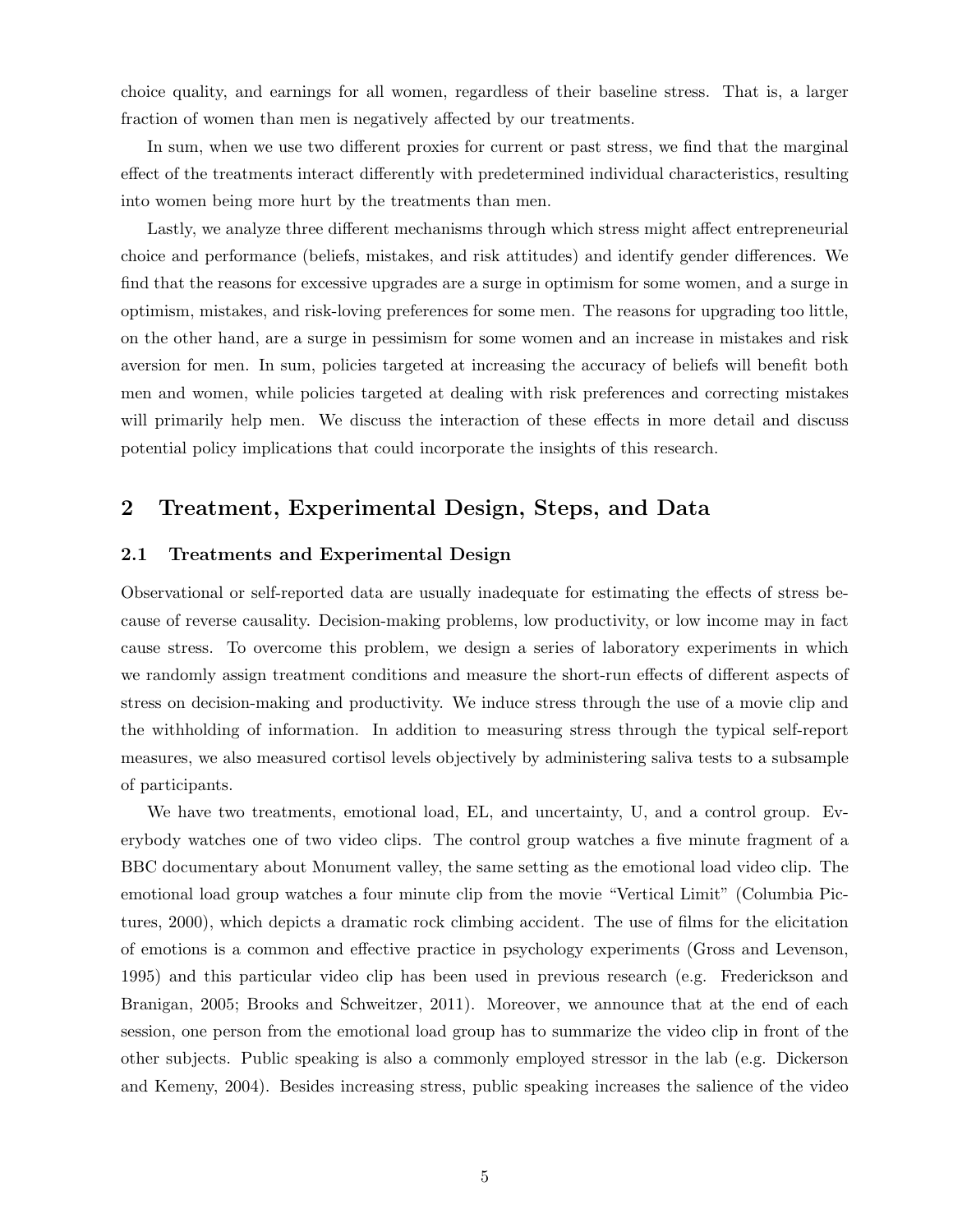clip.

The uncertainty group watches the documentary and is not told the quiz<sub>1</sub> productivity. Uncertainty is one of the most commonly reported stressors in the U.S. (APA 2012). Moreover, there is experimental evidence that negative feedback is preferred to uncertainty about performance, especially among those dealing with high anxiety (Hirsh and Inzlicht, 2008), and descriptive evidence that uncertainty increases anxiety (Flory and Lang 2010). Individuals value a risky prospect less than its worst possible realization (Gneezy, List and Wu, 2006, who actually call this finding the "uncertainty effect"), and uncertainty can affect performance negatively when applying for a job (e.g. Godlonton, 2012). Given the evidence on the different physiological and neurological mechanisms in which men and women react under stress, we expect heterogeneous effects of these two stressors (emotional load and uncertainty) by gender.

Some subjects are exposed to neither treatment,  $EL=0$  and  $U=0$ , some to one treatment only,  $EL=0$  and  $U=1$  or  $EL=1$  and  $U=0$ , while others to both,  $EL=1$  and  $U=1$ . The control group is always the set of subjects exposed to neither treatment,  $EL=0$  and  $U=0$ . The treatment groups vary, though. When we pool treatments, the control group is all subjects exposed to at least one treatment, EL, U, or both. When we consider individual treatments separately, though, we select subjects exposed to one treatment only. That is, the treatment group for the EL condition is  $EL=1$  and  $U=0$ . Similarly, the treatment group for the EL condition is  $EL=0$  and  $U=1$ . Table 1 shows that the size of the control group is 119 (83+36), while the treatment group sizes are  $271$   $(52+92+61+66)$  for the pooled treatments, 92 for the EL treatment, and 118  $(52+66)$  for the U treatment. We obtain these sample sizes by adding also data from our robustness check experiments. Before explaining that, it is useful to describe the experimental design.

Our experiment is a modified two-by-two design, as shown in Table 2, which lists the sessions and describes which conditions we induce in each of them. In the first 12 sessions, we have both treatment and control groups for the EL condition (video clips and public speaking, i.e.  $EL=0$ and  $EL=1$ ). However, no subject in the first 6 sessions receives the uncertainty treatment  $(U=0)$ , while all subjects in the second 6 sessions do  $(U=1)$ . That is, while the EL treatment varies within session, the U treatment varies across sections only. In addition, we ran 8 more sessions in which we manipulate the cognitive load  $(CL)$  by having subjects memorize either 2-  $(CL=0)$  or 8-digit numbers  $(CL=1)$ . The CL treatment varies within session. Two of these sessions have no uncertainty treatment  $(U=0)$ , while all subjects in the remaining sections receive the uncertainty treatment  $(U=1)$ . While we use these sessions primarily for robustness checks, as we explain in Section 10, we add the  $CL=0$  subgroup to our main data set, in the following way: subjects with  $CL=0$  and  $U=0$  are part of the control group,  $T=0$ ; subjects with  $CL=0$  and  $U=1$  are part of our pooled treatment group,  $T=1$ , and of our uncertainty treatment group,  $U=1$ .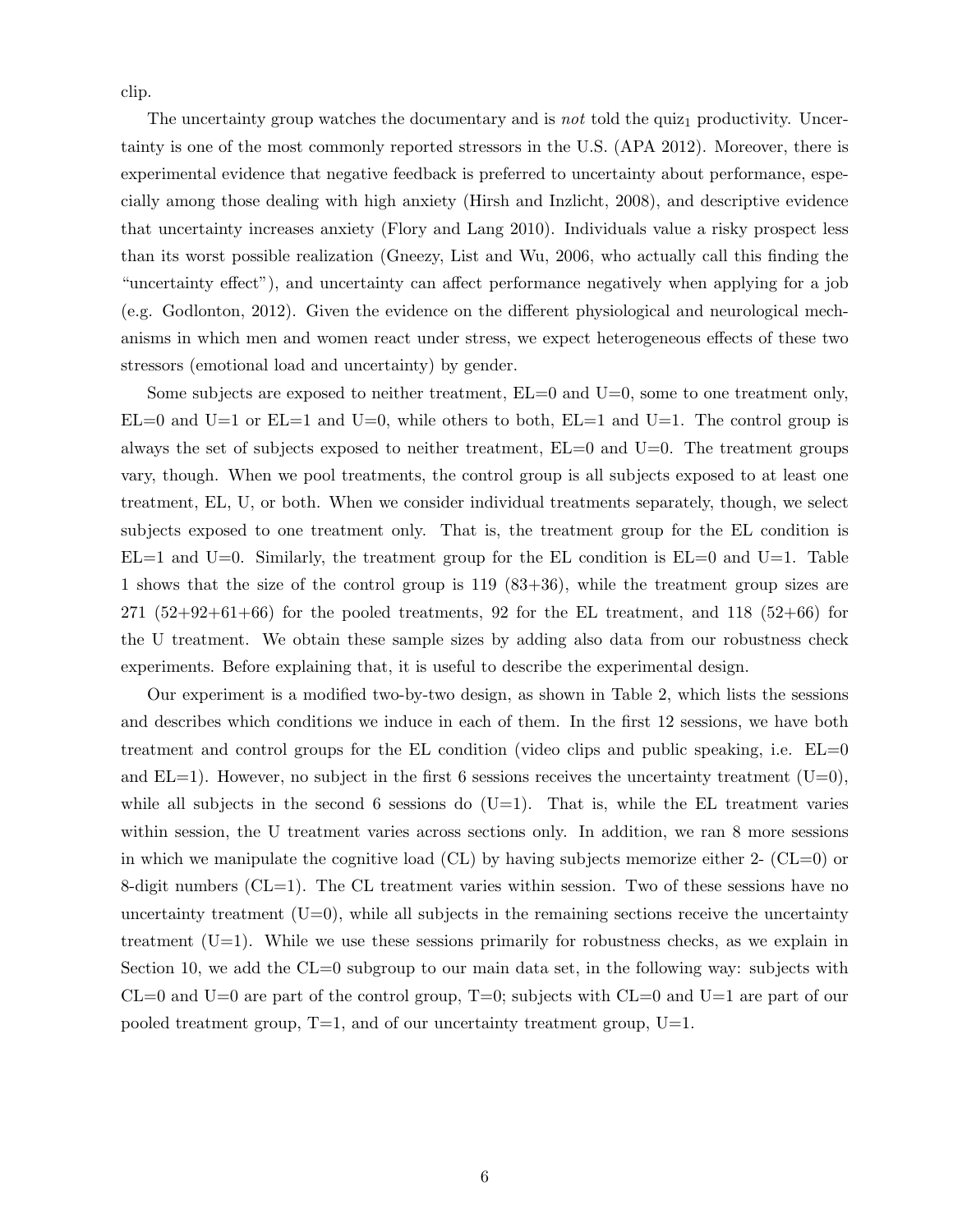### 2.2 Experimental Steps

The following list shows the steps of the experimental design.<sup>4</sup>

- 1. Random assignment of participants to treatment or control group.
- 2. General explanation of tasks.
- 3. Collect saliva sample in selected sessions (to measure baseline cortisol).
- 4. Questionnaire on self-reported stress.
- 5. Show video clip.
- 6. Multiple-choice questions about the clip.
- 7. Quiz<sub>1</sub> (20 questions, 5 minutes, \$1 per correct answer)
- 8. Disclose or ask participants to guess own number of correct answers from  $quiz<sub>1</sub>$ .
- 9. Ask about expected number of correct answers for quiz<sub>2</sub>.
- 10. Upgrade options: participants choose payment scheme for  $quiz_2$ , 4 sequential offers.
- 11. During each upgrade, ask probability of having at least a specific number of correct answers.
- 12.  $Quiz_2$  (20 questions, 5 minutes, \$1 or \$1.5 per correct answer)
- 13. Choice of 6 paired Holt-Laury lotteries.
- 14. Collect second saliva sample in selected sessions (to measure endline cortisol).
- 15. Recall answers to questions about the clip.
- 16. Public speaking task for one randomly picked participant in the EL treatment.
- 17. SES and life events data collection.

All sessions are performed at the Economic Science Laboratory of the University of Arizona. All subjects are undergraduate students, recruited through the electronic laboratory's system, who volunteer to participate. Upon arrival to the laboratory, we give participants a disclosure form with general information about the experiment and collect all personal belongings to prevent the subjects from taking notes or pictures and from using calculators. We distribute tags to randomly assign each subject to the treatment or control group's workstation (the tags were also the bag checks).

<sup>4</sup>There are two features included in some experimental sessions, but not listed here since they had no impact in our results: we changed the order for the Holt-Laury lotteries choices in 5 sessions (done right before the first quiz instead of doing it after the second quiz), and added a task involving a snack choice.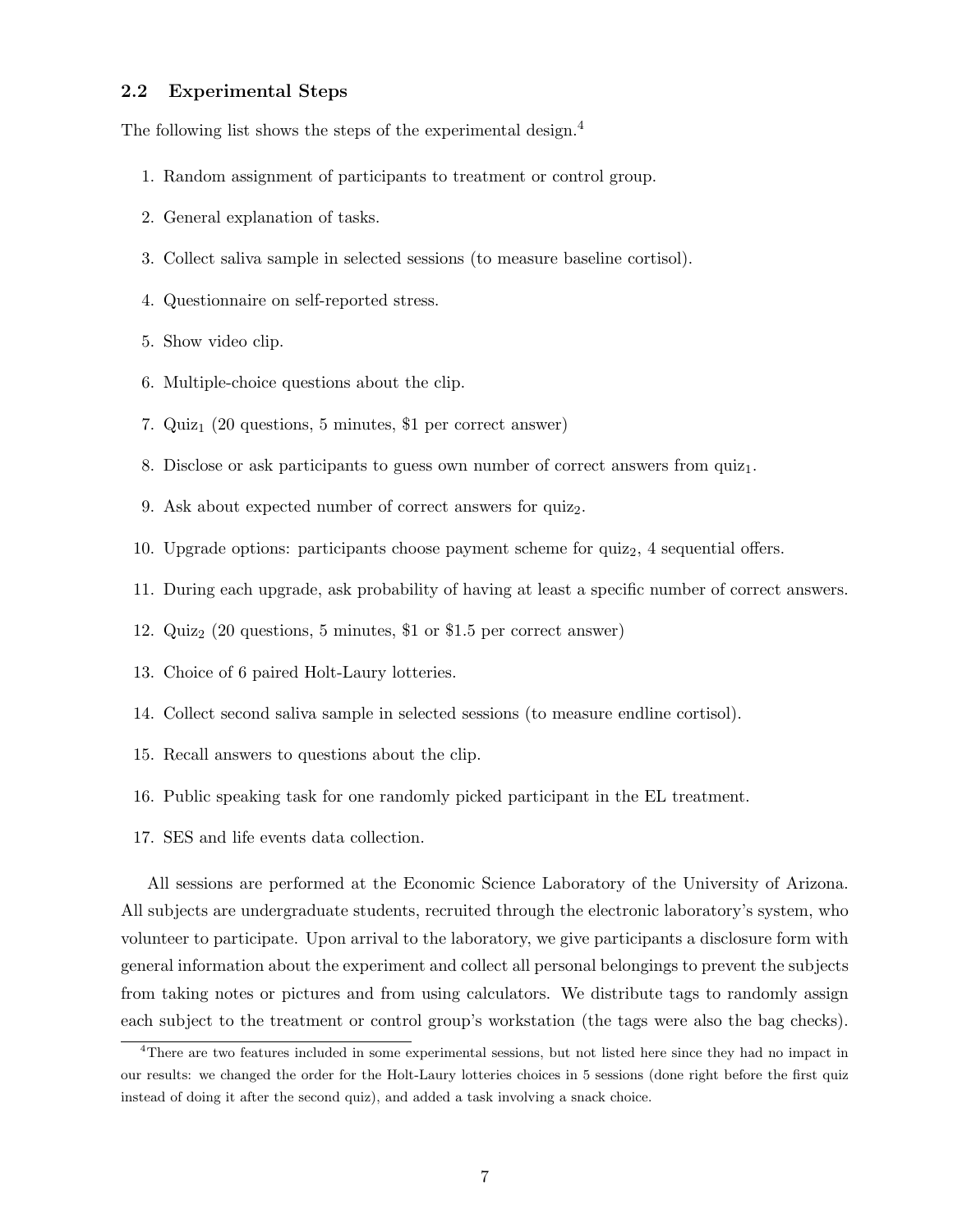Before the beginning of each session, a researcher gives a general explanation of the experimental tasks, instructions are also displayed on the computer screens. Participants are guaranteed a \$5 show-up fee, plus the chance to earn up to an additional \$38.5. We pay people based on their choices and performance in one of four tasks, chosen at random at the end of the experiment.

For the sessions in which we collect saliva samples to measure cortisol, we utilize an special oral swab and give clear instructions to indicate the right procedure to follow (see Appendix for further details). Measuring cortisol with this method is safe and non-invasive; moreover, salivary cortisol has a strong correlation with cortisol measured by other means.<sup>5</sup> Participants in this subsample were asked to refrain from consuming several drinks or foods before the experiment.<sup>6</sup> Recruited individuals unable to fulfill these requirements were not allowed to participate in these sessions. We analyze cortisol as the way to objectively measure the body's reaction to stress and assess the effectiveness of our treatment. In addition, to measure self-reported stress, we have participants answer the Perceived Stress Scale 10-Item Questionnaire (Cohen, Kamarck, and Mermelstein, 1983; Cohen and Williamson, 1988). These are questions regarding feelings of confidence, control and anger in the previous four weeks. The answers are coded to sum a total score that can range from 0 to 40. This is a relative measure of stress as then each individual score is compared to the median of the sample. The questionnaire is available in the Appendix.

We measure productivity through two rounds of 20 multiple-choice questions, selected from the Scholastic Aptitude Test (SAT) mathematics section out of questions that can be solved without complicated calculations.<sup>7</sup>. We choose to carry out a quiz because it resembles the everyday activities that students do, and particularly the SAT questions are related to knowledge that every college student should possess. Productivity is measured by the number of correct answers answered in five minutes. Each subject clicked in their own pace to get the next question. Each correct answer have a value of \$1, for a total compensation of up to \$20 if the participant were to be paid for this task.

Before responding to the second quiz, we offer the participants an opportunity to upgrade their payment scheme conditional on their expected performance. They are offered four sequential upgrades: instead of getting \$1 per correct answer (the risk-free payment), they can get \$1.5 if they have a minimum of x correct answers  $(x=12,10,8,6)$ , in order to make up to \$30. It is worth noting

<sup>&</sup>lt;sup>5</sup>See, for example, Granger, Kivlighan, Fortunato, Harmon, Hibel, Schwartz, and Whembolua (2007) and Levine, Zagoory-Sharon, Feldman, Lewis, and Weller (2007). Additionaly, note that their concerns about compliance of the adequate conditions for saliva collection were addressed in our protocol. In fact, none of our saliva samples were neither contaminated, nor insufficient for the analysis of cortisol.

<sup>6</sup>Specifically, they were asked to avoid alcohol for 12 hours before the experiment, a major meal 60 minutes before the experiment, dairy products 20 minutes before, and sugary, acidic or highly in caffeine foods or drinks immediately before the experiment. This is standard procedure as indicated by Salimetrics and documented by Granger, Blair, Willoughby, Kivlighan, Hibel, Weigand, and Fortunato (2007), Granger, Hibel, Fortunato, and Kapelewski (2009), among many others.

<sup>7</sup>The SAT is a standardized test for college admissions in the United States and consists of three sections: critical reading, mathematics and writing.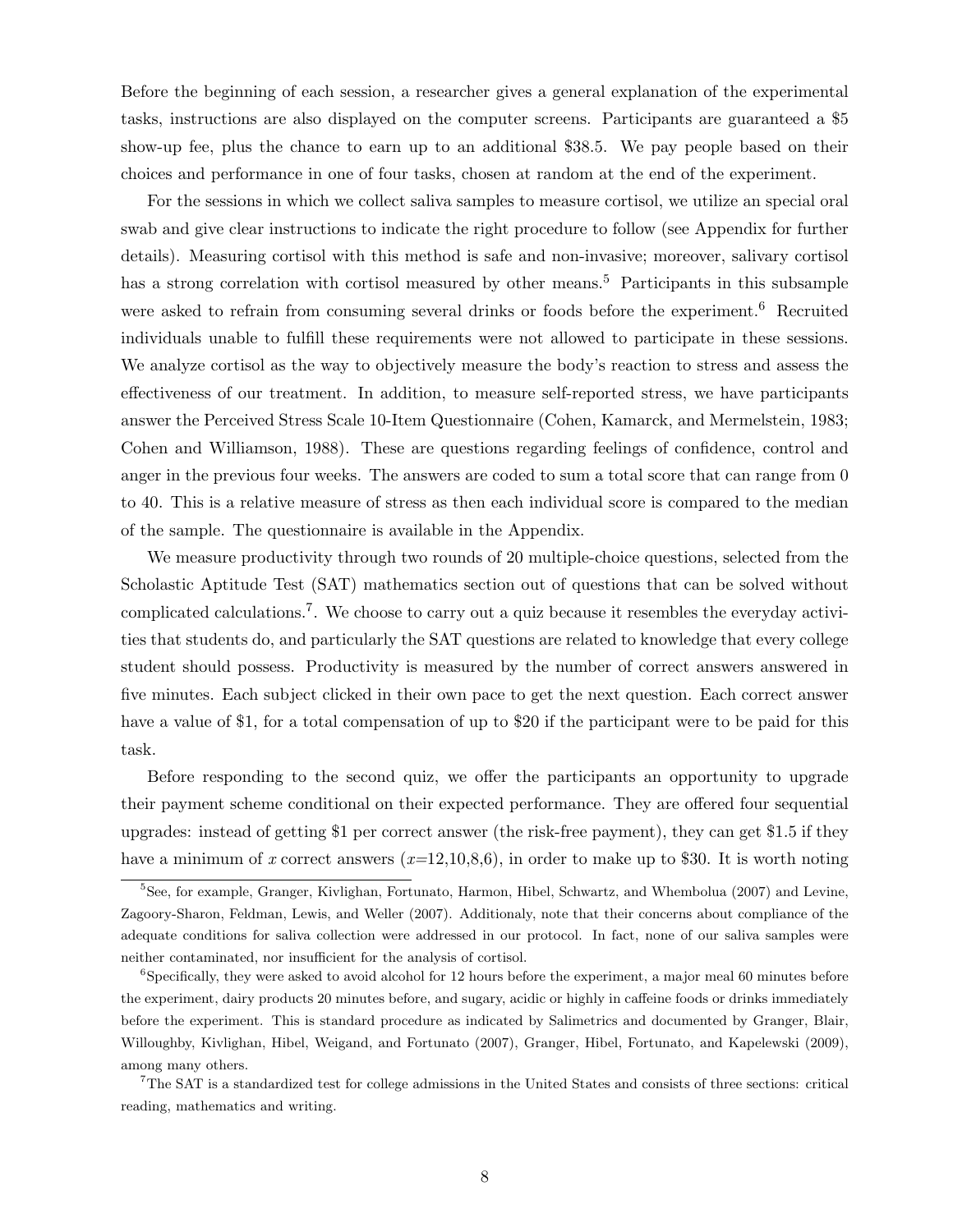that if a participant decided to upgrade at  $x=10$ , they can keep upgrading at the following options  $(x=8,6)$ . This is in fact how we measure entrepreneurial choice: as the likelihood of choosing the risky payment, whose return depends on one's performance. Additionally, participants are asked to estimate the probability of having at least x correct answers (where  $x=12,10,8,6$ ). All these variables allow us to evaluate the level of confusion that could have lead to non-maximizing actions.

The second treatment, or the second source of stress that we elicit in this experiment, is uncertainty, and we do so with variations in the level of information available to participants. For subjects in 8 out of 20 sessions we provide feedback on their performance in their first quiz. The reasoning is that having knowledge of how good or bad they did, subjects with information can adjust their perceptions on their own performance and/or set and reach more realistic goals. In the remaining 12 sessions we do not provide this information and, in fact, ask participants to estimate their future productivity, giving us an idea of their actual perceptions on performance. This allows us to compare their actual productivity in the second quiz to such perceptions, evaluate if they are optimistic or pessimistic, and if their choices are income-maximizing.

In order to measure if anxiety and uncertainty, as induced in this experiment, can affect attitudes towards risk, we also include a task where subjects had to choose one option in each of six pairs of lotteries following Holt and Laury (2002).<sup>8</sup> If the participant is to be paid for this task, she would roll an 6-sided die to define for which of the six alternatives she would be compensated for. This task pays a minimum of \$1.5 and a maximum of \$38.5.

The last activity is the recollection of the responses they provided about the clip after they watched it (for those in the EL group) or the number showed to them at the beginning (for those in the CL group). This is the memorization or recollection task, and participants can get \$15 if remember their answers or numbers correctly.

Finally, participants respond a questionnaire of basic socioeconomic data (age, sex, college year, GPA and parental education). We also ask a few questions on life events to be able to control for negative events that could be associated as sources of long-term effect, like experiencing parents' divorce, the death of a close relative, financial crisis or an accident.<sup>9</sup> Additionally, for the subsample from which we measure cortisol, we ask questions related to the consumption of alcohol, cigarettes, caffeine-loaded drinks, and several medications, in order to control for any factors that could alter cortisol levels found in the saliva samples.

Despite the multiple tasks and the level of detail of the experiment, it lasts on average around 28-38 minutes to finish from the moment the participant walks in the lab to when final payments are handed. The show-up fee is the same for all the participants: \$5. The rest of the payment

<sup>8</sup>This modified version of paired lotteries was thought as a brief version of the original set of ten paired lotteries in order to reduce the duration of the experiment. A pilot analysis showed no significant difference in risk aversion when we compared responses of individuals evaluating the original and the modified version of the Holt and Laury (2002) lotteries.

<sup>&</sup>lt;sup>9</sup>This mimics Oswald *et al* (2009) who consider these events as a proxy of Nature-driven allocation of happiness.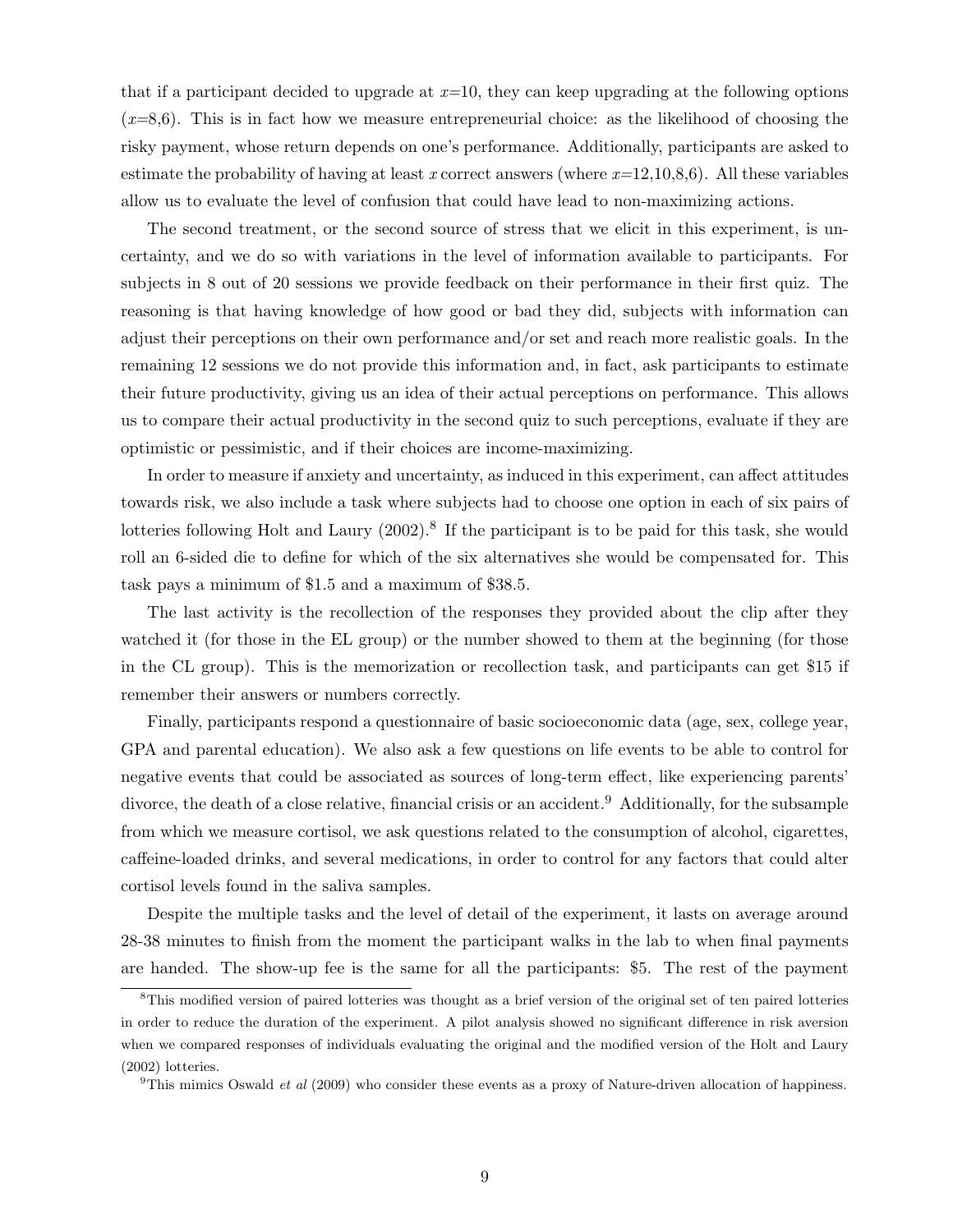is randomly assigned. Each participant rolls a die to determine for which task they would be paid: performance on quiz 1 or 2, lottery choices or memorization task. The expected profits for a participant range from a minimum of \$5 to a maximum of \$43.5.

### 2.3 Data

Our pooled data are 390 observations, of which 119 in the control group. The breakdown by gender is 51 females and 68 males in the control group and 130 females and 184 males in the pooled treatments. When we consider the two treatments separately, however, we have 38 females and 54 males in the emotional load condition and 52 females and 66 males in the uncertainty condition.

Table 3 shows that the covariates are balanced across treatment arms (columns 1-3). The few exceptions are in age when we pooled all treatments: individuals in the treatment group are 0.4 years older than those in the control; and in GPA and father's education when we look at participants in the uncertainty treatment: those under U treatment have higher GPAs (0.4 points) and slightly less educated fathers. When we regress the treatment dummy on the predetermined covariates, we cannot reject the F test of joint significance of the covariates.

The characteristics of males and females do not differ systematically, except that females are 0.4-0.5 years younger, have a higher GPA than men (around 3-6%, depending on the treatment type), and present a higher self-reported stress (14-19% higher than men). In our estimations we control for the relevant covariates.

Our data show that (1) people with higher baseline cortisol are less productive and that (2) people with higher self-reported stress are less productive, less optimistic, and less likely to upgrade (results available upon request).

# 3 Methodology

We are interested in studying the effect of stress on entrepreneurial choice and outcomes and in identifying some mechanisms through which this occurs. For this purpose, for each outcome of interest, we show the distribution of outcomes for the control and treatment groups and estimate the Average Treatment on the Treated (ATT) effects.

We produce variables' kernel densities using the Epanechnikov kernel density function and the optimal bandwidth (the bandwidth that would minimize the mean integrated squared error if the underlying distribution were Gaussian). We estimate the ATT effects on the various outcomes Y from the following regressions:

$$
Y_i = \alpha_1 + \beta_1 T_i + \beta_1 W T_i W_i + \gamma_1 X_i + \epsilon_{1i} \tag{1}
$$

$$
Y_i = \alpha_2 + \beta_{2EL} EL_i + \beta_{2U} U_i + \beta_{2ELW} EL_i W_i + \beta_{2UW} U_i W_i + \delta_2 U_i EL_i + \delta_2 U_i EL_i W_i + \gamma_2 X_i + \epsilon_{2i} . (2)
$$

The variables T,  $EL$ , and U are dummy variables for the pooled treatments  $(T)$  and the separate treatments  $(EL \text{ and } U)$ . The dummy W is one for women and zero otherwise; the term X includes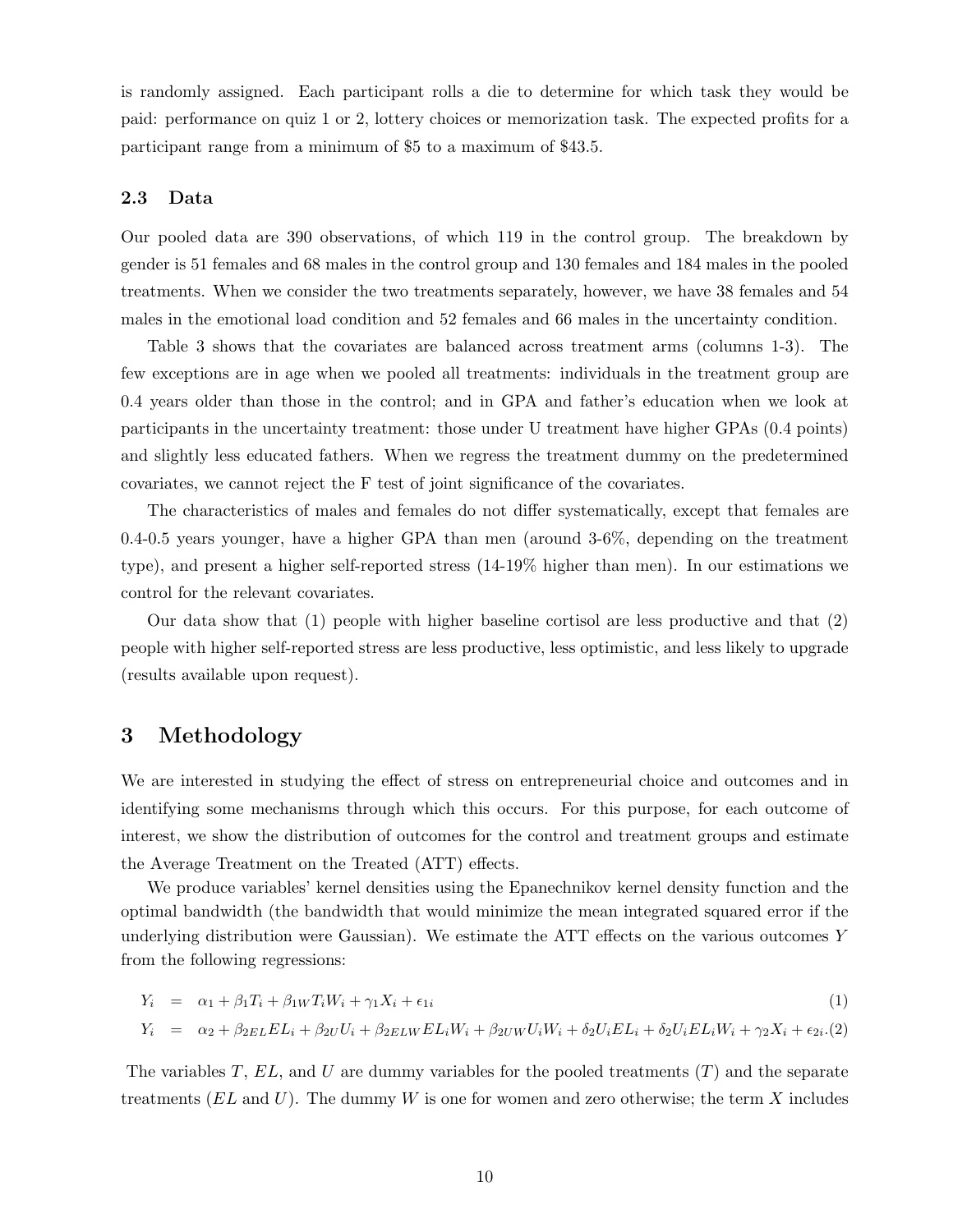the following predetermined variables: a gender dummy, age, college year dummies, a dummy for whether one's father has at least a college degree, baseline self-reported stress, a dummy for whether one's parents divorced or a close relative died in the previous 5 years, as well as dummies for subjects who experienced technical difficulties during the experiment.<sup>10</sup> The parameters  $\beta_1$ and  $\beta_1 + \beta_{1W}$  identify the average effects of the pooled treatments for men and women, while the parameters  $\beta_{2EL}$ ,  $\beta_{2EL}$  +  $\beta_{2ELW}$ ,  $\beta_{2U}$ , and  $\beta_{2U}$  +  $\beta_{2UW}$  identify the average effects of emotional load (EL) and uncertainty (U) for men and women. These parameters are identified under random assignment and absent spillover effects from the treatment to the control group.

To estimate separate ATT effects by subgroups, we further interact the three treatment dummies (and their interactions with each other and with the gender dummy) with a subgroup dummy. The coefficient of the interaction tests the hypothesis that the effects differ by subgroup. We estimate all the regressions by OLS with robust standard errors. When we pool outcomes, and therefore have multiple observations per subject (e.g. when we consider all upgrades jointly), we cluster the standard errors by subject.

# 4 High Emotional Load and Cortisol

To test that the EL condition induces stress, we collected saliva samples for 92 subjects, 39 females and 53 males, and measured the change in cortisol per subject. Figure 1 shows the densities of the change in cortisol by gender and treatment. The EL condition seems to increase cortisol for males, but not for females. Table 4 confirms this finding. While the ATT on changes in cortisol for males is 0.074 (s.e.  $= 0.026$ ), compared with a mean change of  $-0.035$  in the control group, for females it is only  $-0.016$  (s.e.  $= 0.023$ ), compared with a mean change of  $-0.030$  in the control group. The difference between the two effects is statistically significant and consistent with findings of higher cortisol responses in young men than young women from at least 11 different studies, reviewed in Kudielka and Kirschbaum (2005).

The lack of a significant change in cortisol for females does not rule out that the condition caused stress for them. Indeed, there are well-known gender differences in the neurobiological response to stress (e.g. Wang et al, 2007). In particular, while there is no gender difference in total plasma cortisol stress responses, the effect of stress on free salivary cortisol is higher for men than for women who use oral contraceptives or in the follicolar menstrual phase, but not different from women in the luteal phase (Kirschbaum *et al*, 1999). That is, especially for women, even if there is an increase in cortisol production in response to a stressor, it might not be detected in saliva samples depending on the presence of other hormones.

<sup>&</sup>lt;sup>10</sup>There were temporary technical problems with the computer screens in three cases. In one session, there were problems with the timer, and the 30 subjects involved had slightly more than 5 minutes to answer quiz 2. Omitting these observations from the analysis does not change the results.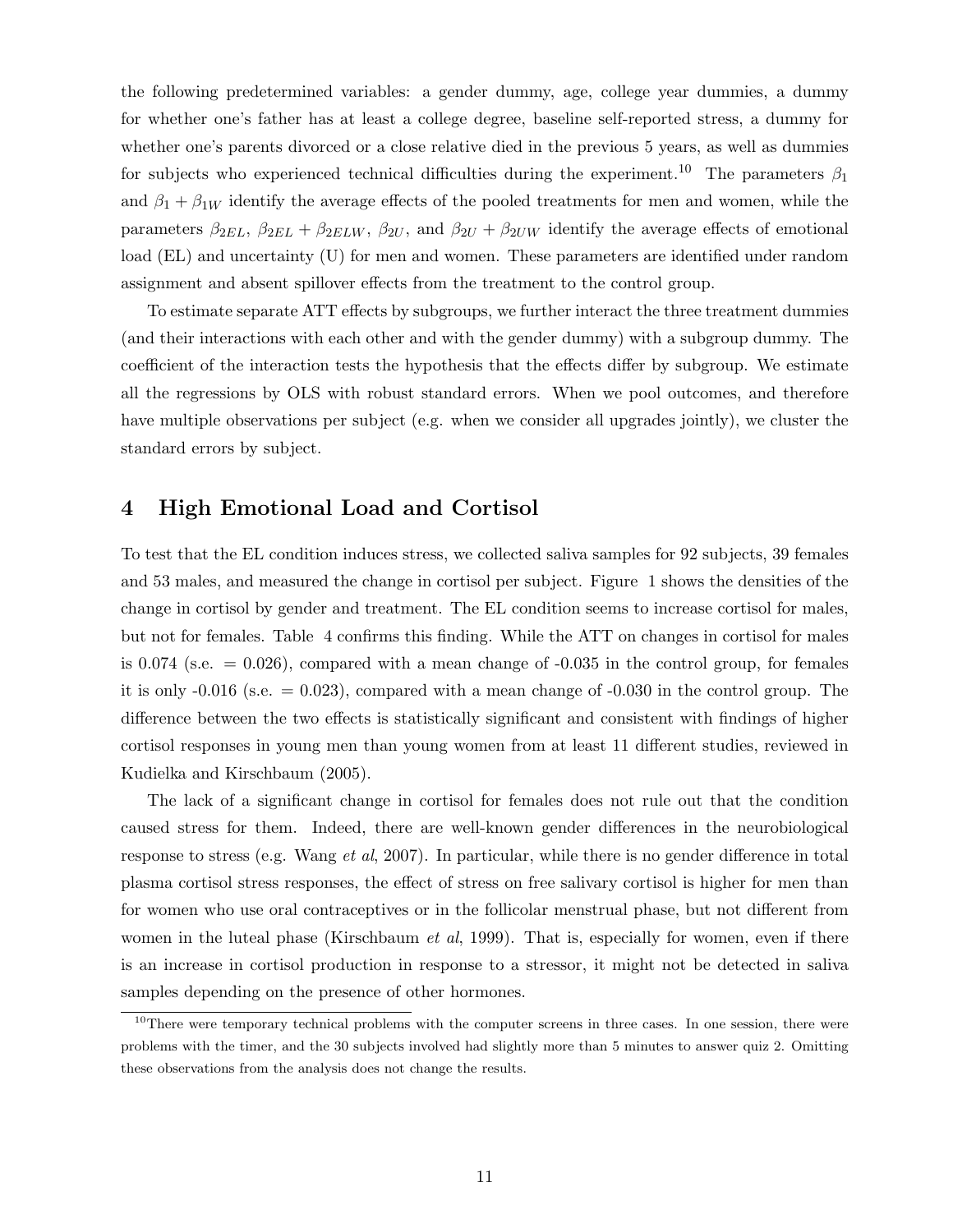## 5 Stress and productivity

### 5.1 Effect of stress on correct answers

Stress may make people less entrepreneurial because they become less productive and correctly anticipate it. To measure the effect of stress on productivity, we look at the treatment effects on the number of correct answers from  $\text{quiz}_1$  and 2. Figure 2 shows the distribution of correct answers from quiz<sub>1</sub> (top panel) and quiz<sub>2</sub> (bottom panel) by gender and treatments. The top panel shows that high emotional load reduces  $quiz_1$  productivity for both men and women.

Comparing the densities of the control group's quiz<sub>1</sub> and 2 shows a performance increase for both genders. This is consistent with both learning and with an increase in effort induced by the higher stakes. Indeed, the average number of correct answers in the control group increases from 8.61 in quiz<sub>1</sub> to 12.42 in quiz<sub>2</sub>. The improvement from quiz<sub>1</sub> to quiz<sub>2</sub> does not differ systematically for people who do or do not upgrade (from unreported regressions) both unconditionally and within treatment arm, suggesting that the improvement in performance may be primarily driven by learning.

Comparing quiz<sub>2</sub>'s performance for the control and treatment groups shows that the negative effect of stress on performance is more marked for women than men, and more marked under uncertainty than high emotional load.

The OLS estimates of the ATTs from Table 5 confirm these findings, showing that high emotional load causes productivity to drop by 10%, a statistically significant effect, and that the effect size is the same for both genders. In sum, men's and women's immediate reaction to high emotional load is to become equally less productive. However, the effect of stress on quiz<sub>2</sub> productivity varies by gender. The pooled treatments significantly reduce quiz<sub>2</sub> performance for women, who experience a  $10\%$  drop, that is, a drop of similar magnitude as the effect of stress on quiz<sub>1</sub>, but not for men, whose estimated ATT is roughly 0. The effect does not vary by treatment type for both gender, although, for women, the distribution of correct answers in the control group first-order stochastically dominates the one under high emotional load, but not the one under uncertainty.

In sum, while high emotional load decreases quiz<sub>1</sub> performance by  $10\%$  for both genders, both high emotional load and uncertainty continue to decrease quiz 2 performance by 10% for women, but have no significant effect for men. Either the effect of the stressors is inherently more shortlived for men than for women, or men have better coping skills to "bounce back," while women do not, or both. The available evidence on the differential effects of stress by gender shows a similar differential effect by gender. For example, women have stronger and more persistent physiological changes to marital conflict than men (Kiecolt-Glaser, Newton, Cacioppo, MacCallum, Glaser, and Malarkey, 1996; Kiecolt-Glaser, Glaser, Cacioppo, Malarkey, 1998). There are conjectures that a strong initial neural and hormonal response, followed by a quick recovery, may be adaptive (Linden, Earle, Gerin, and Christenfeld, 1997; Sapolsky, Romero, and Munck, 2000) and the reverse dysfunctional (Sapolsky et al., 2000).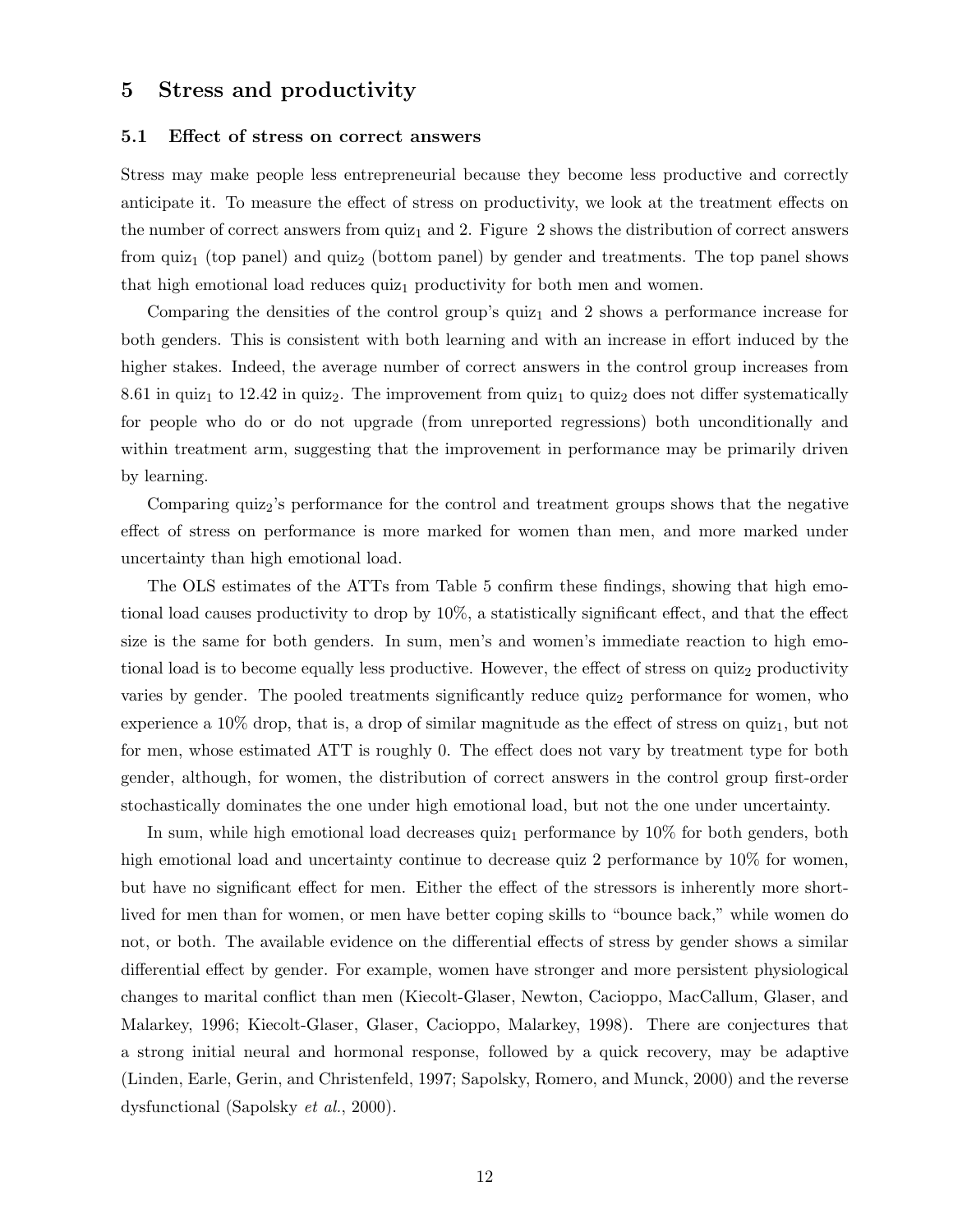### 5.2 Does stress increase anyone's productivity?

Psychologists conjecture that moderate levels of stress might improve performance for certain tasks (Yerkes and Dodson, 1908). However, the empirical evidence is mixed (see, e.g. the review in Kavanagh, 2005). We test whether stress improves some subject's performance in the several ways. First, we test the hypothesis of equality of variances using the Levene's test. The variances of an outcome are identical for the treatment and control groups under the null hypothesis of homogeneous treatment effects. Therefore, if stress reduces productivity for some, and it increases productivity for others, we reject this null hypothesis.<sup>11</sup> Second, we test for First Order Stochastic Dominance (FOSD) using one-sided Kolmogorov-Smirnov tests. Consider two marginal distribution,  $F(T)$  and  $F(C)$ . If we fail to reject the null hypothesis that  $F(T) > F(C)$  but we can reject the hypothesis that  $F(T) < F(C)$ , we conclude that  $F(C)$  first-order statistically dominates  $F(T)$ . Some forms of heterogeneity - for example, if low productivity people are hurt by stress while high productivity people benefit from it, or the reverse - are inconsistent with FOSD.

Third, we test for heterogeneity by baseline variables - e.g. whether the treatment effect is a function of baseline stress, GPA, age, college year, or paternal education. Fourth, for the uncertainty group, for which we have a baseline performance measure, we can also test the hypothesis that uncertainty increases productivity both at the extensive and intensive margins.

The results, reported in Table 5, consistently reject these forms of heterogeneity: first, the Kolmogorov-Smirnov tests show that the distribution of correct answers in the control group firstorder statistically dominates the one in the treatment group for men in quiz<sub>1</sub> and women in quiz<sub>2</sub>; second, we never reject the null of equality of variances; third, we do not find evidence of positive effects of stress on productivity by baseline characteristics (with the exception of men with high baseline stress, for whom quiz<sub>2</sub> productivity increases; we return to this later); fourth, we do not find evidence that uncertainty increases either the likelihood of improving one's productivity, or the productivity level.

This general lack of a positive effect of stress on productivity for subsets of our subjects is consistent with the original hypothesis that this beneficial effect applies only to simple, and not to complex tasks (Yerkes and Dodson, 1908). It has useful policy implications, as, in this setting, reducing stress would not hurt anyone's productivity.

<sup>&</sup>lt;sup>11</sup>Define  $Y_0$  and  $Y_1$  as the potential outcomes in the absence and presence of the treatment. If the treatment effects are constant and amount to T, then  $Y_1 = (Y_0 + T)$ . In this case the variances of  $Y_0$  and  $Y_1$  are identical, i.e.  $Var(Y_0) = Var(Y_1)$ . Note, however, that one could have heterogeneous effects even if  $Var(Y_0) = Var(Y_1)$ , if the covariance of the treatment effects, T, with Y0 is negative and such that  $Cov(Y_0, T) = 1/2[Var(Y_0) + Var(T)]$ .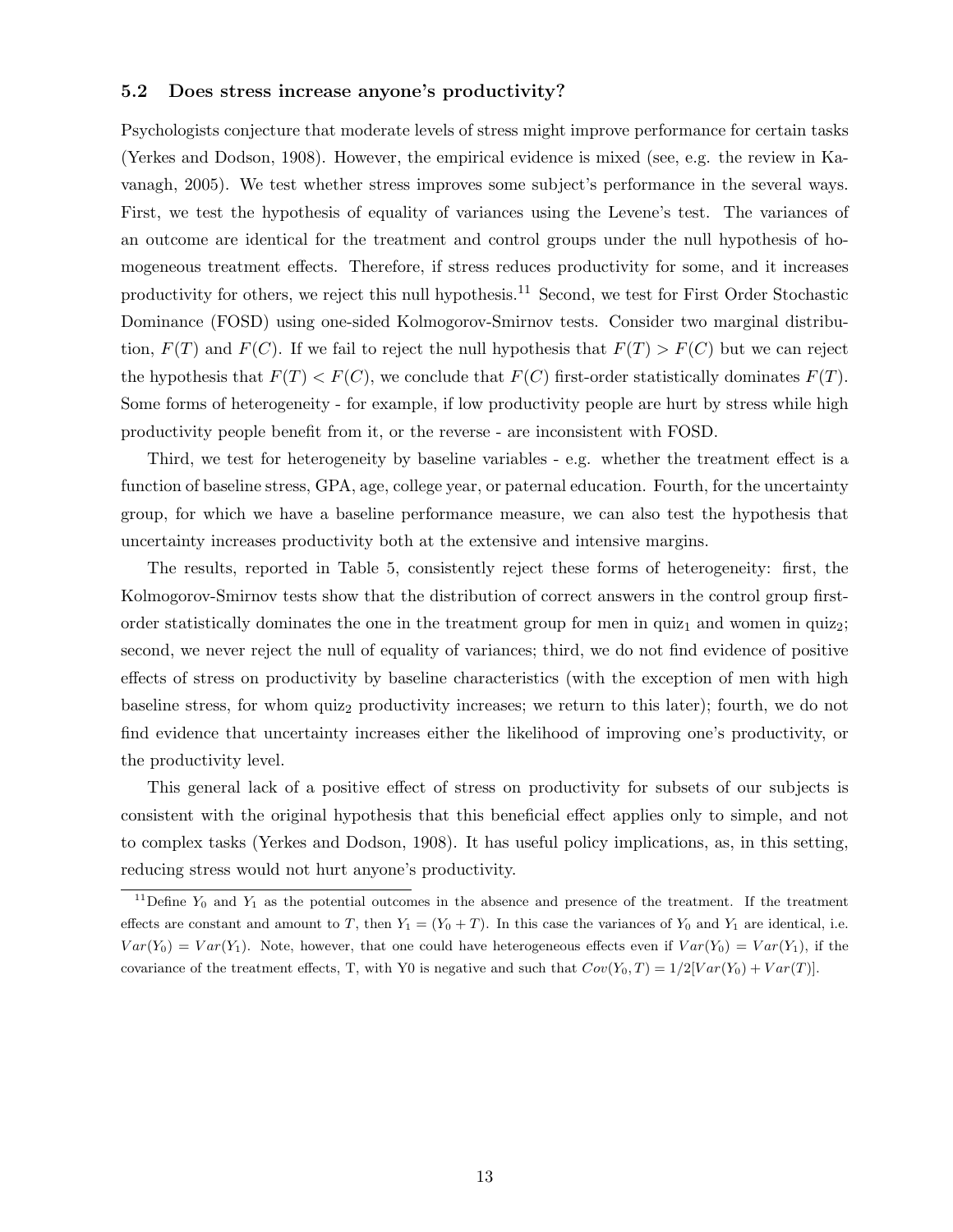### 5.3 Effect of stress on attempts and mistakes

Does stress make people less productive because they exert less effort? To test this hypothesis, we look at number of attempts and mistakes.<sup>12</sup>

Figures 3 and 4 and Table 6 show that the treatments cause people, and especially women, to attempt fewer questions (especially women under uncertainty) and make more mistakes (especially men under emotional load), suggesting that stress does not seem to cause a drop in effort (in which case, people would take less time to answer each question), but it likely decreases productivity by causing a cognitive impairment, as people make more mistakes despite taking more time to answer each question.

## 6 Stress and entrepreneurial choice

To test whether stress induces a change in entrepreneurial choice, we compare the choice of upgrades under the different condition. Figure 5 shows the proportion of people choosing to upgrade by treatment and gender. Comparing the proportion of people ever upgrading (the red bar in the histogram) shows that the treatments overall decrease the upgrade likelihood. The largest effect, a 16% reduction, occurs for females under EL, while the smallest one, a 6% drop, occurs for men under uncertainty.

Looking at the individual upgrade choices (the black and grey bars in the histogram) shows some further differences by gender and treatment. While for women the effects are larger than for men (in absolute level), and strongest for the highest upgrade (the one with a cutoff of 12 correct answers for a positive payment) and under high emotional load, and more heterogeneous, varying from a 63% decrease under high emotional load for the highest upgrade to a 6.5% decrease under high emotional load for the lowest upgrade, for men they are smaller, strongest for the second highest upgrade, and for the lowest upgrade (the one with a cutoff of 6 correct answers for a positive payment) and under uncertainty, and less heterogeneous, varying from a 10% increase for the highest upgrade under high emotional load to an 18% decrease for the second highest upgrade under uncertainty.

Table 7 presents OLS estimates of these ATTs pooling all upgrades. While the effect of the pooled treatments, a 13.5% decrease, does not differ statistically by gender, the effect of EL is higher (in absolute level) for women than men, -30% versus -4.5%, and the effect of uncertainty is

 $12$ There are two extreme cases of low effort. In one case, the subject could make no attempt to answer any question, having 0 correct answers, or could answer question randomly, with a positive expect payout of  $\sum_i = 1^201/x_i$ , where  $x_i$  is the number of optional answers for each question. This implicitly assumes people can do better than random if they exert effort. Since the modal number of optional answers per question is 4, the expect number of correct answer from random picks is 5. Given that none of the 390 subjects make 0 attempts at answering questions, that the average number of correct answers is 7.7 in the treatment group, and that 97.8% of the people in the treatment group run out of time before attempting to answer all the questions, we conclude that these extreme forms of low effort are not relevant for our sample.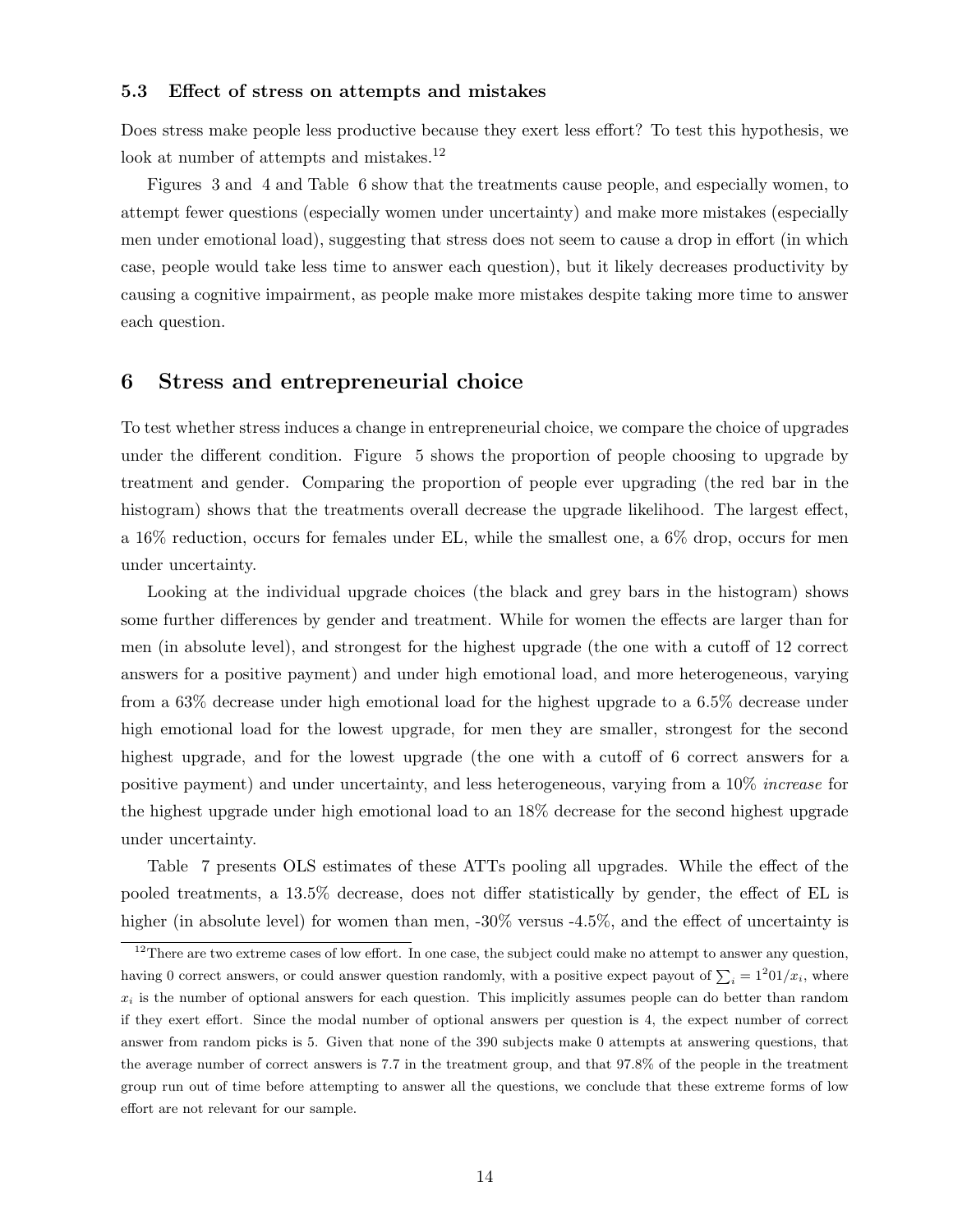lower for women than for men: -10% versus -17.5% (although the latter difference is not statistically significant).

In unreported regressions, we estimated ATT effects for each upgrade separately. Interestingly, the treatments cause a significant 10% reduction, from 82% of the control group upgrading, also in the likelihood of upgrading when the cutoff is 6 correct answers, despite the fact that only 1.8% of the treatment group had fewer than 6 correct answers in quiz 2. This finding suggests that the subjects underestimate their future performance. We also considered a different dependent dummy variable, which equals one as long as the subject has upgraded at least once.<sup>13</sup> This way, we consider upgrade choices net of potential mistakes. Overall, the pattern of results does not change in any notable way.

In sum, while the treatments reduce the likelihood of making entrepreneurial choices for both men and women, they respond differently to the same treatments. Thus, the mechanisms that are causing these effects likely differ by gender.

# 7 Stress and "wrong" choices

So far, we established that (1) stress causes a -13.5% decrease in upgrade likelihood, of which the highest effects are for women under high EL  $(-30\%)$  and men under U  $(-17.5\%)$ , and that  $(2)$ productivity drops by 10% only and does not drop for men in quiz 2. Therefore, the observed decrease in entrepreneurial choice may not be fully explained by lower productivity (especially for men). This leaves room for additional explanations for why stress might affect entrepreneurial choice.

Recall that becoming less likely to make entrepreneurial choices, if one correctly anticipates that stress will reduce performance, may be the income maximizing choice. That is, conditional on stress hurting performance, it is not obvious that a drop in the upgrade likelihood is a bad thing. It is therefore important to establish whether and to what extent the effect of stress on entrepreneurial choice is income maximizing or not. For this purpose, Figure 6 and Table 8 report the incidence of "wrong" upgrade choices and of their two subcategories - upgrading too little or too much, by gender and treatment.<sup>14</sup>

<sup>&</sup>lt;sup>13</sup>For example, suppose that one person starts to upgrade with a cutoff of 10, upgrades again with a cutoff of 8, but then forgets to "re-upgrade" with a cutoff of 6 - that is, this person will earn \$0 if she has only 7 correct answers. The dependent variable in Table ?? takes the values of 0, 1, 1, 0 (in descending order), while the alternative dependent variable would be 0, 1, 1, 1.

 $14$ The implicit assumption for the claim that upgrade choice is wrong is that upgrading does not reduce productivity, i.e. a 'no-choking' condition. This assumption is consistent with evidence from the lab and the field, as well as with our own data. First, choking occurs with very high incentives - maximum individual earnings from a lab experiment equivalent to half of the mean yearly consumer expenditure in the village in Ariely, Gneezy, Lowenstein, and Mazar (2009); women are more likely to underperform in the high-stake MBA admission exams, compared to men, but not in low-stake exams in Ors et al. (2012). Second, in our data, people who upgrade have the same average increase in productivity from quiz<sub>1</sub> to quiz<sub>2</sub> as people who do not upgrade - in both treatment and control groups, and for both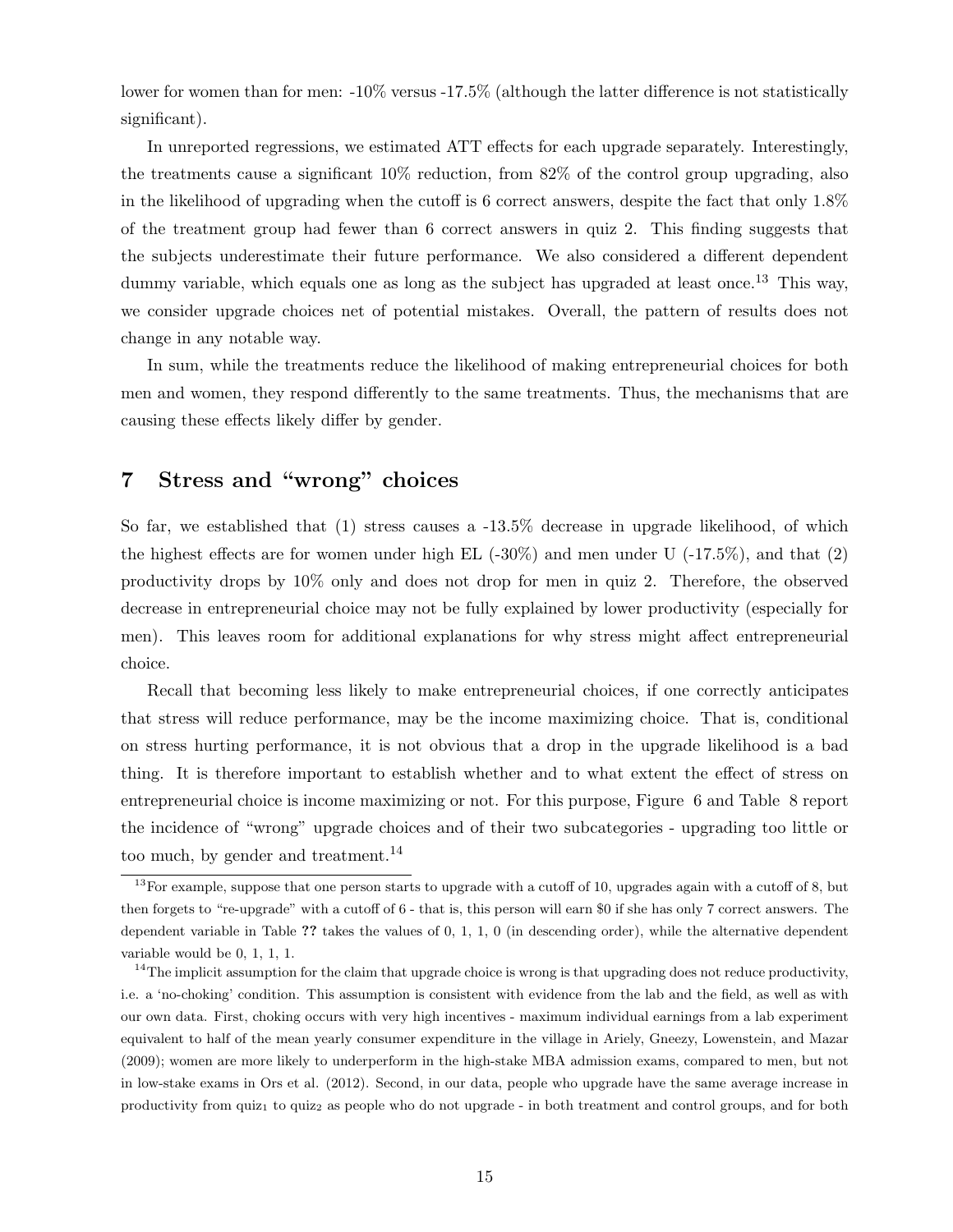The red bar in Figure 6 and the ATT estimates from Table 8 show that the treatments cause an increase in non-maximizing choices, higher for women than men (the difference in effect size by gender is not significant for the pooled treatments, but it is for the effect of high emotional load). In particular, the pooled treatments almost triple women's rate of suboptimal choices, which increases from 9.8% to 27.6%, while they increase men's rate by 50% only, from 11.7% to 17.6%. This difference in effect sizes is caused by women's strong sensitivity to both high emotional load and uncertainty, their ATT effects are 19.4 and 15.6 percentage point increases, while men are less sensitive to high emotional load than uncertainty, their ATT effects are 5 and 10 percentage point increases.

The yellow bar in Figure 6 and the ATT estimates from Table 8 show that most of the non-maximizing choices consist of upgrading too little, that is of not upgrading when, conditional on one's ex-post performance, one would have earned more by upgrading. For example, women's ATT of the pooled treatments on non-maximizing choices is 17.8 percentage point, and the one for upgrading to little is 13.7 percentage points, or 77%. This share is 113% for men. Again, the effect sizes are larger for women than men because women are more affected by high emotional load, although these differences are never statistically significant.

The blue bar in Figure 6 and the ATT estimates from Table ?? show that a small fraction of the non-maximizing choices consists of upgrading too much, that is of upgrading (or upgrading with too high a cutoff) when, conditional on one's ex-post performance, one would have earned more by not upgrading (or choosing an upgrade with a lower cutoff). These upgrades are 23% and -13% of non-maximizing choices for women and men. Once more, the point estimate of the ATTs is larger for women than men (the one-tailed t-test of difference is significant, but not the 2-tailed one). Note also that, while the point estimates of the effect sizes are larger under uncertainty than under high emotional load, this difference is never statistically significant.

Here are the conclusions so far. (1) Stress causes a drop in upgrade choices for men and women, partly for different reasons. Women become on average less entrepreneurial, partly because stress lowers their performance (and they likely anticipate it) and partly because stress causes a surge in non-maximizing choices. Men become less entrepreneurial despite having only a short-lived performance loss. That is, the mechanisms through which stress affects entrepreneurial choice seem to differ by gender. (2) Stress causes an increase in non income maximizing choices for women and men. While most of the non-maximizing choices consist of not upgrading often enough, stress also causes some women to upgrade too much and end up earning no income as a result. This finding shows that stress has heterogeneous effects on entrepreneurial choice for women, some of whom become"too entrepreneurial". (3) Women are not affected differently by the two stressors, unlike men, who seem to be more sensitive to uncertainty than to high emotional load, but who are nevertheless generally less affected than women. Overall, this results in women being more hurt by high emotional load than men. Conversely, uncertainty causes a significant increase in likely

men and women.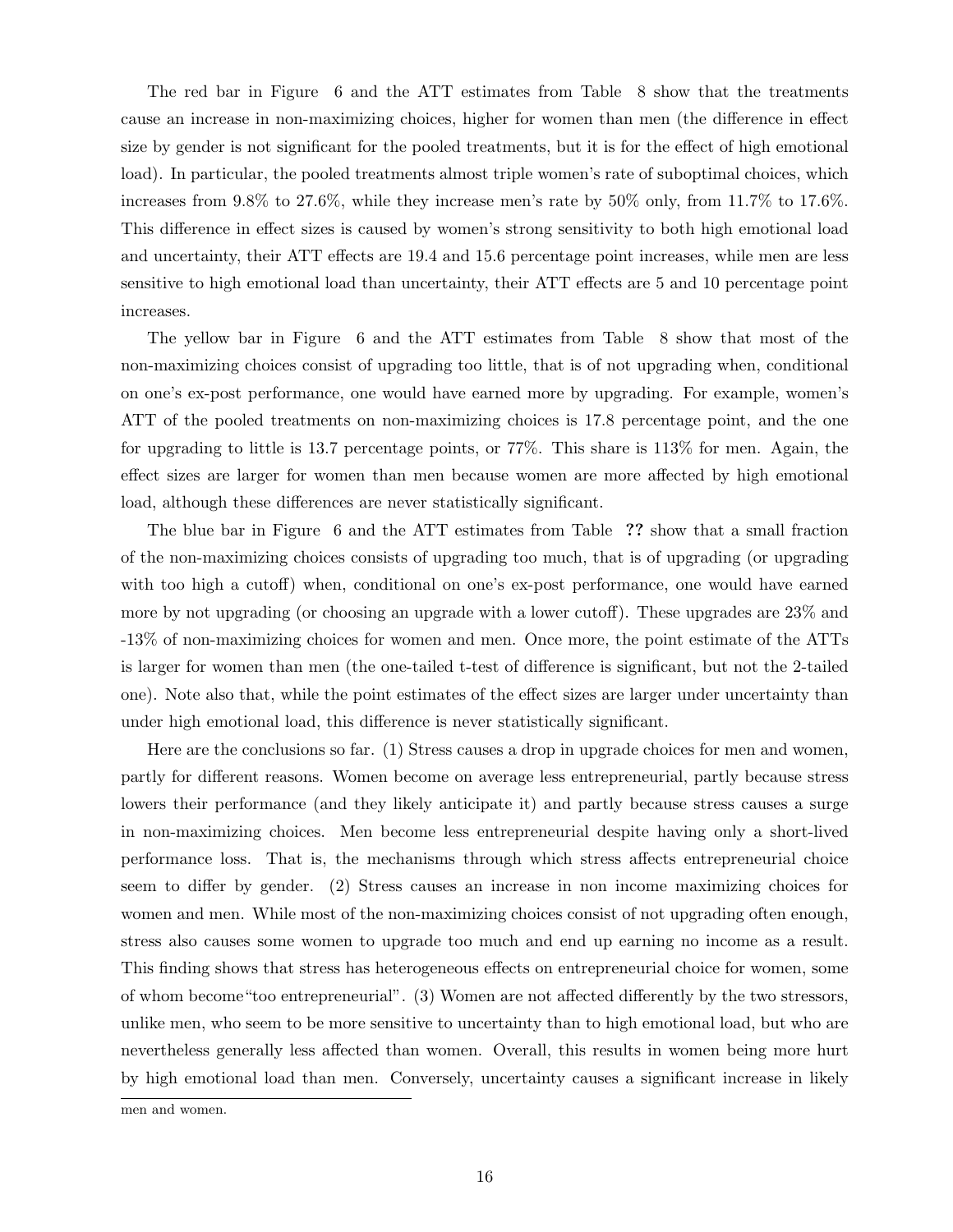mistakes in the upgrade choice, i.e. an increase in the likelihood that the subjects will not revise the upgrade to the lowest available cutoff.

## 8 Decomposing the stress-induced income losses

So far, we have shown that stress reduces performance and reduces the likelihood of making entrepreneurial choices. Part of this effect of stress on choice is likely the consequence of the performance drop. However, part of the effect of stress on choice is caused by making the wrong choice, given one's quiz<sub>2</sub> productivity. Indeed, stress increases both likelihoods that people do not upgrade, when they in fact should have, and that they upgrade, when they would have earned more money by not upgrading. That is, stress make some people "too entrepreneurial."

One way to quantify the relative weight of these different channels through which stress affects behavior is to look at the treatment effects on the monetary losses from  $\text{quiz}_2$  and to separate out the parts caused by reduced productivity and by non-maximizing choices. To do so, we exploit the fact that the average difference in  $quiz<sub>2</sub>$  income between the treatment and the control group,  $ATT(Y)$ , is the sum of the treatment effect on productivity,  $ATT(P)$  and the treatment effect on non-maximizing choices,  $ATT(C)$ , that is,  $ATT(Y) = ATT(P) + ATT(C)$ . We can measure  $ATT(Y)$  by comparing quiz<sub>2</sub> income in the treatment and control groups and  $ATT(C)$  by comparing the income losses in the treatment and control groups conditional on productivity. For example, suppose that a person has 10 correct answers in quiz 2 but does not upgrade. Then her losses are \$5, because she earns \$10 rather than the \$15 she would have earned, had she upgraded. Once we have  $ATT(Y)$  and  $ATT(C)$ , it is easy to estimate  $ATT(P)$ . Moreover, we can further decompose the losses from non-maximizing choices,  $ATT(C)$ , into losses from upgrading too much,  $ATT(TMU)$ , and too little,  $ATT(TLU)$ :  $ATT(C) = ATT(TMU) + ATT(TLU)$ .

Table 9 presents all the ATT effects just described. The left panel shows that the pooled treatments cause an average loss of \$1.51, and 8.3% drop. Half of this loss comes from nonmaximizing choices, i.e for making "wrong" upgrades conditional on one's productivity, while the other half comes from a productivity drop.

These aggregate results mask a substantial amount of heterogeneity by gender. The treatment cause statistically significantly larger losses for women than men (\$2.78, or -16%, vs. \$0.55, or -3%). The causes of these losses also vary by gender: while only about 36% (or \$1) of women's losses are caused by non-maximizing choices and most of the losses are caused by a drop in productivity, all (or \$0.59) of men's losses are caused by non-maximizing choices. For both genders, most of the losses from non-maximizing choices are caused by not upgrading enough (which causes losses of \$0.63 and \$0.45 for women and men) and a smaller share by upgrading too much (which causes losses of \$0.39 and \$0.13 for women and men).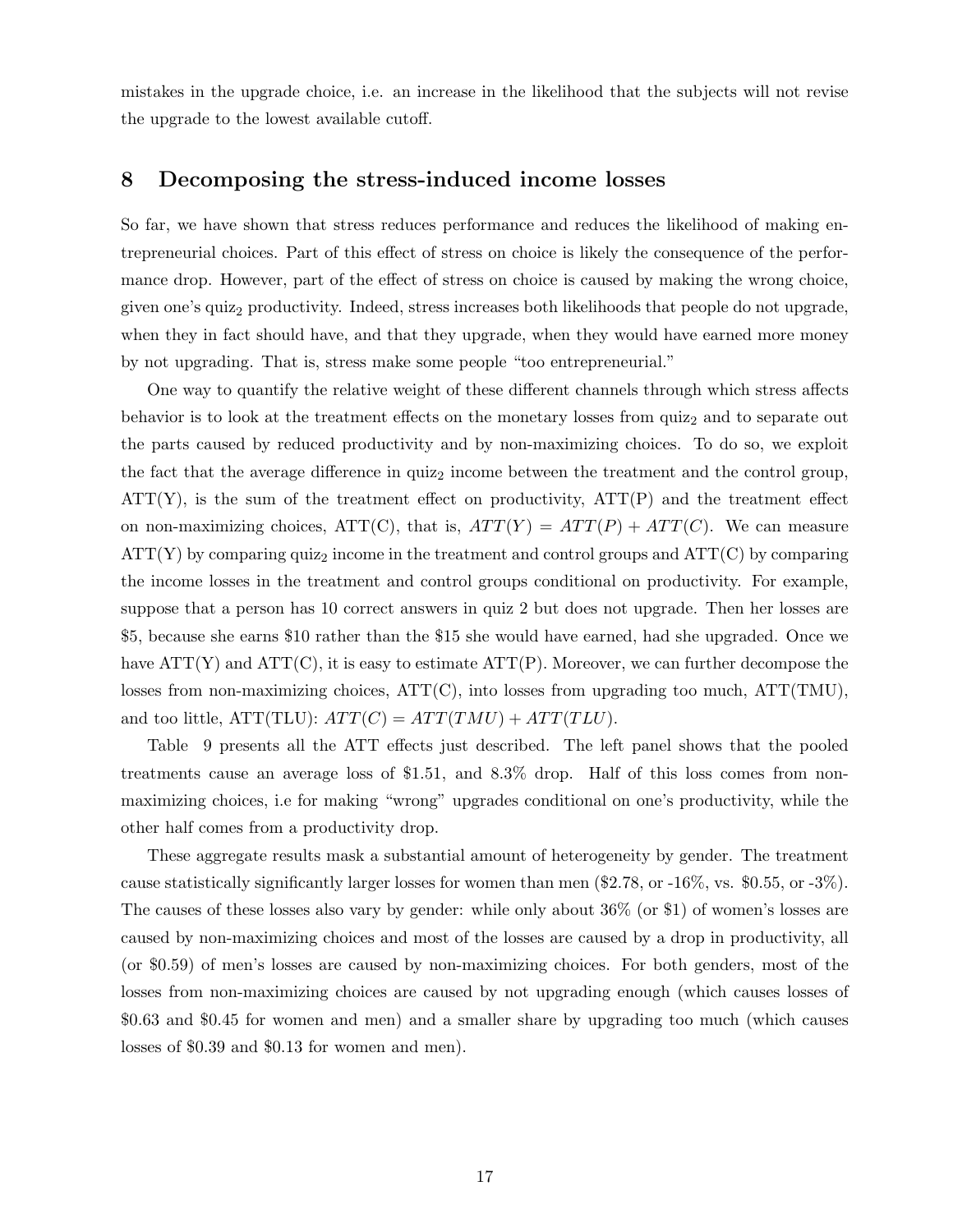### 8.1 Stress-induced losses by negative life events, baseline stress, and gender

People who experienced exogenous stressors, such as negative life events, are more vulnerable to additional stress. The literature has shown that women are more likely to experience exogenous stressors (Dahl and Moretti, 2008) and they have a more acute response to the same stressors. It is therefore useful to examine whether the differential response of stress by gender interacts with baseline stressors, as well as with self-reported baseline stress.

We have three different proxies, ranging from long-term to short-term measures of stress: having a father with or without a college degree, which, conditional on subject's GPA, can be considered a proxy for financial stability in the household of origin; having experienced parental divorce or the death of a close person in the previous five years - events that are conceivably beyond the subject's control; self-reported stress in the previous four weeks. We create dummies for above median selfreported stress so that we can split the sample in two, as for the paternal education and life events variables.<sup>15</sup> These variables are uncorrelated with each other (the correlation coefficients are never statistically significant and very small, ranging from -0.161 to 0.039 for the correlations of above median self-reported stress with above median baseline cortisol and negative life events), suggesting that they capture different aspects of stress.

We estimate versions of equations (2) and (2) in which we interact the treatment dummies by the baseline stress dummies. We group divorce, death, and low paternal education into a single dummy variable that equals one for subjects who experienced at least one of the three events, and zero otherwise.<sup>16</sup>

The estimated ATT effects by negative life events, presented in Table 10, show that there are no statistically significant effects of the treatments on women and men who experienced none of the aforementioned events (with the exception of small negative effects on losses from men's 'wrong' upgrade choices) and small productivity losses for men who experienced at least one event. Conversely, the treatment cause large losses for women who experienced at least one event. High emotional load and uncertainty cause these women to lose \$4.3 and \$5. \$1.1 and \$2 of these losses are caused by an increase in the wrong upgrade choice, and the remaining \$3 by a productivity drop.

The estimated ATT effects by baseline self-reported stress, presented in Table 11, show that, the treatments cause equally negative effects for men and women with below median baseline stress and women with above median baseline stress, they cause no statistically significant effects on men with above median baseline stress.

In sum, there are differential responses to stress for men and women depending on baseline

<sup>&</sup>lt;sup>15</sup>We also observe baseline cortisol for a subsample of 92 subjects. However, because of this small size, we consider these data not reliable, as the comparisons across eight groups - men and women, high and low cortisol, control and treatment - would leave very few observations in each cell.

<sup>&</sup>lt;sup>16</sup>We found similar patterns of results by having one variable for divorce and death and a second one for low paternal education.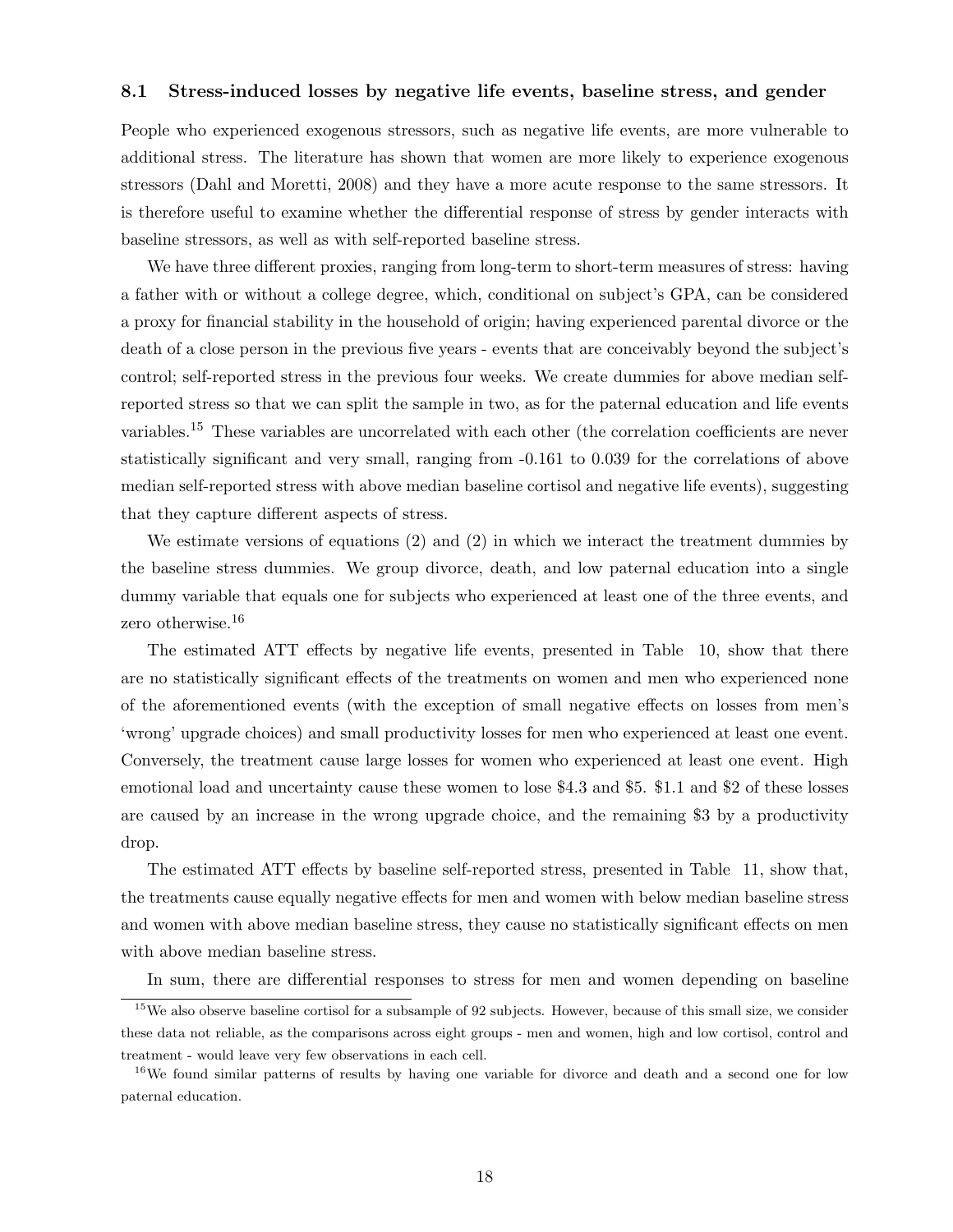conditions, and, more specifically, more negative impacts of the experimentally induced stress for certain subsets of women.

# 9 Stress and non-maximizing choices: some mechanisms

The treatments increase non-maximizing choices, mainly inducing people to be less entrepreneurial than what they should be based on their ex-post observed performance. The non-maximizing reduction in upgrades, i.e. upgrading "too little", may be caused by an increase in pessimism (expected performance worse than actual performance), risk aversion, and mistakes (failing to upgrade despite wanting to). Conversely, the non-maximizing increase in upgrades, i.e. upgrading "too much" and ending up with 0 income, may be caused by stress increasing optimism (expected performance better than actual performance), risk-taking behavior, and mistakes (failing to revise upgrade down despite wanting to). Indeed, it is possible that stress may have heterogeneous effects. We explore these potential mechanisms in the following section.

### 9.1 Stress and non-maximizing choices: pessimistic and optimistic beliefs

Stress may further affect entrepreneurial decisions by changing beliefs. Beliefs can be accurate or inaccurate, and inaccurate beliefs can be optimistic or pessimistic, depending on whether the difference between the expected and realized performance is positive or negative. We ask a series of questions to verify whether people correctly anticipate the effect (or lack of an effect) of stress on their performance, and, if not, whether they underestimate (optimism) or overestimate (pessimism) this effect.

We measure beliefs and their accuracy in two ways. First, before each upgrade for quiz 2, we ask what the subjective probability of having the required number of correct answers to qualify for the upgraded payment is. This gives us four subjective probabilities of having at least 12, 10, 8, or 6 correct answers. Comparing subjective and observed probabilities gives a measure of belief accuracy, optimism, and pessimism.

Second, right before starting quiz<sub>2</sub>, we ask the subjects how many correct answers from  $\text{quiz}_2$ they expect to have. Comparing expected and observed performance gives a measure of overall belief accuracy, optimism, and pessimism. Moreover, we can use the expected and observed probabilities to compute an additional, yet indirect, measure of beliefs. This is a weighted average of having 6, 8, 10, and 12 correct answers, where the weights are the difference between the subjective and observed probabilities in each case. This latter variable is a truncated mean, as we do not observe the subjective probabilities of having all the possible correct answers.

Note that, for these particular outcomes, in principle the uncertainty treatment has the additional effect of increasing the variance of beliefs, because people under this condition do not know their quiz 1 performance. Suppose, for simplicity, that people's performance were the same in quiz 1 and 2, and that people knew it. In that case, we'd expect the variance of beliefs to be zero for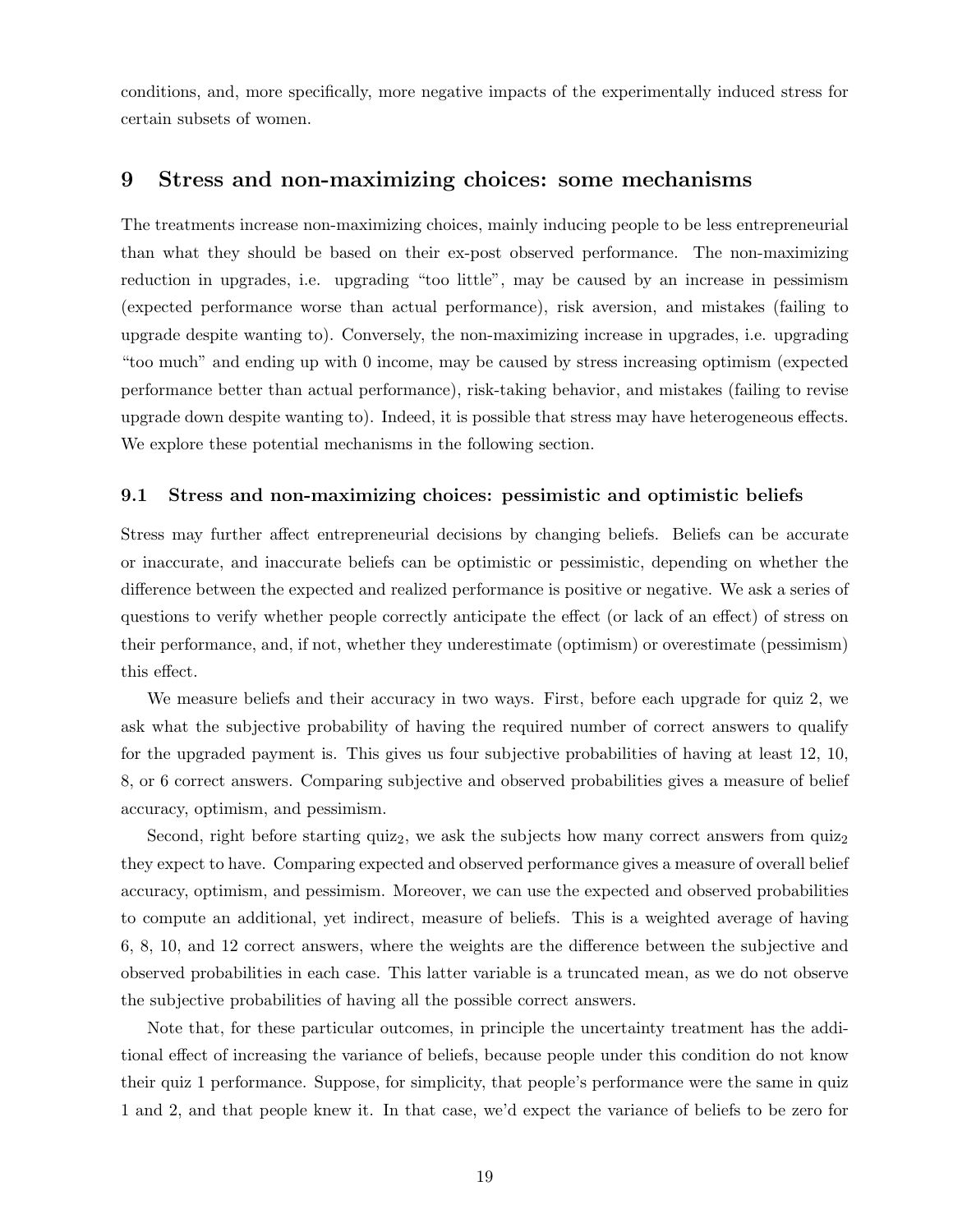the control and the high emotional load groups, but positive for the uncertainty group, because its members have to guess their quiz 1 performance. By doing that, they would overestimate the probabilities of having both higher and lower outcomes than their actual ones, ending up having (1) optimistic beliefs in the right tail, (2) pessimistic beliefs in the left tail, and (3) overall less accurate beliefs. In sum, evidence of optimism and pessimism in the tails for the uncertainty group is not necessarily evidence that stress changes beliefs. However, mechanical changes in accuracy of beliefs induced by lack of knowledge of previous performance per se should be mean invariant. Finding changes in expected performance is consistent with the hypothesis that uncertainty-induced stress changes beliefs beyond this mechanical effect. For this purpose, we look at how stress affects the difference between quiz 2 expected and observed probabilities and performance.

Figure 7 shows the difference between subjective and observed (1) probabilities (the first 4 bars) and (2) productivity (the last 2 bars), using both the direct elicitation and the truncated mean computed indirectly by using stated and observed probabilities. People in the control group tend to have pessimistic beliefs. High emotional load either does not change (for men) or actually increases pessimism (for women). As expected, uncertainty increases the variance of beliefs coarsely measured by the difference between the black and the lighter grey bars - for both men and women. However, this shift is asymmetric and makes people, especially women, more optimistic. This suggests that uncertainty affects beliefs in ways that go above and beyond its mechanical effect through higher belief variance.

The increase in optimism caused by uncertainty is especially marked in the left tail, i.e. for the probabilities of having at least 12 correct answers. Figure 8 suggests that this occurs because the subjects, and especially women, fail to recognize the negative effect of uncertainty on this likelihood. Indeed, the probabilities of having at least 12 and 10 correct answers are the same for women in the control and uncertainty groups, but the performance drops substantially in the uncertainty group, while the probabilities of having at least 8 and 6 correct answers are lower under uncertainty.

Tables 12 and 13 show the ATT effect on optimism for the likelihoods of having at least 12 and 6 correct answers and confirm the findings discussed above: the treatments cause economically and statistically significant changes in belief accuracy for women only (although the difference in impact sizes by gender is not statistically significant); the increase in optimism for the likelihood of having at least 12 correct answers occurs for women only and is induced by uncertainty, while the decrease in optimism for the likelihood of having at least 6 correct answers occurs for women only but is equally affected by high emotional load and uncertainty.

Table 14 shows that both aggregate measures of the difference between subjective and objective productivity significantly increase for women under uncertainty. That is, uncertainty overall increases women's optimism and increases belief accuracy in the direct difference measure by making women less pessimistic.

The takeaways from this exercise are that both types of non-maximizing upgrades may have been affected by changes in beliefs, to some extent. The increased optimism in the likelihood of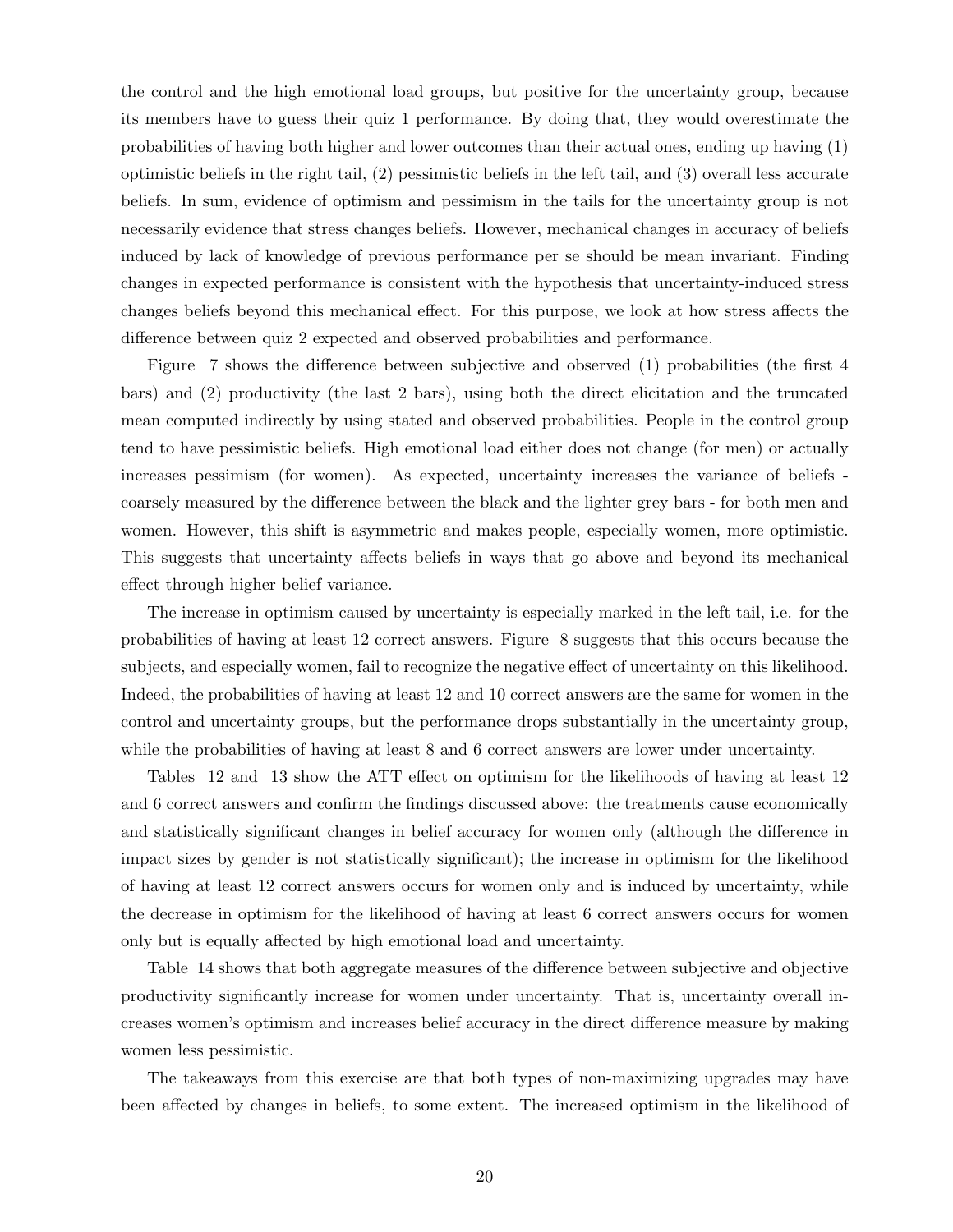having at least 12 correct answers may have induced some people to mistakenly upgrade when they should not have done so, while the increased pessimism in the likelihood of having at least 6 correct answers may have induced some women (as this does not happen to men) to not upgrade when they should have done so.<sup>17</sup>

### 9.2 Stress and non-maximizing choices: confusion and mistakes

Stress may cause a temporary cognitive impairment. Indeed, there is evidence that stress affects both working and declarative memory (Lupien, Gaudreau, Tchiteya, Maheu, Sharma, Nair, Hauger, McEwen, and ,1997; Lupien *et al*, 2007). This is consistent with the treatment group's observed drop in performance and increase in failures to revise the upgrade down to the lower cutoffs. To provide further evidence on this potential mechanism, we study how the treatments affect the incidence of inconsistent choices, beliefs, and or mistakes. To do that, we consider whether people make inconsistent choices in upgrades (e.g. upgrading with a cutoff of 10 but not revising the upgrade down when the cutoff is 8), probabilities (when the reported probability of having at least X correct answers is greater than the probability of having  $Y < X$  correct answers), and lotteries (when subjects switch back and forth between the high and low-risk lotteries), as well as whether they fail to recall the answers related to the video clip (a paid task). Figure 9 shows the share of people making inconsistent choices or making recall errors, and the average number of domains in which people make mistakes (multiple inconsistencies in one domain - e.g. multiple inconsistent answers in reported probabilities, count as one inconsistency). The biggest effect sizes in the number of domains in which people make inconsistent choices and mistakes occur under uncertainty, which causes a 66% increase for men (from 0.18 to 0.30) and a 48% increase for women (from 0.27 to 0.40). However, there is heterogeneity in the effects in each domains as well as in the effects by gender. For example, high emotional load causes a 33% decrease in the number of domains in which women are inconsistent or make mistakes (from 0.27 to 0.18). High emotional load also increases men's likelihood of making recall errors from 0 to 0.037, while neither treatment affects women in this domain.

Table 15 reports the estimates of the ATT effect for number of domains in which people are inconsistent or make recall errors. We find statistically significant increases for men, especially under uncertainty, and smaller (or negative) and not statistically significant effects for women (although the difference in effect sizes by gender is not statistically significant). We also show estimates of the recall error likelihood for two reasons: first, it is a low-effort, high-return task (people are paid \$15 for correctly recalling whether they answered yes or no to two questions asked about 15 minutes earlier); second, it is one of the various examples in which high emotional load causes a cognitive impairment, a result that is missed by looking at the aggregate measure only, from which it appears that uncertainty is the only condition that causes increases in inconsistencies

 $17$ The optimism variables are strongly positively correlated within subject. Therefore, the treatments likely have heterogeneous effects, inducing some subjects to become more optimistic and others more pessimistic.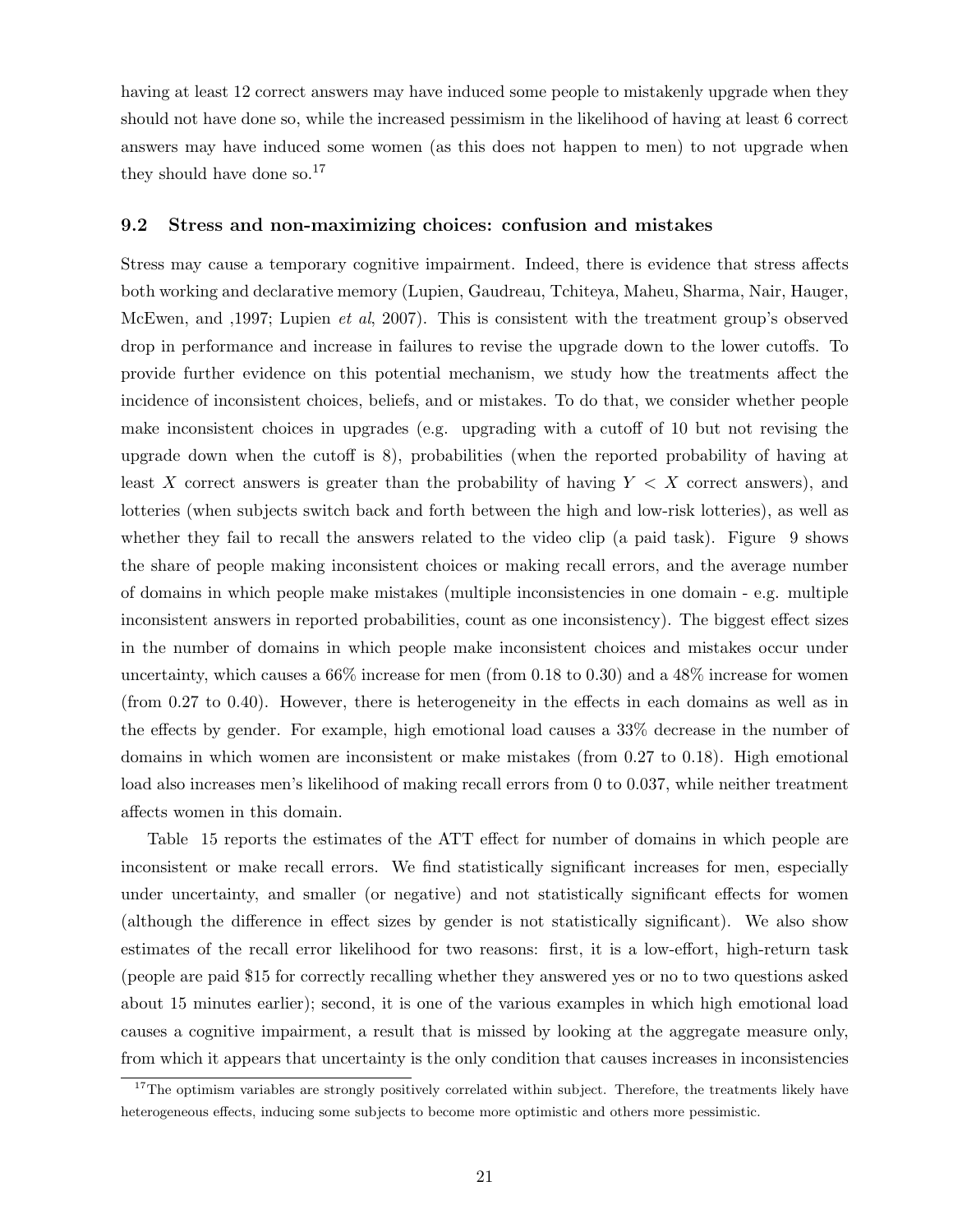and mistakes (high emotional load also causes an increase in women's inconsistencies in reported probabilities). As previewed, the treatments, and especially high emotional load, cause an increase in men's wrong recall from 0 to 2.6 (and 4) percentage points for the pooled (and uncertainty) treatments.

In sum, there is evidence that stress causes men, but not women, to become inconsistent and make more mistakes.

### 9.3 Stress and non-maximizing choices: risk preferences

Figure 10 shows that stress seems to have opposite effects by gender: while it increases the heterogeneity in risk preferences for men, it decreases it for women, without much apparent difference by treatment type. Table 16 confirm these findings: the treatments statistically significantly increase the share of risk loving and very risk averse men by 5 and 10 percentage points, while they reduce the share of risk neutral and risk averse men by 7.7 and 13 percentage points. Nevertheless, the increase in risk-taking behavior for some men does not cause excessive upgrades (as the treatments do not increase men's likelihood of upgrading too much), while the increase in risk aversion for some may be one of the mechanisms through which stress increases the share of men who upgrade too little.

Conversely, the treatments cause (imprecisely estimated) 10 and 6 percentage point drops in the share of risk neutral and very risk averse women, and increase the share of risk averse women by 15 percentage points. Therefore, it appears that stress is not causing some women to upgrade too much because they have become more risk loving, while, as for men, it may increase the share of women who upgrade too little by increasing their risk aversion.

These findings are somewhat consistent with the existing literature on the effect of stress on risk-taking behavior. For example, Lighthall, Mather, and Gorlick (2009) find differential response to stress on risk taking by gender, with stress causing women and men to decrease and increase risk taking. However, to our knowledge no study investigates the heterogeneous effects of stress on risk by gender.

Note that estimates of the average treatment effects on risk aversion were never statistically significant. For example, the average treatment effect on the risk aversion parameter, which, in the data, varies between -0.72 to 1.17, is 0.01 and statistically not different from zero (s.e. 0.04). This is one clear example of average impacts missing distributional effects.

Lastly, the effects do not systematically vary by treatment type.

# 10 Stress or Cognitive Load?

To rule out that the effects shown are not driven by cognitive load, we ran experiments with the same structure, but a different treatment. Rather than emotional load and uncertainty, the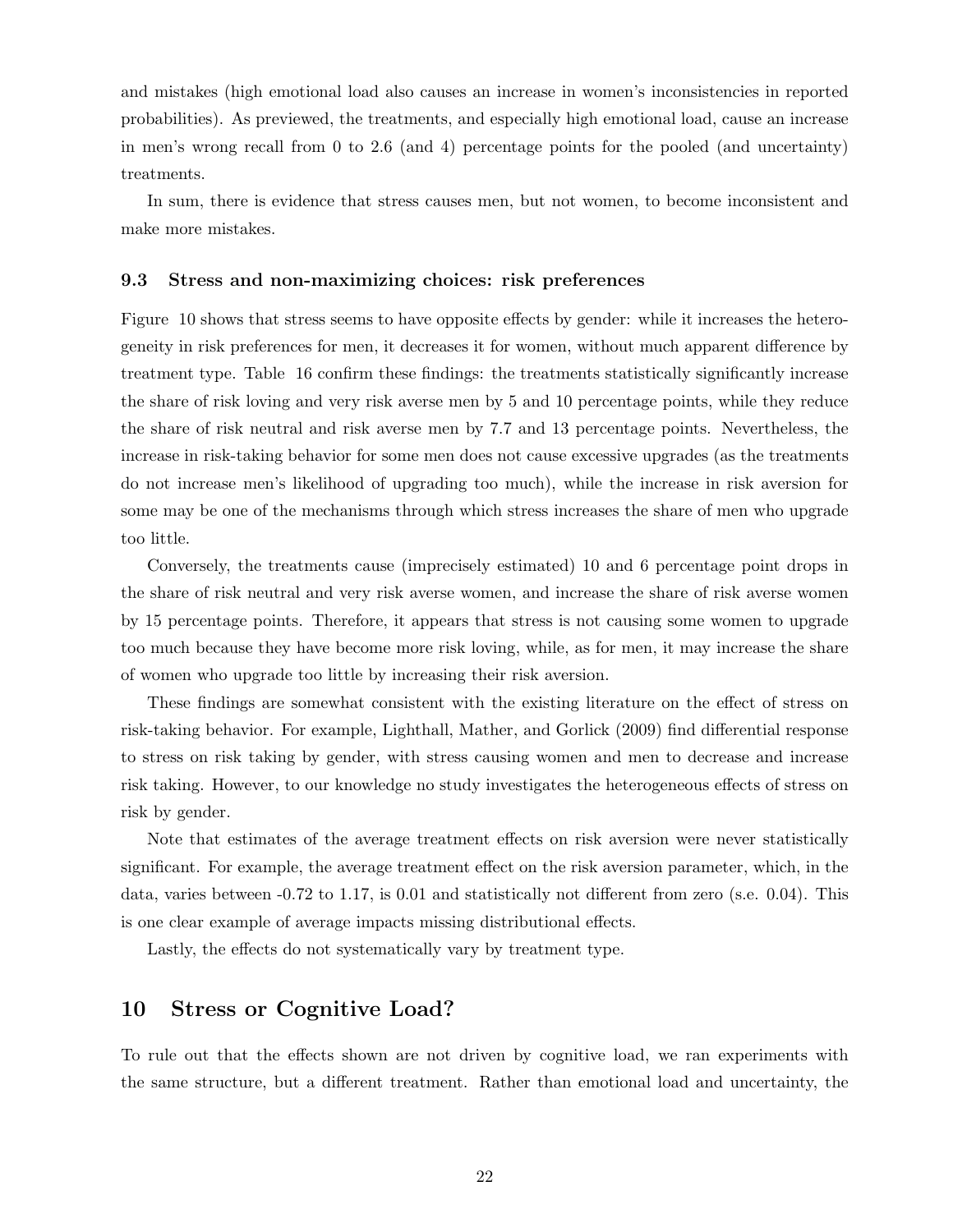treatment group is asked to memorize an 8-digit number, while treatment group memorizes a 2 digit number. The subjects can earn \$15 for the successful recall of the number at the end of the experiment (if the task selected out of the 4 compensated tasks is the number recall). We find that the treatment does affect recall: while everybody correctly recalls the number in the control group, the recall rate is only 49% in the treatment group. We deduce that this memorization task increases the cognitive load. However, this treatment does not reduces productivity.

# 11 Conclusion and Discussion

This paper has shown that stress reduces productivity and increases the likelihood that people will make choices that do not maximize their income. Our experiment design successfully elicited controlled stress in the lab. The women in our sample are more likely to be exposed to stressors beyond their control and report higher levels of stress. Their entrepreneurial choices and performance are more negatively affected by experimentally induced stress than men's, resulting in lower monetary gains. These gender differences are driven by women who experienced a parental divorce or the death of a close person in the previous 5 years, or whose father does not have a college degree: these women are especially susceptible to the two stressors we induce in the lab, which cause them to lose as much as \$5, or 27%, on the task whose completion is a function of both productivity and choice of compensation.

We also study three different mechanisms through which stress might affect entrepreneurial choice and performance - beliefs, mistakes, and risk attitudes - and find that the reasons for excessive upgrades are a surge in optimism for some women, and a surge in optimism, mistakes, and risk-loving preferences for some men. The reasons for upgrading too little, on the other hand, are a surge in pessimism for some women and an increase in mistakes and risk aversion for men.

An obvious policy implication of these findings is that removing the underlying sources of stress may improve entrepreneurial activities and performance for all, and more so for women than men. However, it is often hard to do so, and removing external stressors would not address women's higher vulnerability to on-the-job stress. If the stressors are not easy to remove or if one wants to understand how to help women deal with both external and on-the-job stress, to design effective policies one should know whether the observed response to stress should be changed or not, and, if so, what mechanisms are causing the response to stress.

There are two relevant conclusions from our experiment. First, stress worsens productivity, especially women's, through a temporary cognitive impairment (more mistakes, longer time required to answer questions). Interventions that help recover from this impairment - from providing training or mentoring programs, to devising a protocol to double-check one's choices, to various psychological and physiological interventions - would be effective for both men and (more so) women. Second, while stress causes all subjects, but especially women, a decrease in the likelihood of making an entrepreneurial choice, not making this choice actually maximizes their earnings for a large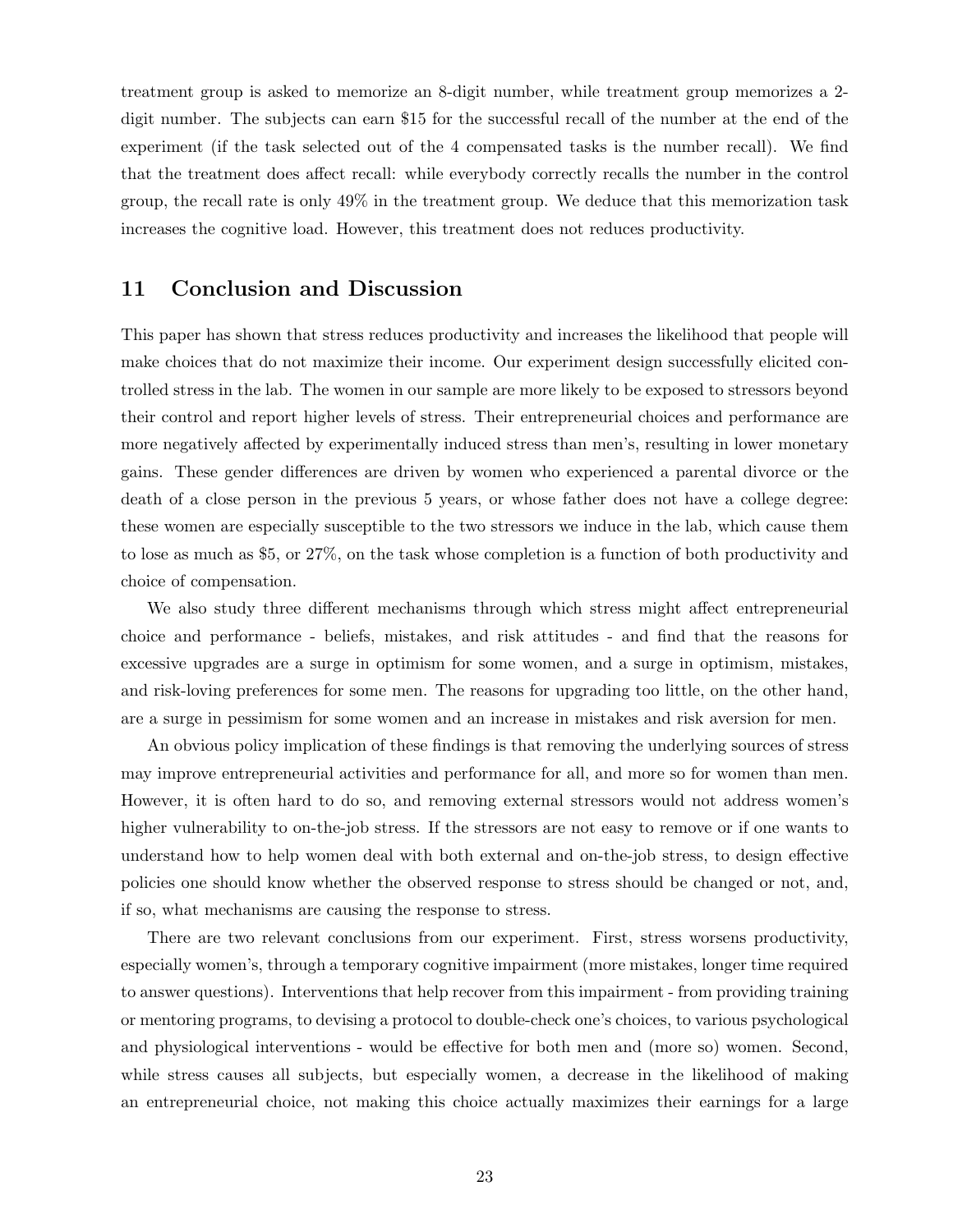group, given their lower productivity under stress. Therefore, policies that indiscriminately favor entrepreneurship might hurt some people. For these people, the optimal policy response can be devised after knowing the mechanisms that might cause the wrong choices. Policies that help people form accurate beliefs might be especially useful for women, while policies that help people make fewer mistakes or affect the perception and the reaction to risk might be especially useful for men.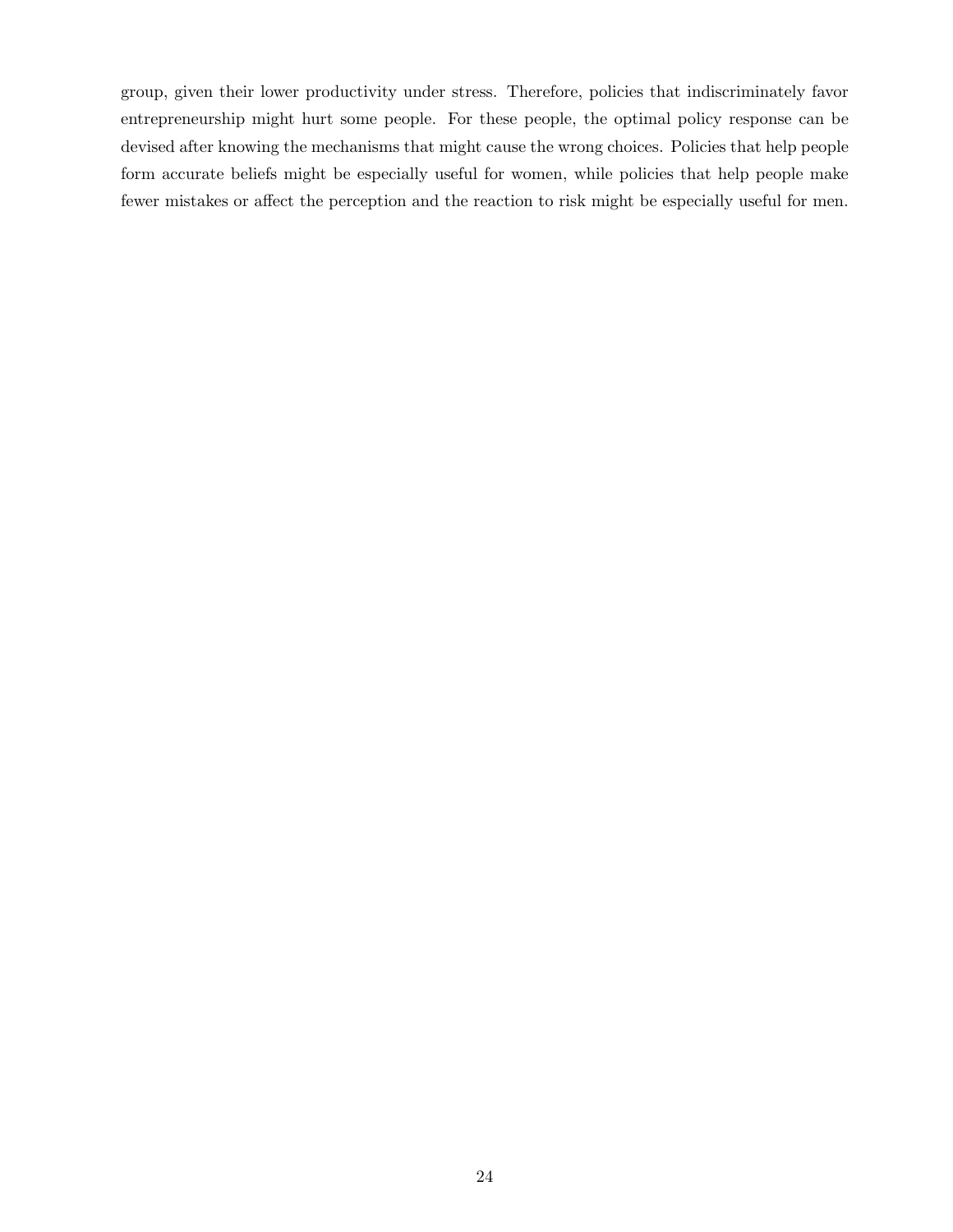# References

- [1] American Psychological Association (2011), Stress in America<sup>TM</sup>: Our Health at Risk, retrieved on August 6th, 2012, from http://www.apa.org/news/press/releases/stress/ 2011/final-2011.pdf
- [2] Angeletos, George-Marios, David Laibson, Andrea Repetto, Jeremy Tobacman, and Stephen Weinberg (2001), "The Hyperbolic Consumption Model: Calibration, Simulation, and Empirical Evaluation", Journal of Economic Perspectives, 15(3), 47-68.
- [3] Anxo, Dominique, Lennart Flood, Letizia Mencarini, Ariane Pailh, Anne Solaz, and Maria Letizia Tanturri (2007), Time Allocation between Work and Family over the Life-Cycle: A Comparative Gender Analysis of Italy, France, Sweden and the United States, Institute for the Study of Labor, IZA Discussion Papers 3193.
- [4] Ariely, D., Gneezy, U., Lowenstein, G. and Mazar, N. (2009), "Large Stakes and Big Mistakes," Review of Economic Studies, 76, 451469.
- [5] Arsenault, André, and Shimon Dolan (1983), "The Role of Personality, Occupation, and Organization in Understanding the Relationship Between Job Stress, Performance, and Absenteeism", Journal of Occupational Psychology, 56, 227-240.
- [6] Banerjee, Abhijit, and Sendhil Mullanaithan (2008), "Limited Attention and Income Distribution", American Economic Review, 98, 489-493.
- [7] Barber, Brad and Terrance Odean (2001), "Boys Will Be Boys: Gender, Overconfidence, and common stock investment", The Quarterly Journal of Economics, 116 (1), 261-292.
- [8] Barbulescu, Roxana and Matthew Bidwell (2012), "Why are there so few women in finance? Evidence from the MBA job search process on the mechanisms of gender segregation", Organization Science, published online before print June 15, doi:10.1287/orsc.1120.0757
- [9] Berns, Gregory S., David Laibson, and George Loewenstein (2008), "Intertemporal choicetoward an integrative framework", *Trends in Cognitive Science*, 11, 482-488.
- [10] Bertrand, Marianne, and Kevin F. Hallock, "The Gender Gap in Top Corporate Jobs," Industrial and Labor Relations Review, LV (2001), 321.
- [11] Bianchi, Suzanne M. (2010), Family Change and Time Allocation in American Families, presented at the "Focus on Workplace Flexibility" Conference, Washington, D.C. November 30th.
- [12] Bianchi, Suzanne M. (2011), "Family Change and Time Allocation in American Families", The ANNALS of the American Academy of Political and Social Science, 638 (1), 21-44.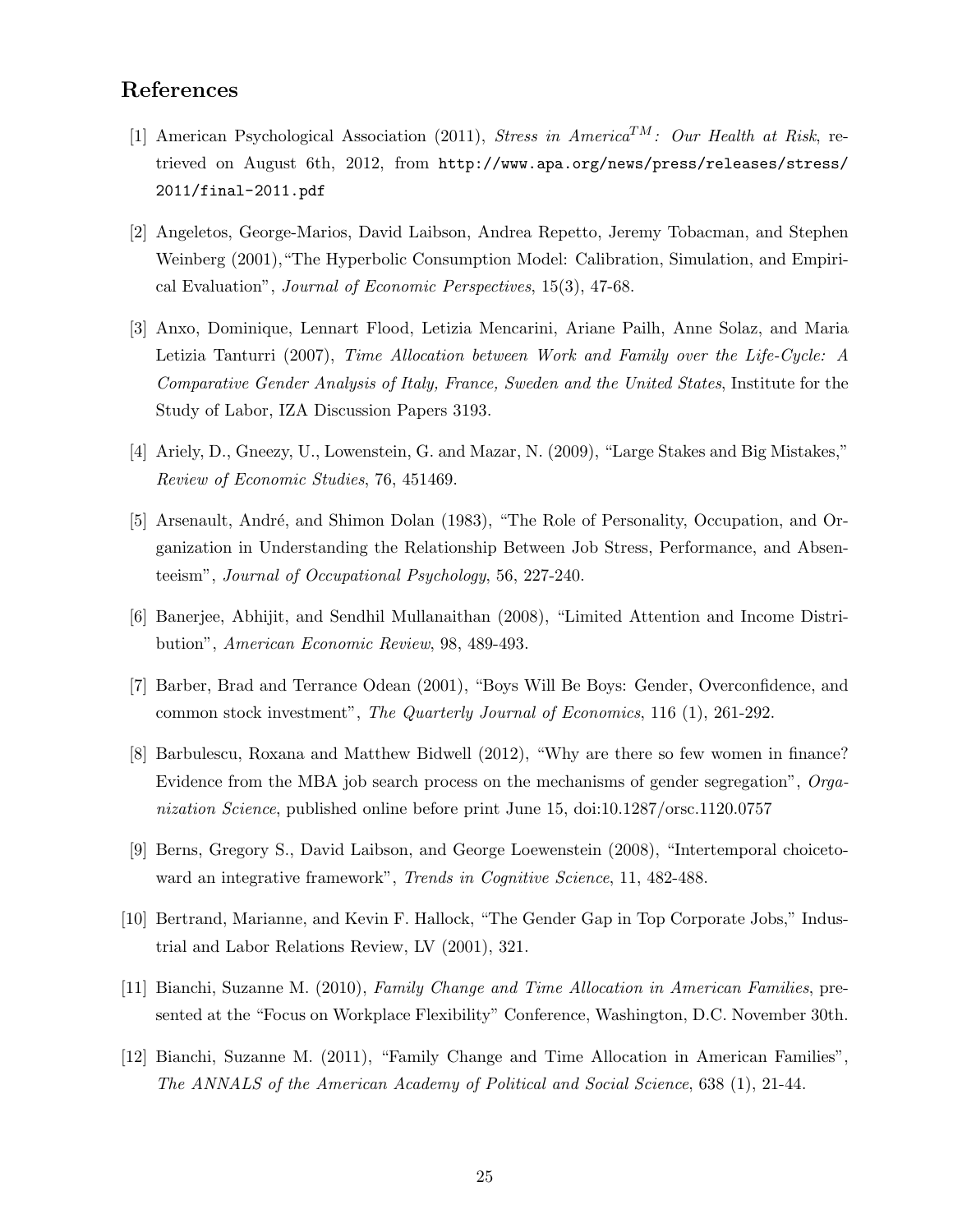- [13] Brooks, A. and Schweitzer, M. (2011), "Can Nervous Nelly Negotiate? How Anxiety Causes Negotiators to Make Low First Offers", The Wharton School, University of Pennsylvania, Working Paper  $\#$  2011-04.
- [14] Camerer, Colin (1990), "Comment on Noll and Krier, 'Some Implications of Cognitive Psychology for Risk Regulation' ", The Journal of Legal Studies, 19, 791-799.
- [15] Camerer, Colin, George Loewenstein, and Drazen Prelec (2005), "Neuroeconomics: How Neuroscience Can Inform Economics", Journal of Economic Literature, 43, 9-64.
- [16] Cech, Erin, Brian Rubineau, Susan Silbey, and Caroll Seron (2011), "Professional Role Confidence and Gendered Persistence in Engineering", American Sociological Review, 76 (5), 641-666.
- [17] Chabris, Christopher F., David Laibson, Carrie L. Morris, Jonathon P. Schuldt, Dmitry Taubinsky (2008), "Individual laboratory-measured discount rates predict field behavior", Journal of Risk and Uncertainty, 37, 237-269
- [18] Chen, Yan, Peter Katuščák, and Emre Ozdenoren (2013), "Why can't a woman bid more like a man?", Games and Economic Behavior, 77, 181-213.
- [19] Cohen, Sheldon, Tom Kamarck, and Robin Mermelstein (1983), "A global measure of perceived stress", Journal of Health and Social Behavior, 24, 385-396.
- [20] Cohen, Sheldon, and Gail Williamson (1988), "Perceived stress in a probability sample of the United States", in S. Spacapam and S. Oskamp (Eds.), The social psychology of health: Claremont Symposium on applied social psychology, Newbury Park, Sage, 31-47.
- [21] Croson, Rachel and Uri Gneezy (2009), "Gender Differences in Preferences", Journal of Economic Literature, 47  $(2)$ , 1-27.
- [22] Dahl, Gordon, and Enrico Moretti (2008), "The Demand for Sons", The Review of Economic Studies, 75, 1085-1120.
- [23] Diamond, David M., Adam M. Campbell, Collin R. Park, Joshua Halonen, and Phillip R. Zoladz (2007), "The Temporal Dynamics Model of Emotional Memory Processing: A Synthesis on the Neurobiological Basis of Stress-Induced Amnesia, Flashbulb and Traumatic Memories, and the Yerkes-Dodson Law", Neural Plasticity, vol. 2007, Article ID 60803, doi:10.1155/2007/60803
- [24] Dickerson, Sally S., and Margaret E. Kemeny (2004), "Acute Stressors and Cortisol Responses: A Theoretical Integration and Synthesis of Laboratory Research", Psychological Bulletin, 130, 355-391.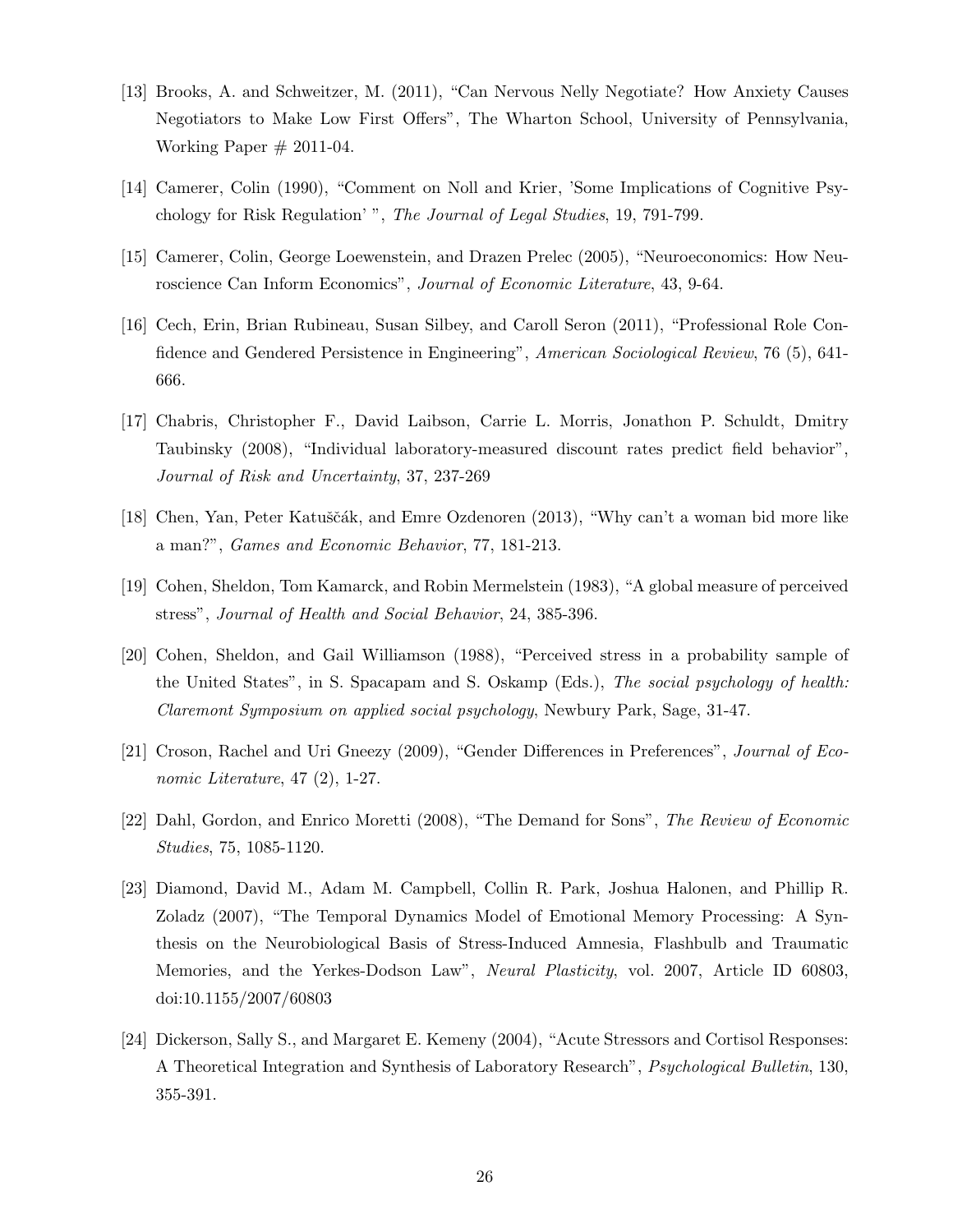- [25] Duflo, Esther (2006), "Field Experiments in Development Economics", in Richard Blundell, Whitney Newey, Torsten Persson (eds.), Advances in Economics and Econometrics: Theory and Applications, Ninth World Congress, Cambridge: Cambridge University Press, 2(42), 322-348.
- [26] Duflo, Esther (2006), "Poor but Rational?", in Abhijt Banerjee, Dilip Mookherjee and Roland Benabou (eds.), Understanding Poverty, New York: Oxford University Press, 367-78.
- [27] Duflo, Esther, and Abhijit V. Banerjee (2009), "The Experimental Approach to Development Economics", Annual Review of Economics, 1, 151-178.
- [28] Dupas, P. and and Robinson, J. (2009), Savings Constraints and Microenterprise Development: Evidence from a Field Experiment in Kenya, NBER Working Paper No. 14693.
- [29] Earl, Peter (1990), "Economics and Psychology: A Survey", The Economic Journal, 100(402), 718-755.
- [30] Flory, Nicole and Elvira Lang (2010), "Diagnosis Uncertainty Increases Anxiety in Patients", Radiological Society of North America (RSNA), Press Release, retrieved on July 5th, 2012 from http://www2.rsna.org/timssnet/media/pressreleases/pr\_target.cfm?ID=510
- [31] Fredrickson, B. L. and Branigan, C. (2005), "Positive emotions broaden the scope of attention and thought-action repertoires", Cognition and Emotion, 19 (3), 313-332.
- [32] Fudenberg, Drew (2006), "Advancing beyond 'Advances in Behavioral Economics' ", Journal of Economic Literature, 44, 694-711.
- [33] Fudenberg, Drew, and David K. Levine (2006), "A Dual-Self Model of Impulse Control", American Economic Review, 96, 1449-1476.
- [34] Gneezy, Uri, John A. List and George Wu (2006), "The uncertainty effect: When a risky prospect is valued less than its worst possible outcome", Quarterly Journal of Economics, 121, 1283-1309.
- [35] Gross, James J., and Robert W. Levenson (1995), "Emotion elicitation using films", Cognition and Emotion, 9, 87-108.
- [36] Hagg, Ingemund, Jan Johanson, and Dick Ramstrom (1970), "The Business Game as a Research Tool: Experiments on the Effects of Received Information on the Decision Process", The Swedish Journal of Economics, 72, 111-123.
- [37] Harrison, Glenn W., Morten I. Lau, E. Elisabet Rutstrm, and Melonie B. Sullivan, Melonie B. (2005), "Eliciting Risk and Time Preferences Using Field Experiments: Some Methodological Issues", in Jeffrey Carpenter, Glenn W. Harrison and John A. List (eds.), Field Experiments in Economics (Research in Experimental Economics, Volume 10), Bingley: Emerald, 125-218.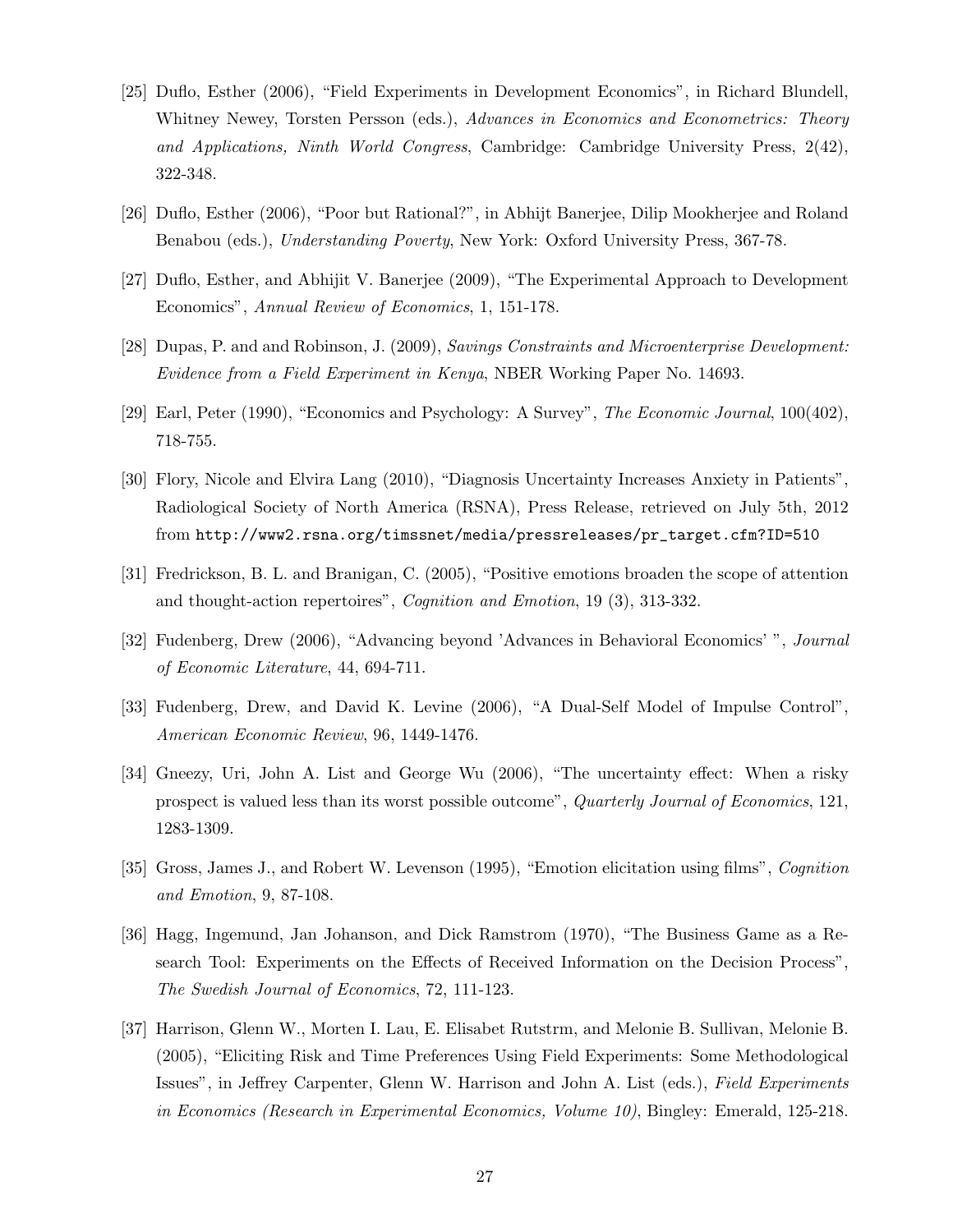- [38] Hirsh, Jacob B. and Michael Inzlicht (2008), "The Devil You Know: Neuroticism Predicts Neural Response to Uncertainty", Psychological Science, 19 (10), 962-967.
- [39] Holt, Charles A., and Laury, Susan K. (2002), "Risk Aversion and Incentive Effects", American Economic Review, 92, 1644-1655.
- [40] Holt, Charles A., and Laury, Susan K. (2005), "Risk Aversion and Incentive Effects: New Data Without Order Effects", American Economic Review, 95, 902-912.
- [41] Kavanagh, Jennifer, 2005, Stress and performance: a review of the literature and its applicability to the military, RAND Corporation, Santa Monica, CA.
- [42] Kelley, D, Singer, S., and Herrington, M. (2012), The Global Entrepreneurship Monitor 2011 Global Report, mimeo, Global Entrepreneurship Monitor.
- [43] Kemeny, Margaret E. (2003), "The Psychobiology of Stress", Current Directions in Psychological Science, 12, 124-129.
- [44] Kiecolt-Glaser, J.K., R. Glaser, J.T. Cacioppo, W.B. Malarkey (1998), "Marital stress: immunologic, neuroendocrine, and autonomic correlates", Annals of the New York Academy of Sciences, 840, 656663.
- [45] Kiecolt-Glaser, J.K., T. Newton, J.T. Cacioppo, R.C. MacCallum, R. Glaser, W.B. Malarkey (1996), "Marital conflict and endocrine function: are men really more physiologically affected than women?", Journal of Consulting and Clinical Psychology, 64, 324-332.
- [46] Kirchsteiger, George, Luca Rigotti, and Aldo Rustichini (2006), "Your morals might be your moods", Journal of Economic Behavior and Organization, 59, 155-172.
- [47] Kirschbaum, Clemens, Brigitte Kudielka, Jens Gaab, Nicole Schommer, and Dirk Hellhammer (1999), "Impact of gender, menstrual cycle phase and oral contraceptives on the activity of the hypothalamicpituitaryadrenal axis", Psychosomatic Medicine, 61 (2), 154162.
- [48] Kivimäki, Mika, Päivi Leino-Arjas, Ritva Luukkonen, Hilkka Riihimäki, Jussi Vahtera, and Juhani Kirjonen (2002), "Work stress and risk of cardiovascular mortality: prospective cohort study of industrial employees", British Medical Journal, 325, 857-860.
- [49] Koellinger, Philipp, Maria Minniti and Christian Schade (2013), "Gender Differences in Entrepreneurial Propensity", Oxford Bulletin of Economics and Statistics, 75 (2), 213-234.
- [50] Kudielka, B.M., and Kirschbaum, C. (2005), "Sex differences in HPA axis responses to stress: a review", Biological Psychology, 69, 113132.
- [51] Lee, Joohyung and Vincent R. Harley (2012), "The male fight-flight response: A result of SRY regulation of catecholamines?", Bioessays, 34, 454457.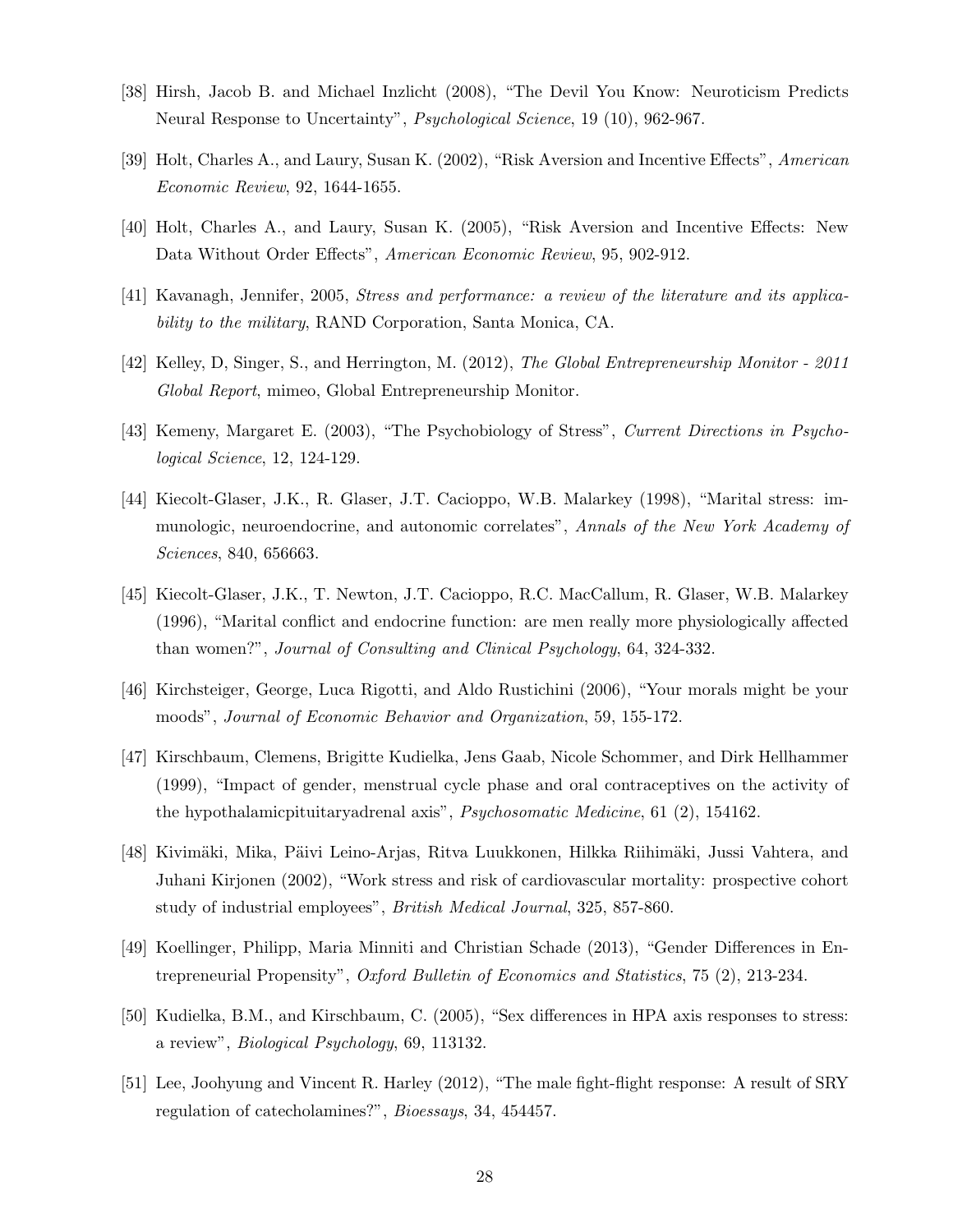- [52] Lerner, Jennifer S., Deborah A. Small, and George Loewenstein (2004), "Heart Strings and Purse Strings: Carryover Effects of Emotions on Economic Decisions", Psychological Science, 15, 337-341.
- [53] Lerner, Jennifer S., Seunghee Han, and Dacher Keltner (2007), "Feelings and consumer decision making: extending the appraisal-tendency framework", Journal of Consumer Psychology, 17, 184-187.
- [54] Levine, Ari, Orna Zagoory-Sharon, Ruth Feldman, John G. Lewis, and Aron Weller (2007), "Measuring cortisol in human psychobiological studies", Physiology and Behavior, 90, 4353.
- [55] Lighthall Nichole R., Mara Mather, and Marisa A. Gorlick (2009), "Acute Stress Increases Sex Differences in Risk Seeking in the Balloon Analogue Risk Task", PLoS ONE, 4 (7), e6002, doi:10.1371/journal.pone.0006002
- [56] Linden, W., T.L. Earle, W. Gerin, and N. Christenfeld (1997), "Physiological stress reactivity and recovery: conceptual siblings separated at birth?", Journal of Psychosomatic Research, 42, 117-135.
- [57] Loewenstein, George (1996), "Out of control: Visceral influences on behavior", Organizational Behavior and Human Decision Processes, 65, 272-92.
- [58] Loewenstein, George (2000), "Emotions in economic theory and economic behavior", American Economic Review, 90, 426-432.
- [59] Loewenstein, George, Elke U. Weber, Christopher K. Hsee, and Ned Welch (2001), "Risk as feelings", Psychological Bulletin, 127, 267-286.
- [60] Lupien, S., S. Gaudreau, B. Tchiteya, F. Maheu, S. Sharma, N. Nair, R.L. Hauger, B.S. McEwen, and M.J. Meaney (1997), "Stress-Induced Declarative Memory Impairment in Healthy Elderly Subjects: Relationship to Cortisol Reactivity", The Journal of Clinical Endocrinology and Metabolism, 82(7), 2070-2075.
- [61] Lupien, Sonia J., Francoise Maheu, Mai Tu, Alexandra Fiocco, and Tania Schramek (2007), "The effects of stress and stress hormones on human cognition: Implications for the field of brain and cognition", Brain and Cognition, 65 (3), 209-237.
- [62] Mauno, Saijo and Ulla Kinnunen (2002), "Perceived job insecurity among dual-earner couples: Do its antecedents vary according to gender, economic sector and the measure used?", Journal of Occupational and Organizational Psychology, 75(3), 295314.
- [63] Meglino, B. M. (1977), "Stress and Performance: Are They Always Incompatible?", Supervisory Management, 22 (3), 2-12.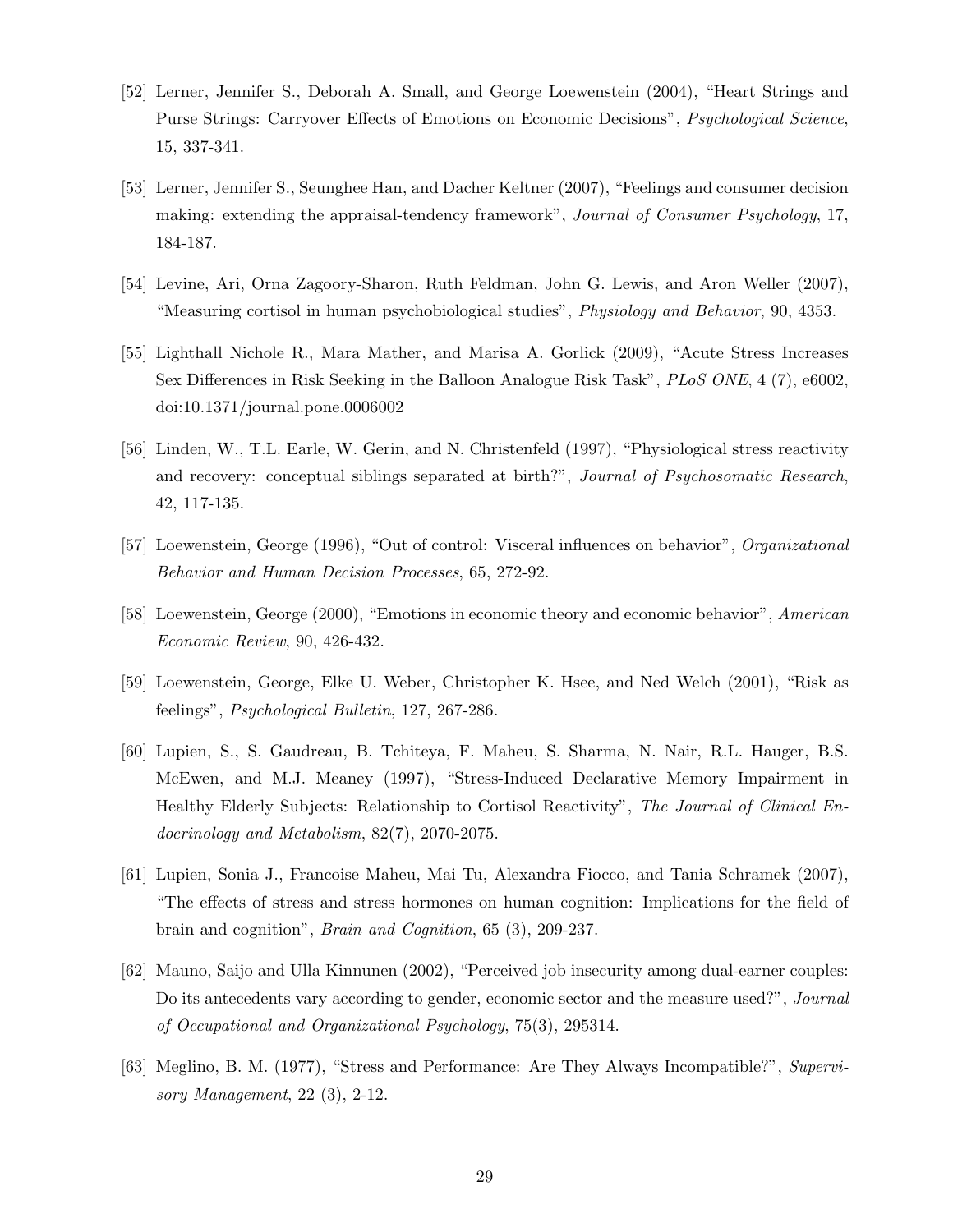- [64] Muraven, Mark, and Roy F. Baumeister (2000), "Self-regulation and depletion of limited resources: Does self-control resemble a muscle?", Psychological Bulletin, 126, 247-259.
- [65] National Institutes of Health (2002), Stress System Malfunction Could Lead to Serious, Life Threatening Disease, NIH Backgrounder, retrieved from http://www.nih.gov/news/pr/sep2002/nichd-09.htm
- [66] Niederle, Muriel and Lise Vesterlund (2007), "Do Women Shy Away From Competition? Do Men Compete Too Much?", The Quarterly Journal of Economics, 122 (3), 1067-1101.
- [67] Niederle, Muriel and Lise Vesterlund (2011), "Gender and Competition", Annual Review of Economics, 3, 601-630.
- [68] Ors, Evren, Frédéric Palomino, and Eloïc Peyrache (Forthcoming), "Performance Gender-Gap: Does Competition Matter?", Journal of Labor Economics, 31 (3).
- [69] Oswald, Andrew J., Eugenio Proto, and Daniel Sgroi (2009), Happiness and Productivity, IZA Discussion Paper No. 4645.
- [70] Ozdenoren, Emre, Stephen W. Salant, and Dan Silverman (2012), "Willpower and the Optimal Control of Visceral Urges", Journal of the European Economic Association, 10, 342-368.
- [71] Pearson, Matthew and Burkhard C. Schipper (2013), "Menstrual Cycle and Competitive Bidding", Games and Economic Behavior, 78, 1-20.
- [72] Raghunathan, Rajagopal, and Michel T. Pham (1999), "All negative moods are not equal: Motivational influences of anxiety and sadness on decision making", *Organizational Behavior* and Human Decision Processes, 79, 56-77.
- [73] Sapolsky, R.M., L.M. Romero, A.U. Munck (2000), "How do glucocorticoids influence stress responses? Integrating permissive, suppressive, stimulatory, and preparative actions", *Endocrine* Review, 21, 5589.
- [74] Shamosh, Noah A., and Jeremy R. Gray (2008), "Delay discounting and intelligence: A metaanalysis", Intelligence, 36, 289-305.
- [75] Shiv, Baba, George Loewenstein, G., Antoine Bechara, Hanna Damasio, and Antonio R. Damasio  $(2005)$ , "Investment behavior and the negative side of emotion", *Psychological Science*, 16, 435-439.
- [76] Shiv, Baba, and Alexander Fedorikhin (1999), "Heart and Mind in Conflict: The Interplay of Affect and Cognition in Consumer Decision Making", Journal of Consumer Research, 26 (3), 278-292.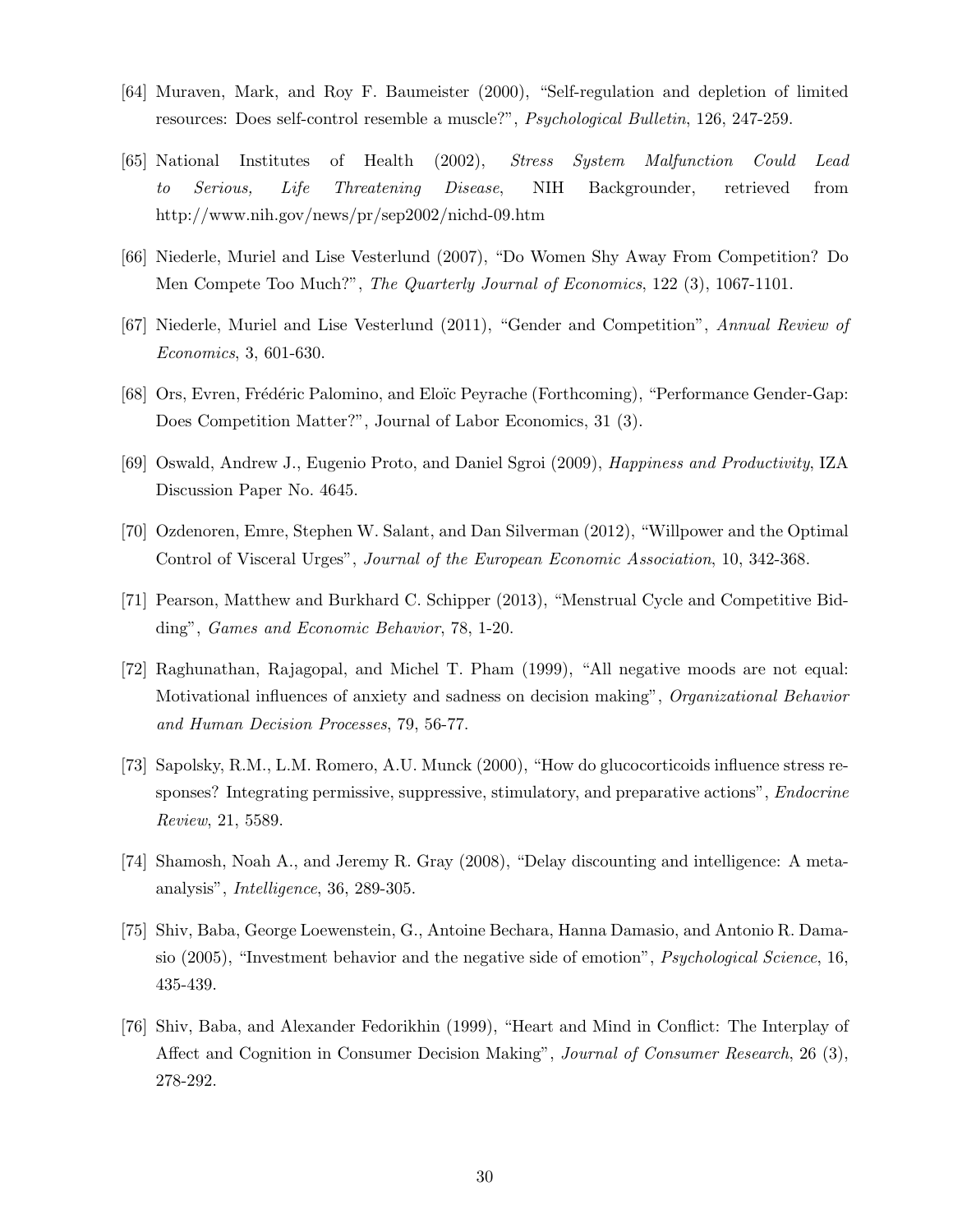- [77] Small, Deborah A., and Jennifer S. Lerner (2008), "Emotional policy: Personal sadness and anger shape judgments about a welfare case', Political Psychology, 29, 149-168.
- [78] Strauss, John and Duncan Thomas (2008), "Health over the life course", in Paul Schultz and John Strauss (eds.), Handbook of development economics, Vol. 4, North-Holland, 3375-3474.
- [79] Taylor, Shelley E., Jennifer S. Lerner, Rebecca M. Sage, Barbara J. Lehman, and Teresa E. Seeman (2004), "Early environment, emotions, responses to stress, and health", *Journal of* Personality, 72, 1365-1393.
- [80] Taylor, Shelley E., Jennifer S. Lerner, David K. Sherman, Rebecca M. Sage, and Nina K. Mc-Dowell (2003), "Are self-enhancing cognitions associated with healthy or unhealthy biological profiles?", Journal of Personality and Social Psychology, 85, 605-615.
- [81] Taylor, Shelley E., Laura C. Klein, Brian P. Lewis, Tara L. Gruenewald, Regan A.R. Gurung, and John Updegraff (2000), "Biobehavioral responses to stress in females: Tend-and-befriend, not fight-or-flight", Psychological Review, 107, 411-429.
- [82] Thaler, Richard, and Hersh Shefrin (1981), "An Economic Theory of Self-Control", Journal of Political Economy, 89, 392-406.
- [83] Vohs, Kathleen D., Roy F. Baumeister, Brandon J. Schmeichel, Jean M. Twenge, Noelle M. Nelson, and Dianne M. Tice (2008), "Making choices impairs subsequent self-control: A limited-resource account of decision making, self-regulation, and active initiative", Journal of Personality and Social Psychology, 94, 883-898.
- [84] Vohs, Kathleen D. and Ronald J. Faber (2007), "Spent Resources: Self-Regulatory Resource Availability Affects Impulse Buying", Journal of Consumer Research, 33, 537-547.
- [85] Ward, Andrew, and Traci Mann (2000), "Don't mind if I do: Disinhibited eating under cognitive load", Journal of Personality and Social Psychology, 78, 753-763.
- [86] Wolfinger, Nicholas H., Mary Ann Mason, and Marc Goulden (2008), "Problems in the Pipeline: Gender, Marriage, and Fertility in the Ivory Tower", The Journal of Higher Education, 79 (4), 388-405.
- [87] Yerkes R.M., J.D. Dodson (1908), "The relation of strength of stimulus to rapidity of habitformation", Journal of Comparative Neurology and Psychology, 18, 459-482.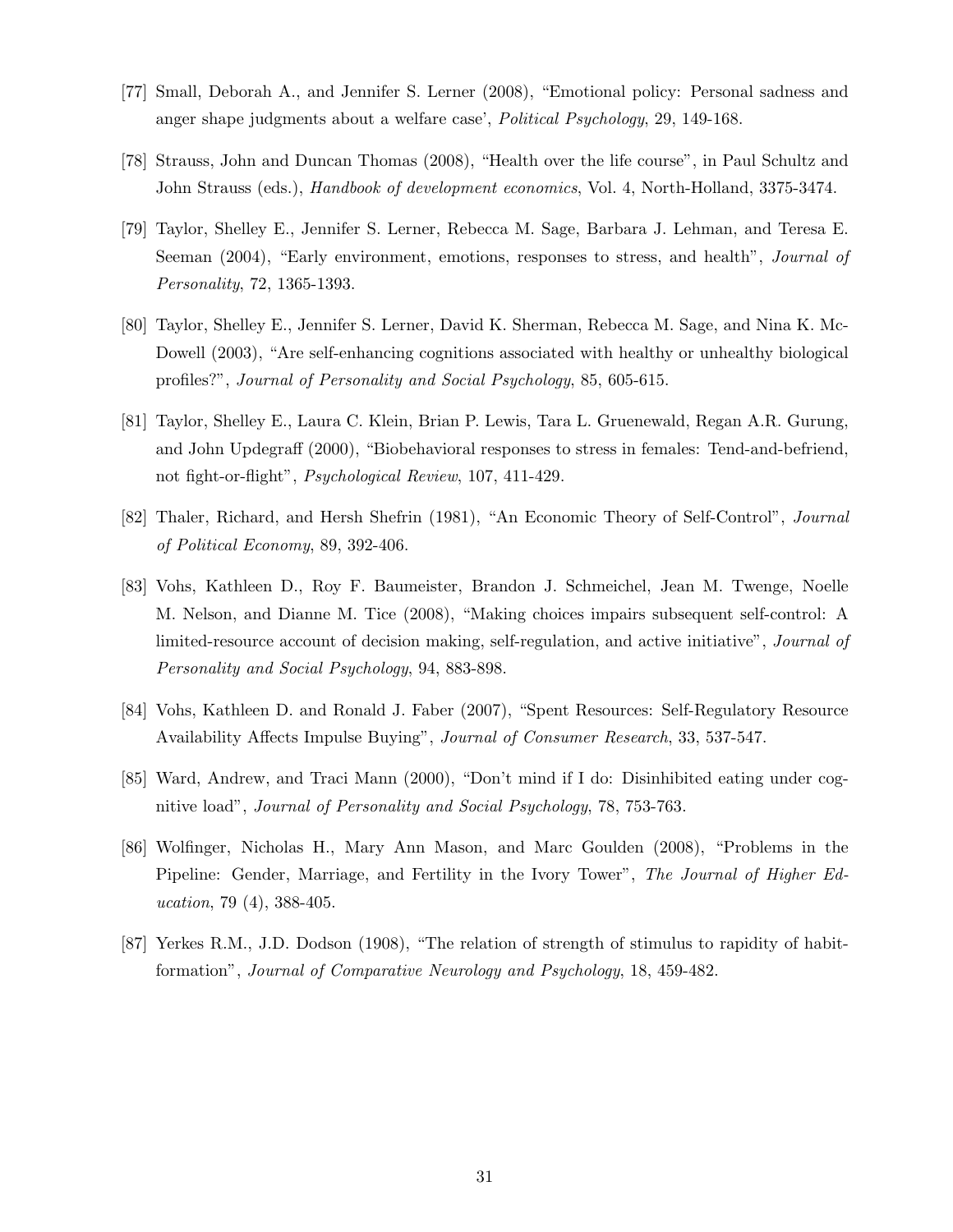

Figure 1: Change in cortisol from baseline levels by gender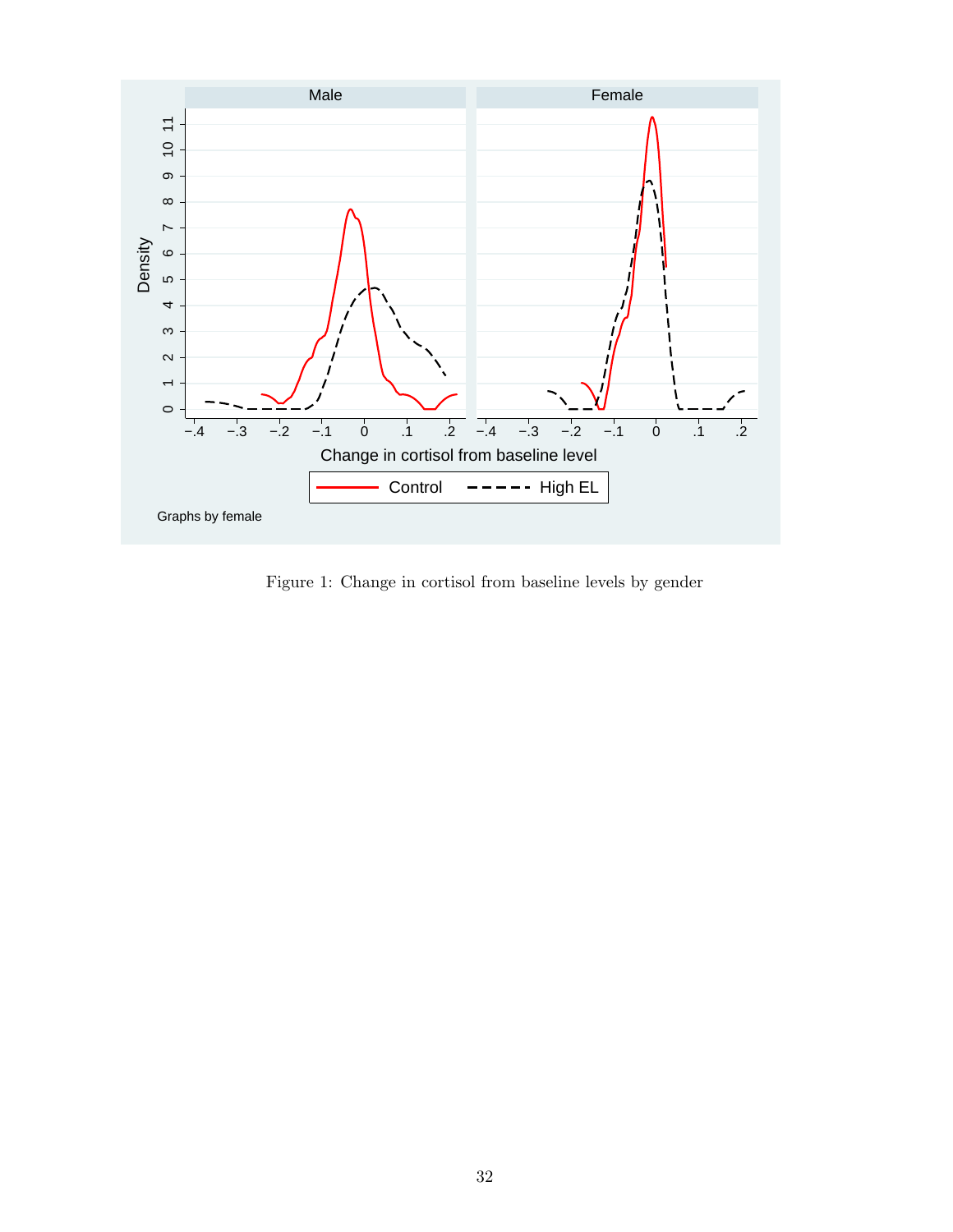

Figure 2: Quiz 1 and 2 correct answers by treatment and gender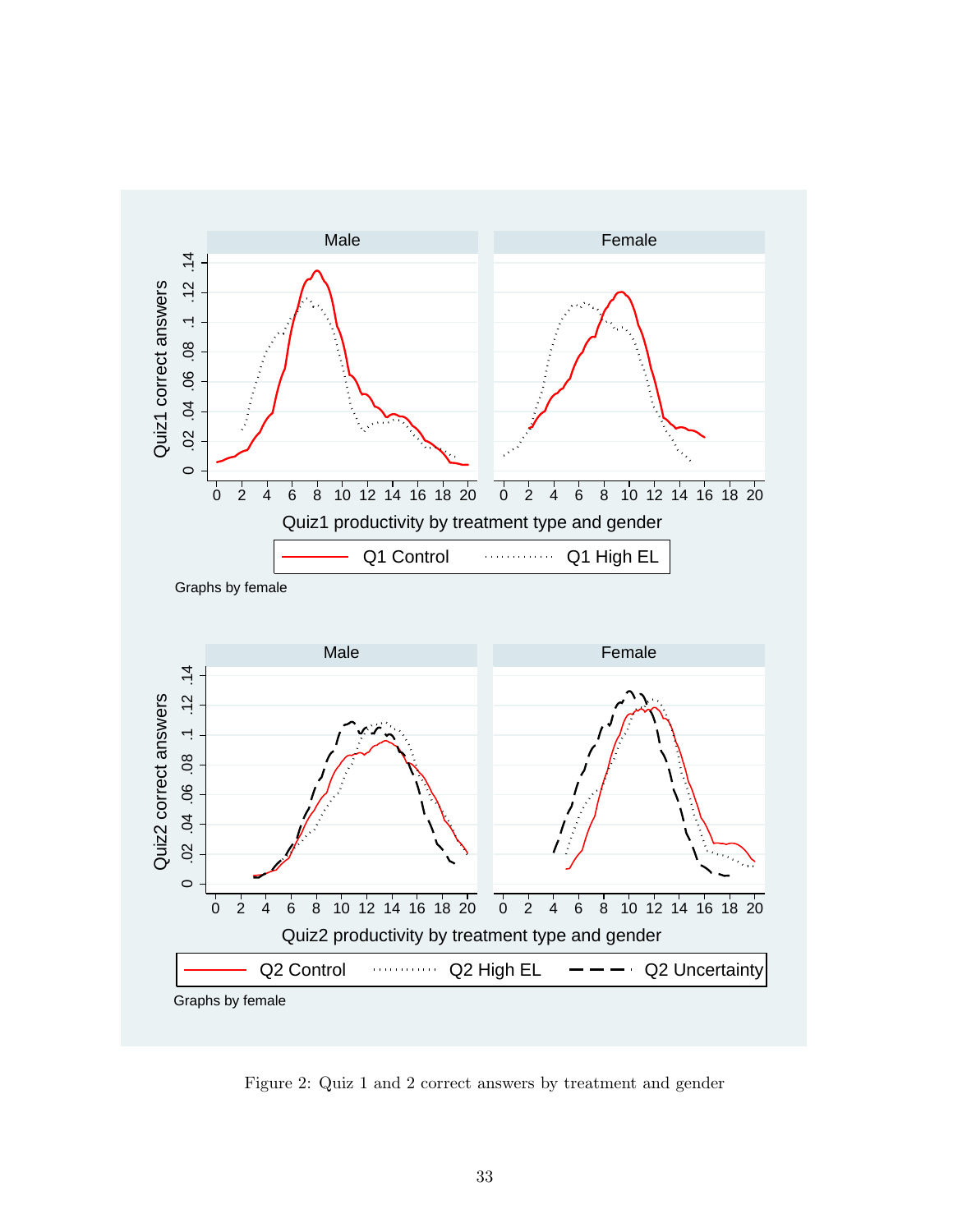

Figure 3: Quiz 1 and 2 attempted answers by treatment and gender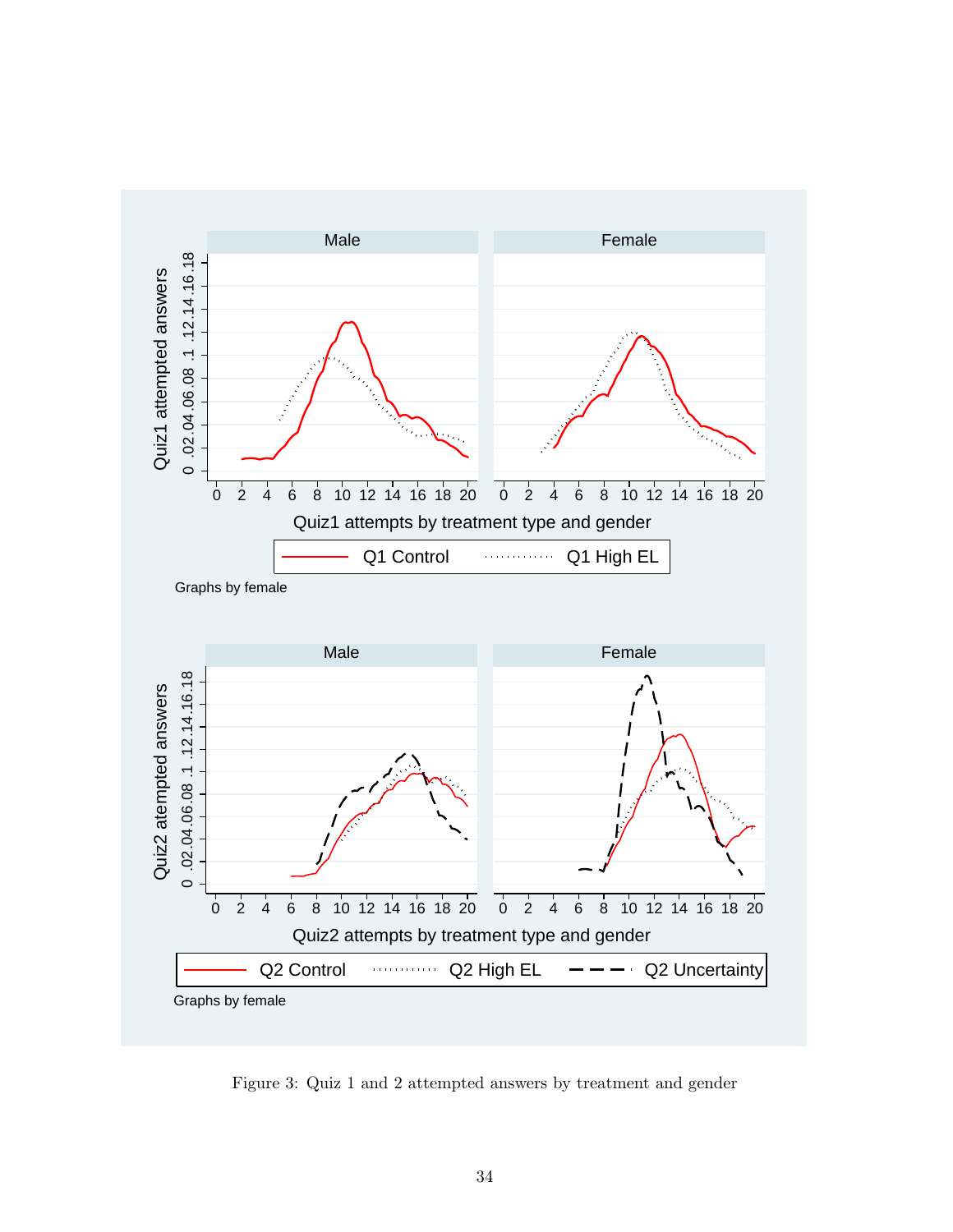

Figure 4: Quiz 1 wrong answers by treatment and gender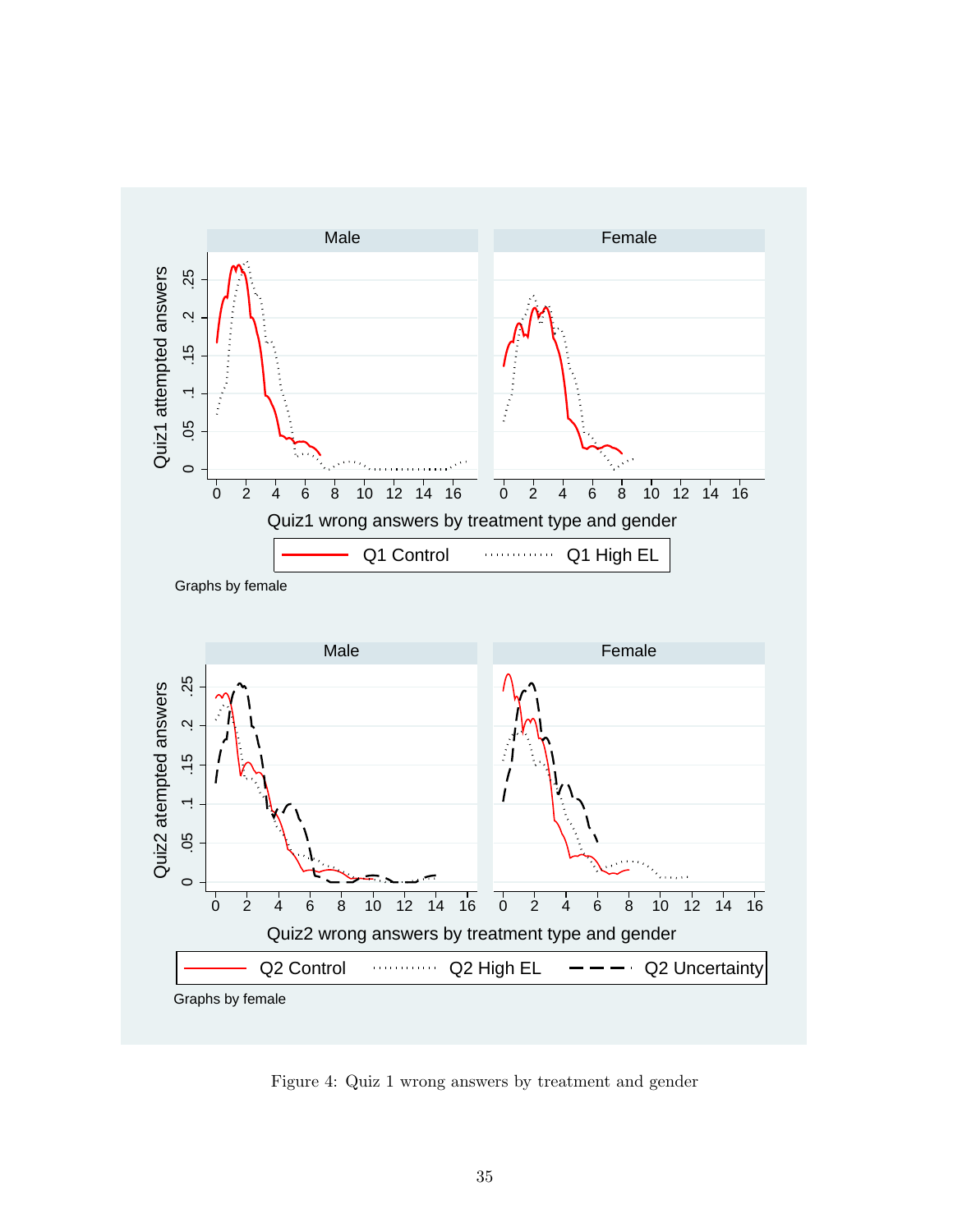

Figure 5: Entrepreneurial choice by treatment and gender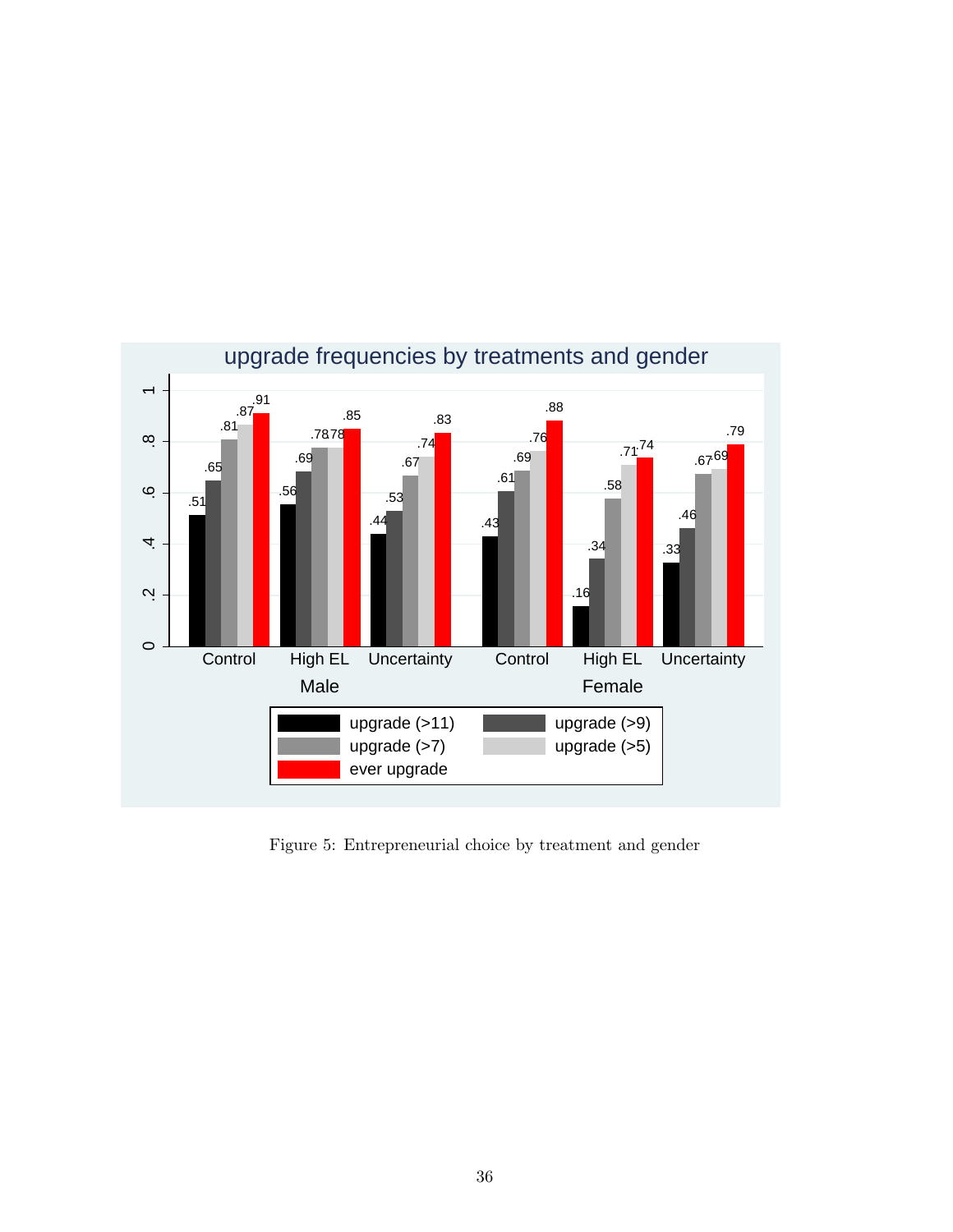

Figure 6: Non income maximizing entrepreneurial choice by treatment and gender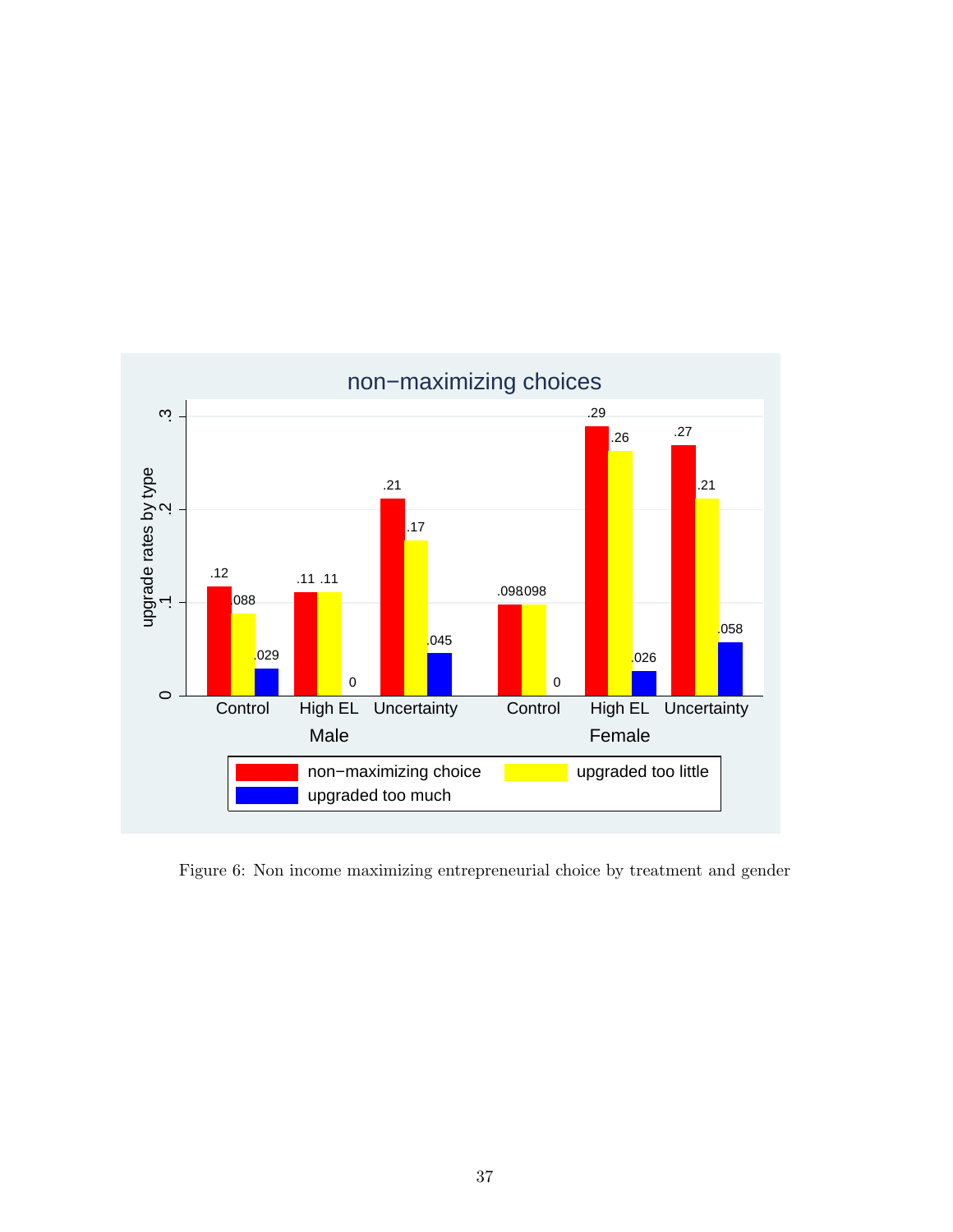

Figure 7: Subjective - observed probabilities and productivity by treatment and gender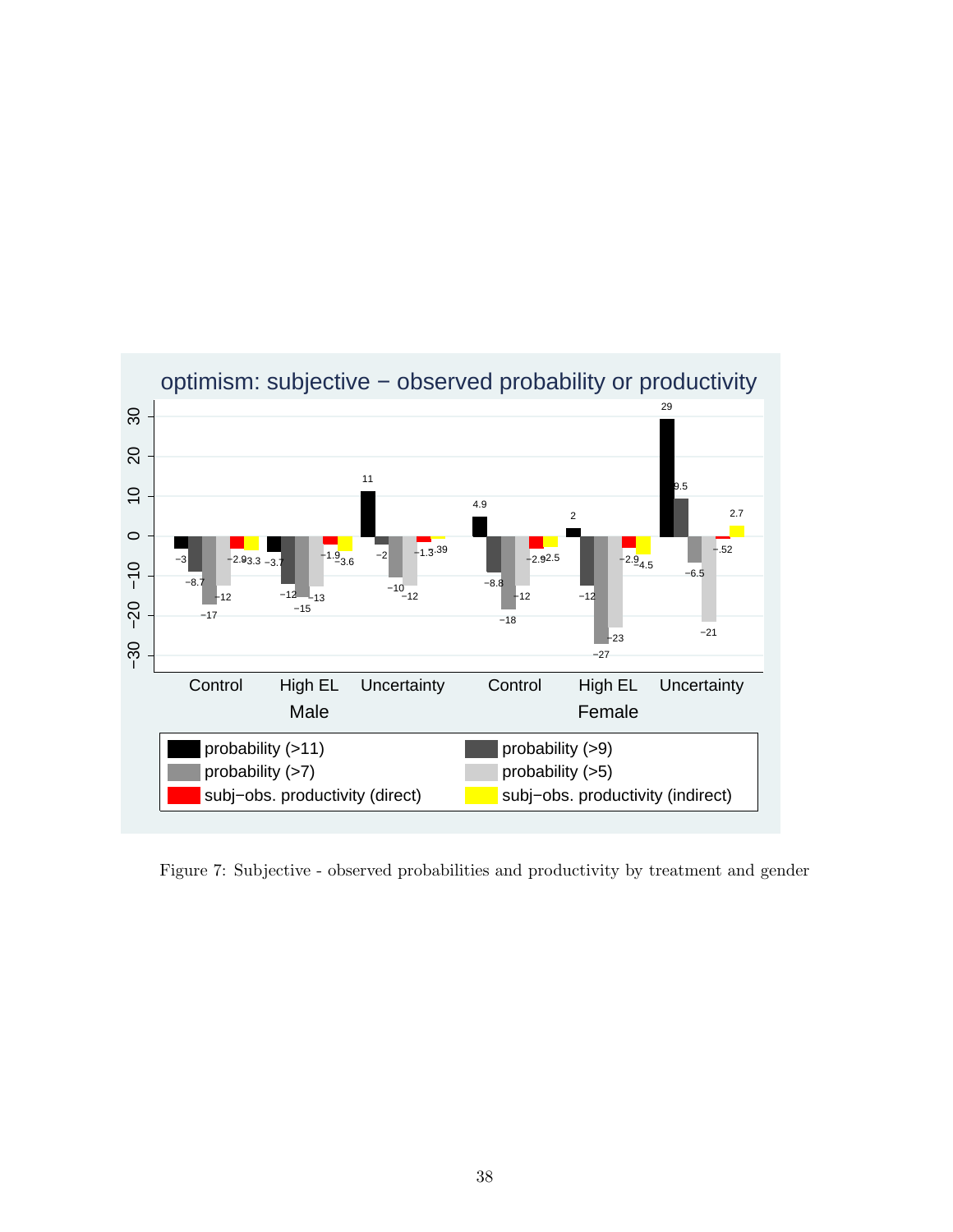

Figure 8: Subjective and observed probabilities by treatment and gender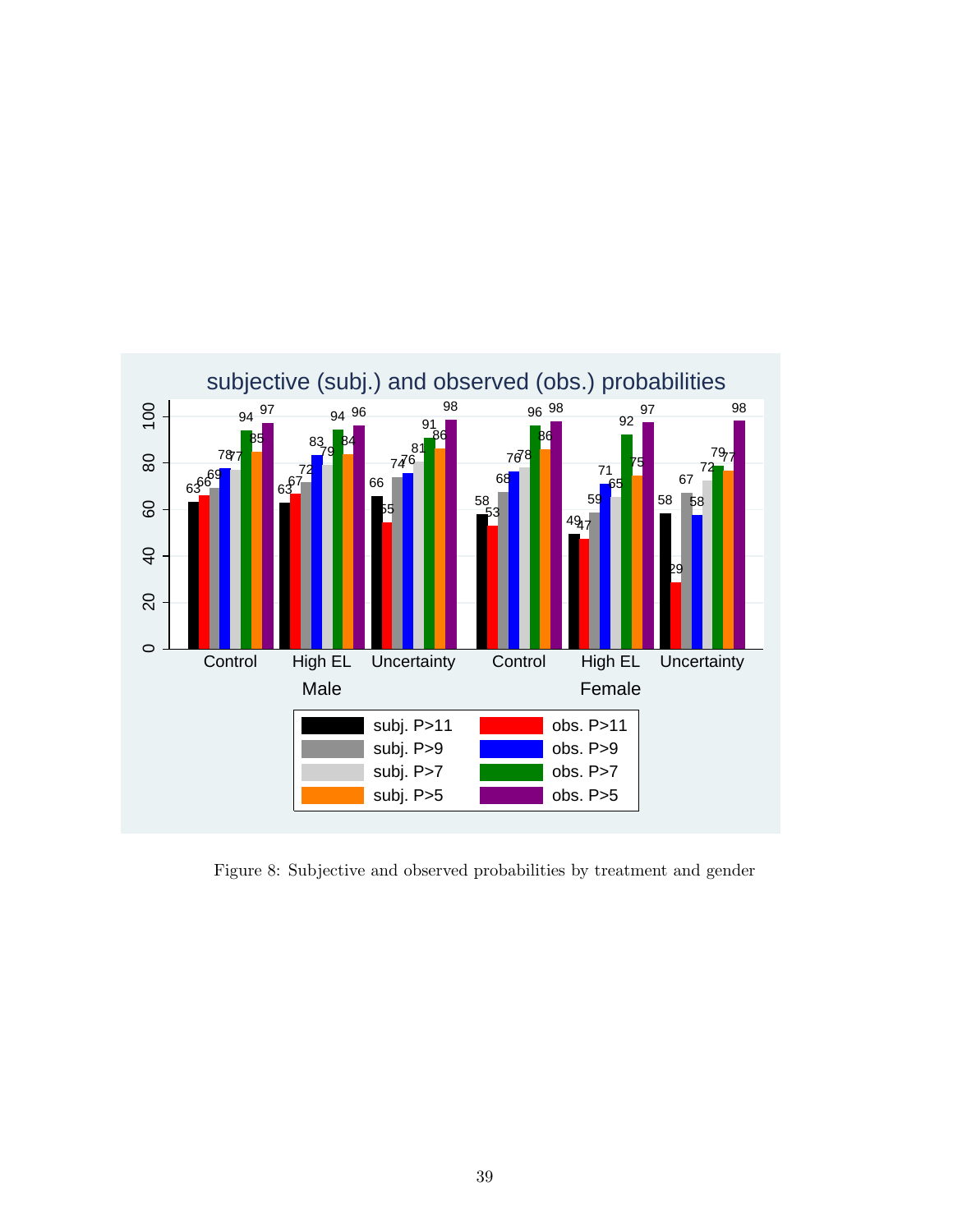

Figure 9: Inconsistencies choices, beliefs; Wrong recall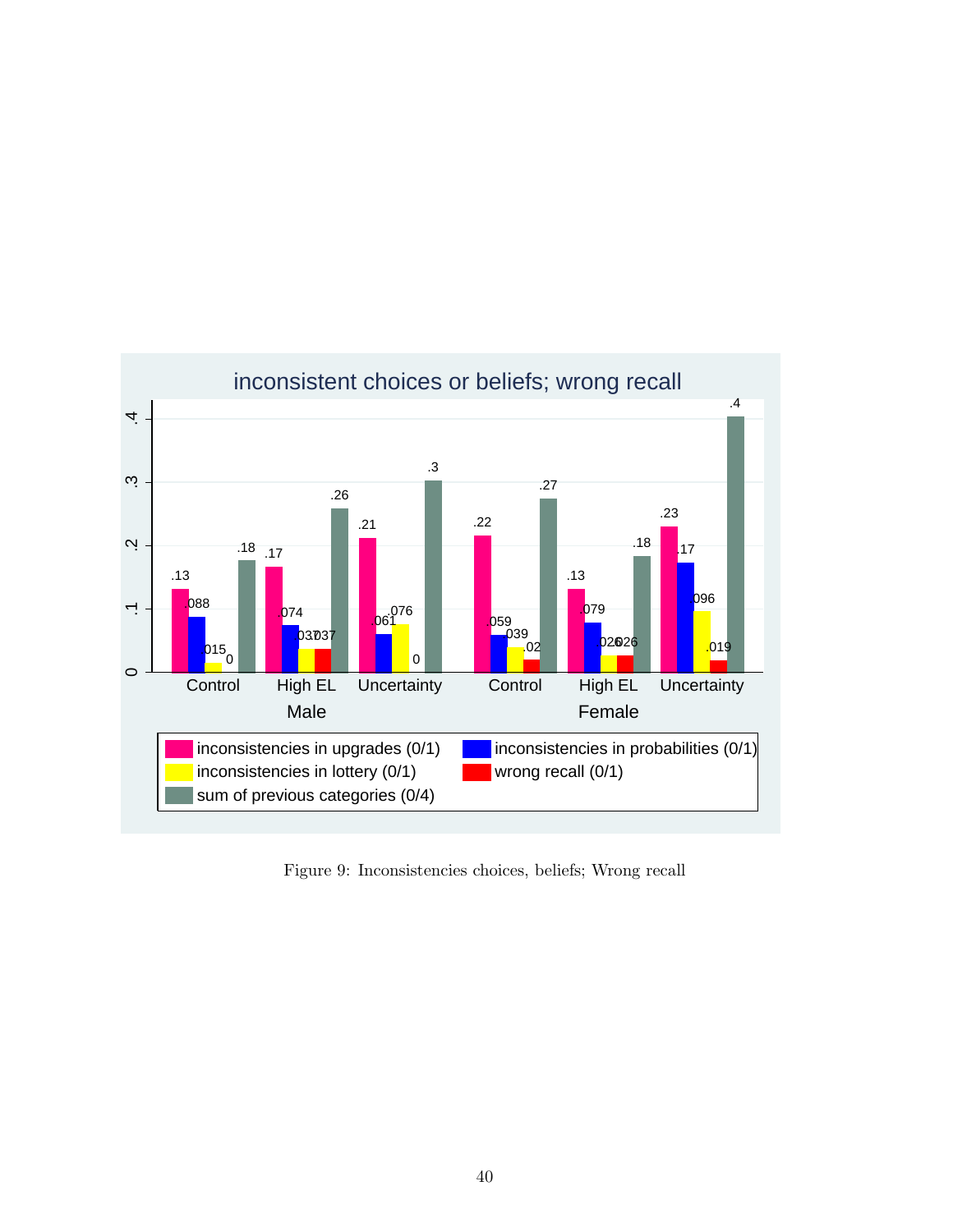

Figure 10: Density of risk attitudes by treatment and gender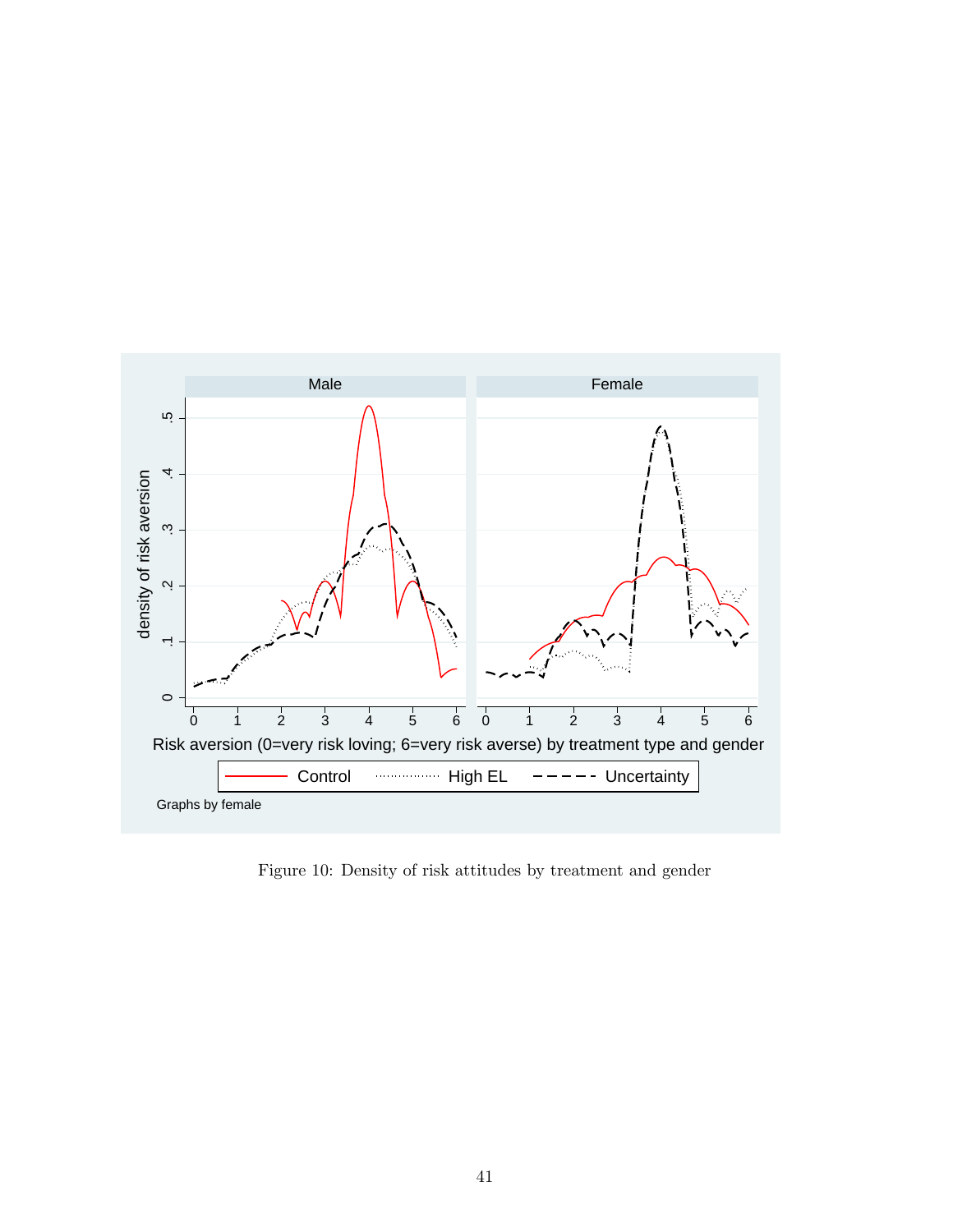|                           | $U=0$ | U=1 |
|---------------------------|-------|-----|
|                           |       |     |
| $EL=0$                    | 83    | 52  |
| $EL=1$                    | 92    | 61  |
|                           |       |     |
| $CL=0$ (robustness check) | 36    | 66  |
| $CL=1$ (robustness check) | 37    | 74  |

Table 1: Experimental design and sample sizes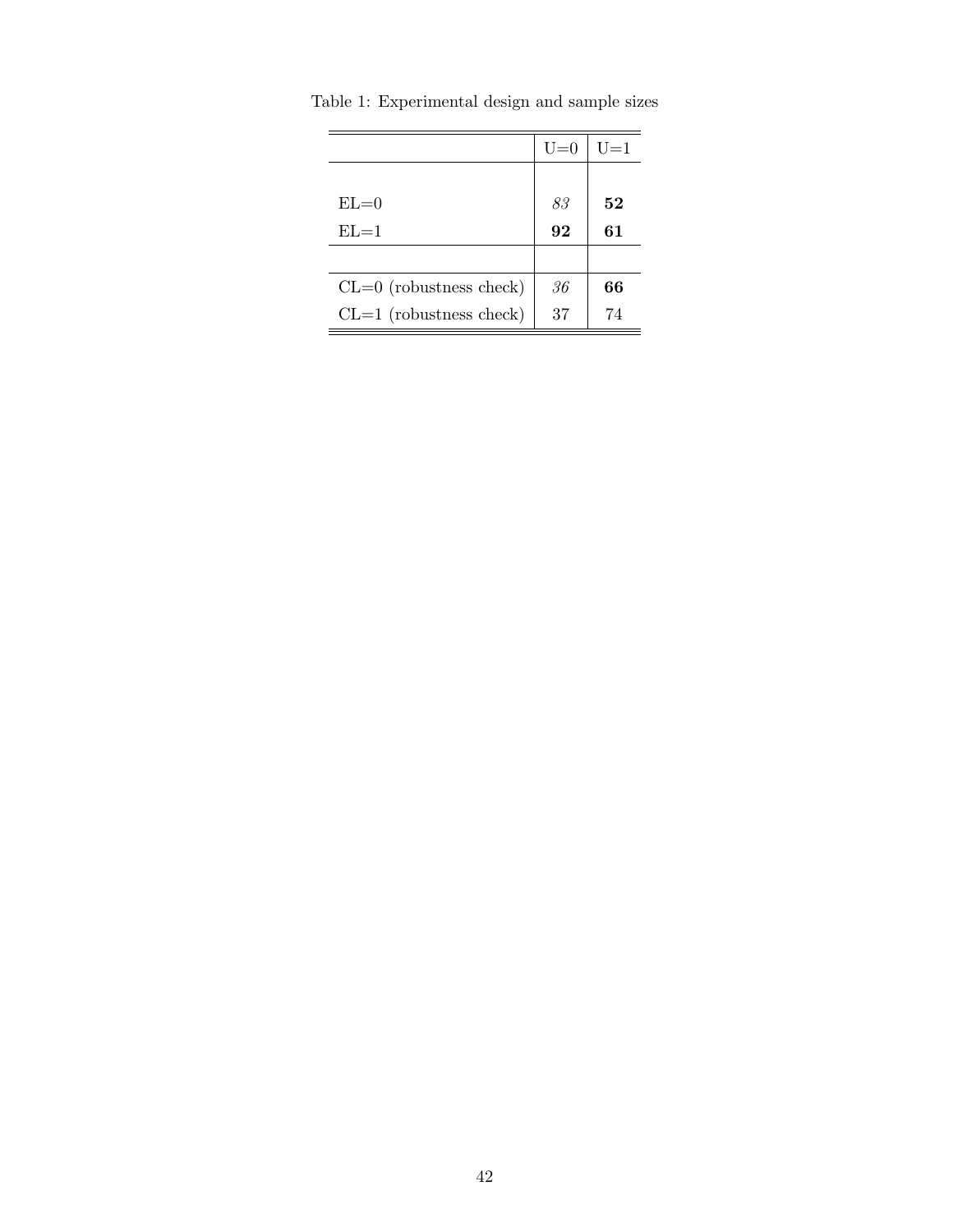| Type                              | Date       | Pooled           | ΕL       | U     | Cortisol | Main data $(M)$ or     |
|-----------------------------------|------------|------------------|----------|-------|----------|------------------------|
|                                   |            | Treatments $(T)$ |          |       |          | robustness check $(R)$ |
| EL                                | Apr19 2010 | $T = 0,1$        | $EL=0,1$ | $U=0$ |          | $\mathbf M$            |
| EL                                | Apr19 2010 | $T = 0,1$        | $EL=0,1$ | $U=0$ |          | $\mathbf M$            |
| EL                                | Apr22 2010 | $T = 0,1$        | $EL=0,1$ | $U=0$ |          | $\mathbf M$            |
| $\mathop{\rm EL}$                 | Feb01 2011 | $T = 0,1$        | $EL=0,1$ | $U=0$ | Υ        | М                      |
| EL                                | Feb02 2011 | $T = 0,1$        | $EL=0,1$ | $U=0$ | Y        | $\mathbf M$            |
| $\mathop{\rm EL}\nolimits$        | Feb03 2011 | $T = 0,1$        | $EL=0,1$ | $U=0$ | Y        | $\mathbf M$            |
| ΕL                                | Apr26 2011 | $T = 0,1$        | $EL=0,1$ | $U=1$ |          | М                      |
| EL                                | Apr28 2011 | $T = 0,1$        | $EL=0,1$ | $U=1$ |          | $\mathbf M$            |
| EL                                | Feb08 2012 | $T = 0,1$        | $EL=0,1$ | $U=1$ |          | $\mathbf M$            |
| $\mathop{\rm EL}$                 | Feb09 2012 | $T = 0,1$        | $EL=0,1$ | $U=1$ |          | $\mathbf M$            |
| EL                                | Apr04 2012 | $T = 0,1$        | $EL=0,1$ | $U=1$ |          | $\mathbf M$            |
| $\mathop{\rm EL}\nolimits$        | Apr05 2012 | $T = 0,1$        | $EL=0,1$ | $U=1$ |          | $\mathbf{M}$           |
| CL                                | Apr20 2010 | $T=0$            | $EL=0$   | $U=0$ |          | M, R                   |
| $\ensuremath{\mathrm{CL}}\xspace$ | Apr21 2010 | $T=0$            | $EL=0$   | $U=0$ |          | M, R                   |
| $\ensuremath{\mathrm{CL}}\xspace$ | Apr27 2011 | $T=1$            | $EL=0$   | $U=1$ |          | M, R                   |
| CL                                | Apr27 2011 | $T=1$            | $EL=0$   | $U=1$ |          | M, R                   |
| CL                                | Feb08 2012 | $T=1$            | $EL=0$   | $U=1$ |          | M, R                   |
| CL                                | Feb09 2012 | $T=1$            | $EL=0$   | $U=1$ |          | M, R                   |
| CL                                | Apr04 2012 | $T=1$            | $EL=0$   | $U=1$ |          | M, R                   |
| CL                                | Apr05 2012 | $T=1$            | $EL=0$   | $U=1$ |          | M, R                   |

Table 2: Experimental sessions by date and treatment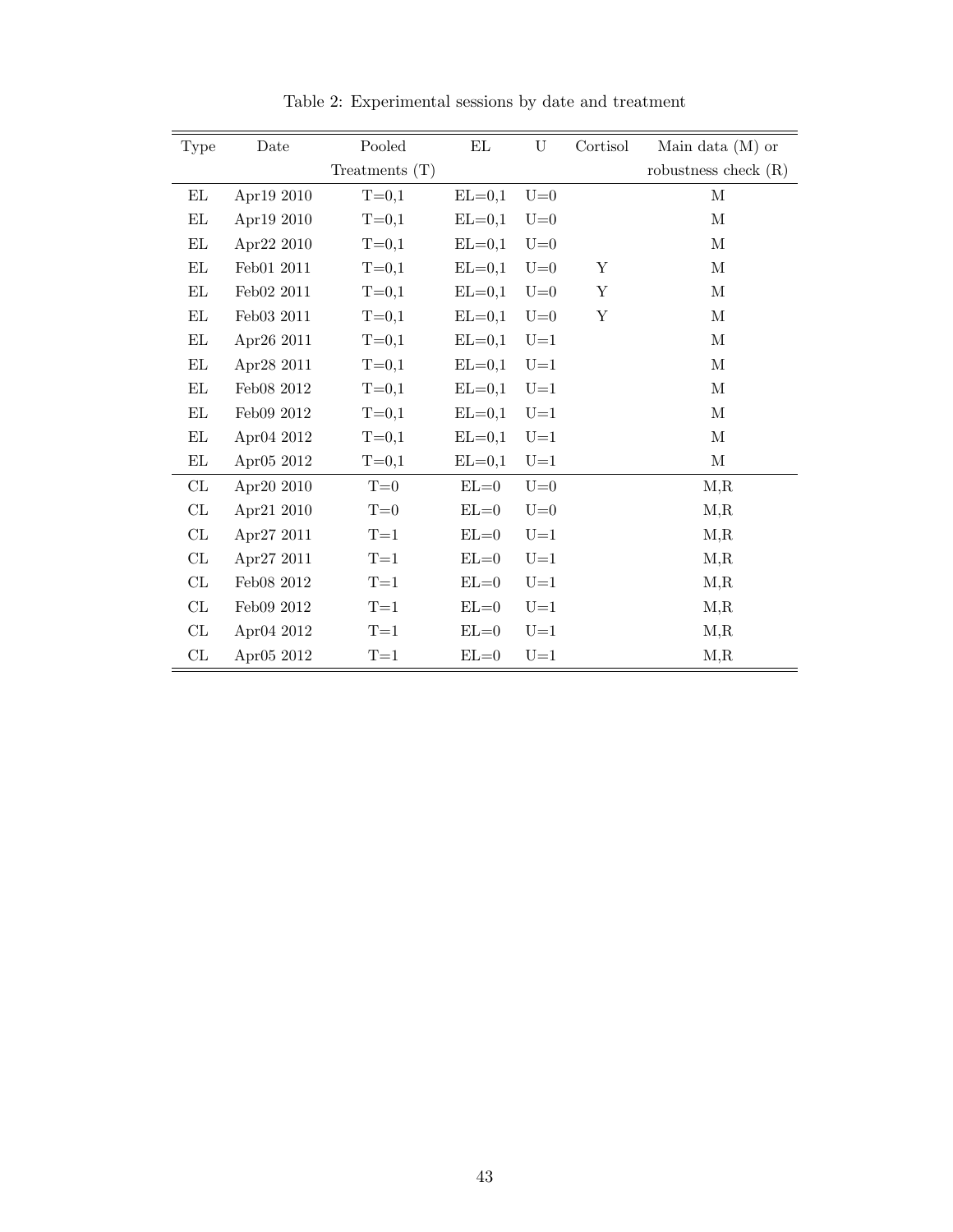|                                   | Difference in means by treatment condition and gender |              |                   |             |                            |                                                     |              |                     |               |                                   |  |
|-----------------------------------|-------------------------------------------------------|--------------|-------------------|-------------|----------------------------|-----------------------------------------------------|--------------|---------------------|---------------|-----------------------------------|--|
|                                   | Means                                                 |              | Regression        |             |                            | Regression                                          |              |                     | Regression    |                                   |  |
|                                   |                                                       |              | Coefficients: All |             |                            | Coefficients: Men                                   |              | Coefficients: Women |               |                                   |  |
|                                   |                                                       | (1)          | (2)               | (3)         | (4)                        | (5)                                                 | (6)          | (7)                 | (8)           | (9)                               |  |
|                                   |                                                       | $\mathbf T$  | $\mathop{\rm EL}$ | ${\bf U}$   | $\mathbf T$                | $\mathop{\rm EL}$                                   | ${\bf U}$    | $\mathbf T$         | $\mathbf{EL}$ | ${\bf U}$                         |  |
| Female                            | 0.426                                                 | 0.007        | $-0.006$          | 0.051       |                            |                                                     |              |                     |               |                                   |  |
|                                   |                                                       | [0.887]      | [0.938]           | [0.465]     |                            |                                                     |              |                     |               |                                   |  |
| Age                               | 20.649                                                | 0.016        | $0.007\,$         | $\,0.022\,$ | $\,0.013\,$                | $-0.029$                                            | 0.026        | 0.017               | 0.04          | 0.013                             |  |
|                                   |                                                       | $[0.031]$ ** | [0.808]           | [0.137]     | [0.178]                    | [0.421]                                             | $[0.011]$ ** | [0.128]             | [0.298]       | [0.573]                           |  |
| Gpa                               | $3.332\,$                                             | $-0.009$     | 0.013             | $-0.133$    | $-0.066$                   | $-0.09$                                             | $-0.108$     | 0.008               | 0.037         | $-0.237$                          |  |
|                                   |                                                       | [0.671]      | [0.622]           | $[0.058]$ * | [0.324]                    | [0.307]                                             | [0.234]      |                     |               | $[0.644][0.007]$ *** $[0.050]$ ** |  |
| College yr: % sophomore           | $\rm 0.215$                                           | $0.06\,$     | 0.109             | 0.069       | 0.014                      | 0.046                                               | 0.009        | $0.127\,$           | $\rm 0.212$   | $0.114\,$                         |  |
| (freshman=base category)          |                                                       | [0.452]      | [0.374]           | [0.523]     | [0.896]                    | [0.784]                                             | [0.956]      | [0.280]             | [0.173]       | [0.442]                           |  |
| College yr: % junior              | $0.336\,$                                             | 0.038        | 0.108             | 0.055       | $-0.044$                   | 0.047                                               | $-0.025$     | 0.134               | 0.207         | 0.116                             |  |
|                                   |                                                       | [0.628]      | [0.388]           | [0.588]     | [0.667]                    | [0.771]                                             | [0.853]      | [0.265]             | [0.218]       | [0.497]                           |  |
| College yr: % senior              | 0.284                                                 | $-0.01$      | $\,0.096\,$       | $-0.033$    | $-0.026$                   | $0.216\,$                                           | $-0.129$     | 0.011               | $-0.049$      | 0.028                             |  |
|                                   |                                                       | [0.902]      | [0.520]           | [0.770]     | [0.811]                    | [0.270]                                             | [0.396]      | [0.930]             | [0.800]       | [0.867]                           |  |
| Father has college degree         | 0.712                                                 | $-0.019$     | $-0.012$          | $-0.017$    | $-0.001$                   | $-0.01$                                             | 0.033        | $-0.027$            | $\,0.031\,$   | $-0.065$                          |  |
|                                   |                                                       | [0.740]      | [0.900]           | [0.832]     | [0.994]                    | [0.935]                                             | [0.767]      | [0.739]             | [0.803]       | [0.568]                           |  |
| Mother has college degree         | 0.623                                                 | $-0.001$     | 0.027             | $-0.05$     | $-0.055$                   | $-0.09$                                             | $-0.134$     | 0.09                | 0.186         | 0.091                             |  |
|                                   |                                                       | [0.990]      | [0.753]           | [0.508]     | [0.433]                    | [0.415]                                             | [0.197]      | [0.281]             | [0.136]       | [0.420]                           |  |
| Self-reported stress              | 15.267                                                | $-0.004$     | $-0.005$          | $-0.006$    | $-0.013$                   | $-0.019$                                            | $-0.02$      | 0.008               | $0.01\,$      | $0.014\,$                         |  |
|                                   |                                                       | [0.348]      | [0.356]           | [0.234]     |                            | $[0.009]$ *** $[0.004]$ *** $[0.002]$ *** $[0.187]$ |              |                     | [0.266]       | $[0.079]$ *                       |  |
| Parental divorce / death of 0.382 |                                                       | 0.046        | $-0.003$          | 0.099       | $\,0.024\,$                | $-0.077$                                            | 0.083        | 0.08                | 0.106         | 0.078                             |  |
| close person previous 5 yrs       |                                                       | [0.347]      | [0.967]           | [0.142]     | [0.717]                    | [0.459]                                             | [0.351]      | [0.289]             | [0.334]       | [0.462]                           |  |
| Constant                          |                                                       | 0.423        | 0.223             | 0.532       | 0.867                      | 1.583                                               | 0.656        | 0.035               | $-0.962$      | 0.698                             |  |
|                                   |                                                       | $[0.032]$ ** | [0.711]           | [0.170]     | $[0.008]$ *** $[0.039]$ ** |                                                     | $[0.098]*$   | [0.905]             | [0.187]       | [0.301]                           |  |
| Observations                      |                                                       | $390\,$      | 211               | $237\,$     | $224\,$                    | 122                                                 | $134\,$      | 166                 | 89            | 103                               |  |
| F test of joint coefficient       |                                                       | [0.873]      | [0.965]           | [0.303]     | [0.121]                    | [0.213]                                             | [0.002]      | [0.462]             | [0.053]       | [0.229]                           |  |
| significance [pvalues]            |                                                       |              |                   |             |                            |                                                     |              |                     |               |                                   |  |

### Table 3: Difference in means, by treatment condition and gender.

Robust standard errors of the mean differences in parenthesis. \*\*\*,\*\*,\* = significant at the  $1,5,10\%$  level. Self-reported level of stress is the score from the Perceived Stress Scale 10-Item Questionnaire as in Sheldon et al (1983). The ranges of the total score are 0-40 points. The estimates in columns (1) to (9) are the coefficients from the treatment dummies in regressions of each outcome on the treatment.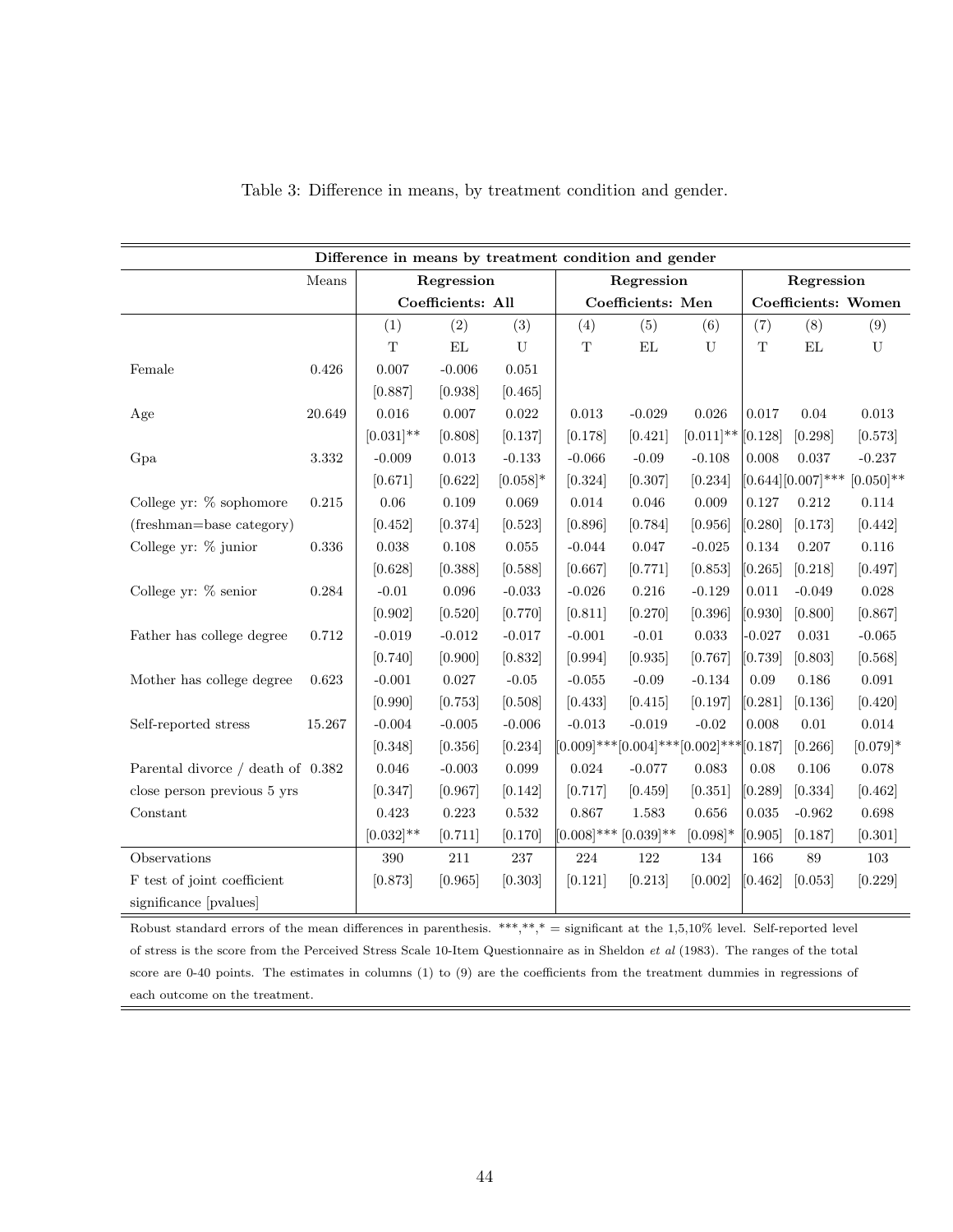| ATT of High Emotional Load on Change in Cortisol                                          |          |              |             |  |  |  |  |  |
|-------------------------------------------------------------------------------------------|----------|--------------|-------------|--|--|--|--|--|
|                                                                                           |          |              | $H_0: w=m$  |  |  |  |  |  |
|                                                                                           | (Women)  | (Men)        | $ p-value $ |  |  |  |  |  |
| Effect of High Emotional Load (EL)                                                        |          |              |             |  |  |  |  |  |
| Change in cortisol ATT                                                                    | $-0.016$ | 0.074        | [0.015]     |  |  |  |  |  |
|                                                                                           | [0.023]  | $[0.026]$ ** |             |  |  |  |  |  |
| $H_0$ : $F(EL) < F(C)$ [pvalues]                                                          | [0.495]  | [0.962]      |             |  |  |  |  |  |
| $H_0$ : $F(EL) > F(C)$ [pvalues]                                                          | [0.957]  | [0.001]      |             |  |  |  |  |  |
| N                                                                                         | 39       | 53           |             |  |  |  |  |  |
| Mean Control group $(C)$                                                                  | $-0.030$ | $-0.035$     | [0.743]     |  |  |  |  |  |
| OLS. Robust standard errors. ***,**,* = significant at the 1,5,10% level. Kolmogorov-     |          |              |             |  |  |  |  |  |
| Smirnov test [pvalues] to establish first-order stochastic dominance. $EL, C = high$ emo- |          |              |             |  |  |  |  |  |
|                                                                                           |          |              |             |  |  |  |  |  |

Table 4: Effect of high emotional load on change in cortisol by gender

tional load, control groups. Additional controls: age, gender, gpa, college year, baseline stress, parental divorce or death of close person in the previous 5 years, paternal college, dummies for screen and timer problems.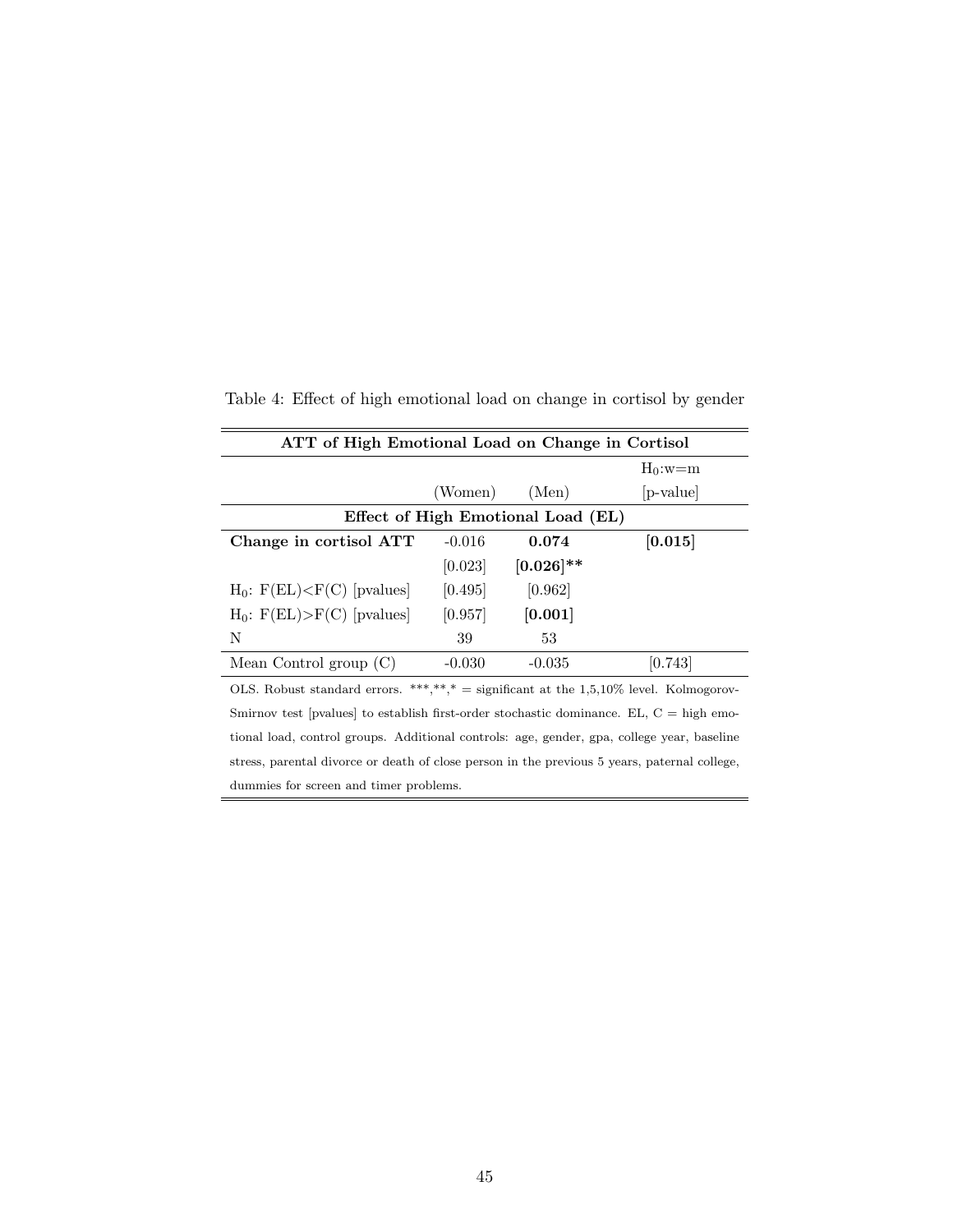| ATT of High Emotional Load and Uncertainty on Correct Answers Quiz <sub>1</sub> and Quiz <sub>2</sub>                              |                          |                   |             |                                    |                   |             |  |  |  |
|------------------------------------------------------------------------------------------------------------------------------------|--------------------------|-------------------|-------------|------------------------------------|-------------------|-------------|--|--|--|
|                                                                                                                                    | $H_0$ :w=m<br>$H_0$ :w=m |                   |             |                                    |                   |             |  |  |  |
|                                                                                                                                    | (Women)                  | (Men)             | $[p-value]$ | (Women)                            | (Men)             | [p-value]   |  |  |  |
|                                                                                                                                    |                          | $\mathit{Quiz}_1$ |             |                                    | $\mathbf{Q}uiz_2$ |             |  |  |  |
| <b>Effect of Pooled Treatments</b><br>(T)                                                                                          |                          |                   |             |                                    |                   |             |  |  |  |
| Productivity ATT                                                                                                                   | $-1.08$                  | $-0.78$           | [0.702]     | $-1.18$                            | $0.01\,$          | $[0.078]$ * |  |  |  |
|                                                                                                                                    | $[0.57]$ *               | [0.55]            |             | $[0.48]$ **                        | [0.47]            |             |  |  |  |
| $H_0$ : $F(T) > F(C)$ [pvalues]                                                                                                    | [0.930]                  | [0.989]           |             | [1.000]                            | [0.966]           |             |  |  |  |
| $H_0$ : $F(T) < F(C)$ [pvalues]                                                                                                    | [0.413]                  | [0.129]           |             | [0.061]                            | [0.400]           |             |  |  |  |
| $H_0$ : SD(T)=SD(C) [pvalues]                                                                                                      | [0.458]                  | [0.887]           |             | [0.492]                            | [0.330]           |             |  |  |  |
| Positive ATT by: (1) baseline stress;                                                                                              | No                       | No                |             | N <sub>o</sub>                     | Yes               |             |  |  |  |
| $(2)$ gpa, age, college year, father's education.                                                                                  | No                       | No                |             | No                                 | No                |             |  |  |  |
| $\rm N$                                                                                                                            | 166                      | $224\,$           |             | 166                                | $224\,$           |             |  |  |  |
|                                                                                                                                    |                          |                   |             | Effect of High Emotional Load (EL) |                   |             |  |  |  |
| Productivity ATT                                                                                                                   | $-1.12$                  | $-0.81$           | [0.757]     | $-0.98$                            | $-0.01$           | [0.262]     |  |  |  |
|                                                                                                                                    | [0.72]                   | [0.73]            |             | [0.63]                             | [0.58]            |             |  |  |  |
| $H_0$ : $F(EL) > F(C)$ [pvalues]                                                                                                   | [0.960]                  | [0.992]           |             | [0.869]                            | [0.364]           |             |  |  |  |
| $H_0$ : $F(EL) < F(C)$ [pvalues]                                                                                                   | [0.406]                  | [0.097]           |             | [0.398]                            | [0.736]           |             |  |  |  |
| $H_0$ : SD(T)=SD(C) [pvalues]                                                                                                      | [0.599]                  | [0.735]           |             | [0.833]                            | [0.424]           |             |  |  |  |
| Positive ATT by: $(1)$ baseline stress;                                                                                            | No                       | $\rm No$          |             | No                                 | $\rm No$          |             |  |  |  |
| $(2)$ gpa, age, college year, father's education.                                                                                  | No                       | No                |             | No                                 | No                |             |  |  |  |
| $\mathbf N$                                                                                                                        | 89                       | 122               |             | 89                                 | 122               |             |  |  |  |
|                                                                                                                                    |                          |                   |             | Effect of Uncertainty (U)          |                   |             |  |  |  |
| Productivity ATT                                                                                                                   |                          |                   |             | $-1.37$                            | $-0.23$           | [0.159]     |  |  |  |
|                                                                                                                                    |                          |                   |             | $[0.57]^{**}$                      | [0.67]            |             |  |  |  |
| $H_0$ : $F(U) > F(C)$ [pvalues]                                                                                                    |                          |                   |             | [1.000]                            | [0.986]           |             |  |  |  |
| $H_0$ : $F(U) < F(C)$ [pvalues]                                                                                                    |                          |                   |             | [0.050]                            | [0.267]           |             |  |  |  |
| $H_0$ : SD(T)=SD(C) [pvalues]                                                                                                      | [0.757]                  | [0.915]           |             | [0.374]                            | [0.268]           |             |  |  |  |
| Positive ATT by: $(1)$ baseline stress;                                                                                            | No                       | No                |             | No                                 | No                |             |  |  |  |
| (2) gpa, age, college year, father's education.                                                                                    | No                       | No                |             | No                                 | No                |             |  |  |  |
| Positive ATT on changes (extensive margin)                                                                                         | n.a.                     | n.a.              |             | No                                 | No                |             |  |  |  |
| Positive ATT on changes (intensive margin)                                                                                         | n.a.                     | n.a.              |             | No                                 | No                |             |  |  |  |
| Ν                                                                                                                                  |                          |                   |             | 103                                | 134               |             |  |  |  |
| $H_0$ : $ATT(EL)=ATT(U)$ [pvalues]                                                                                                 |                          |                   |             | [0.535]                            | 0.711             |             |  |  |  |
| Mean Control group $(C)$                                                                                                           | 8.55                     | 9.06              | [0.450]     | 11.94                              | 12.79             | [0.182]     |  |  |  |
| OLS. Robust standard errors. ***,**,* = significant at the $1,5,10\%$ level. Kolmogorov-Smirnov test [pvalues] to establish        |                          |                   |             |                                    |                   |             |  |  |  |
| first-order stochastic dominance. EL, $C =$ high emotional load, control groups. Additional controls: age, gender, gpa, college    |                          |                   |             |                                    |                   |             |  |  |  |
| year, baseline stress, parental divorce or death of close person in the previous 5 years, paternal college, dummies for screen and |                          |                   |             |                                    |                   |             |  |  |  |

# Table 5:  $\rm{Quiz}_1$  and  $\rm{Quiz}_2$  correct answers by treatment and gender

timer problems.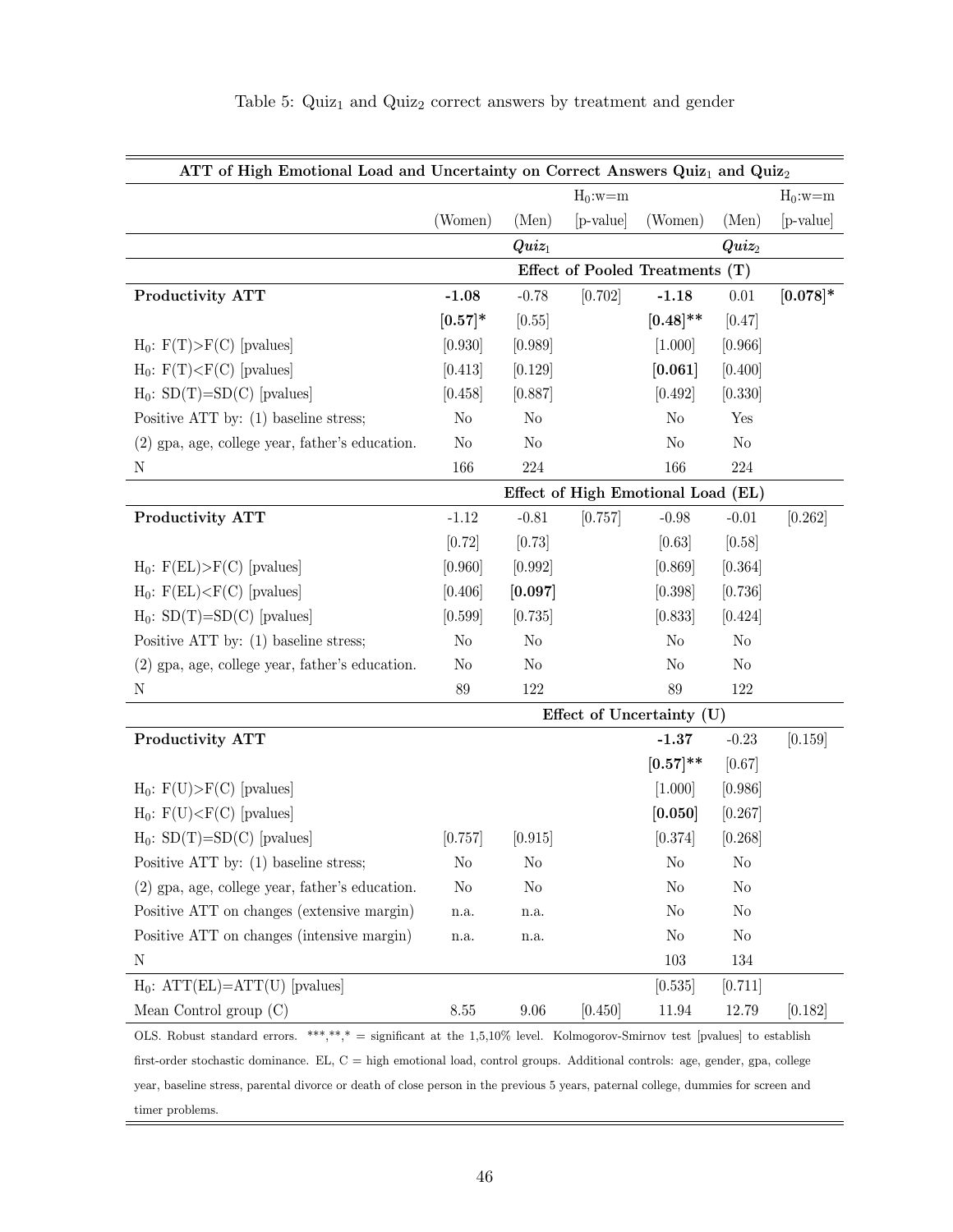| ATT of High Emotional Load and Uncertainty on Attempted Answers Quiz <sub>1</sub> and Quiz <sub>2</sub> |                                                                          |                           |            |             |                   |            |
|---------------------------------------------------------------------------------------------------------|--------------------------------------------------------------------------|---------------------------|------------|-------------|-------------------|------------|
|                                                                                                         |                                                                          |                           | $H_0$ :w=m |             |                   | $H_0$ :w=m |
|                                                                                                         | (Women)                                                                  | (Men)                     | [p-value]  | (Women)     | (Men)             | [p-value]  |
|                                                                                                         |                                                                          | $Quiz_1$                  |            |             | $\mathbf{Q}uiz_2$ |            |
|                                                                                                         | Effect of Pooled Treatments (T)                                          |                           |            |             |                   |            |
| Attempts at Quiz ATT                                                                                    | $-0.87$                                                                  | $-0.54$                   | [0.691]    | $-0.70$     | $0.04\,$          | [0.224]    |
|                                                                                                         | [0.61]                                                                   | [0.56]                    |            | $[0.43]*$   | [0.44]            |            |
| Quiz wrong answers ATT                                                                                  | 0.47                                                                     | 0.39                      | [0.841]    | 0.47        | 0.03              | [0.332]    |
|                                                                                                         | [0.29]                                                                   | $[0.24]*$                 |            | [0.32]      | [0.31]            |            |
| $\mathbf N$                                                                                             | 166                                                                      | 224                       |            | 166         | $224\,$           |            |
|                                                                                                         | Effect of High Emotional Load (EL)                                       |                           |            |             |                   |            |
| Attempts at Quiz ATT                                                                                    | $-0.87$                                                                  | $-0.17$                   | [0.527]    | $-0.19$     | $0.18\,$          | [0.618]    |
|                                                                                                         | [0.80]                                                                   | [0.76]                    |            | [0.54]      | $[0.51]$          |            |
| Quiz wrong answers ATT                                                                                  | 0.63                                                                     | 0.91                      | [0.619]    | 0.78        | 0.19              | [0.378]    |
|                                                                                                         | [0.40]                                                                   | $[0.39]$ **               |            | [0.51]      | [0.43]            |            |
| $\mathbf N$                                                                                             | 89                                                                       | 122                       |            | 89          | 122               |            |
|                                                                                                         |                                                                          | Effect of Uncertainty (U) |            |             |                   |            |
| Attempts at Quiz ATT                                                                                    |                                                                          |                           |            | $-1.29$     | $-0.12$           | [0.123]    |
|                                                                                                         |                                                                          |                           |            | $[0.52]$ ** | [0.55]            |            |
| Quiz wrong answers ATT                                                                                  |                                                                          |                           |            | 0.08        | $0.09\,$          | [0.972]    |
|                                                                                                         |                                                                          |                           |            | [0.34]      | [0.39]            |            |
| ${\bf N}$                                                                                               |                                                                          |                           |            | 103         | 134               |            |
| $H_0$ : $ATT(EL)=ATT(U)$ [pvalues]                                                                      |                                                                          |                           |            |             |                   |            |
| Attempts                                                                                                |                                                                          |                           |            | [0.160]     | [0.846]           |            |
| Wrong answers                                                                                           |                                                                          |                           |            | [0.160]     | [0.846]           |            |
| Mean Control group $(C)$                                                                                |                                                                          |                           |            |             |                   |            |
| Attempts                                                                                                | 10.85                                                                    | $11.53\,$                 | [0.201]    | 14.43       | $15.45\,$         | [0.102]    |
| Wrong answers                                                                                           | 2.69                                                                     | $2.33\,$                  | [0.168]    | 1.69        | 1.66              | [0.910]    |
| *** ** *<br>OLS Robust standard errors                                                                  | $-$ significant at the 1.5 10% level Additional controls: age gender gna |                           |            |             |                   |            |

Table 6:  $Quiz_1$  and  $Quiz_2$  attempted and wrong answers by treatment and gender

 $\alpha^*,\gamma^*,* =$  significant at the 1,5,10% level. Additional controls: age, gender, gpa,

college year, paternal education.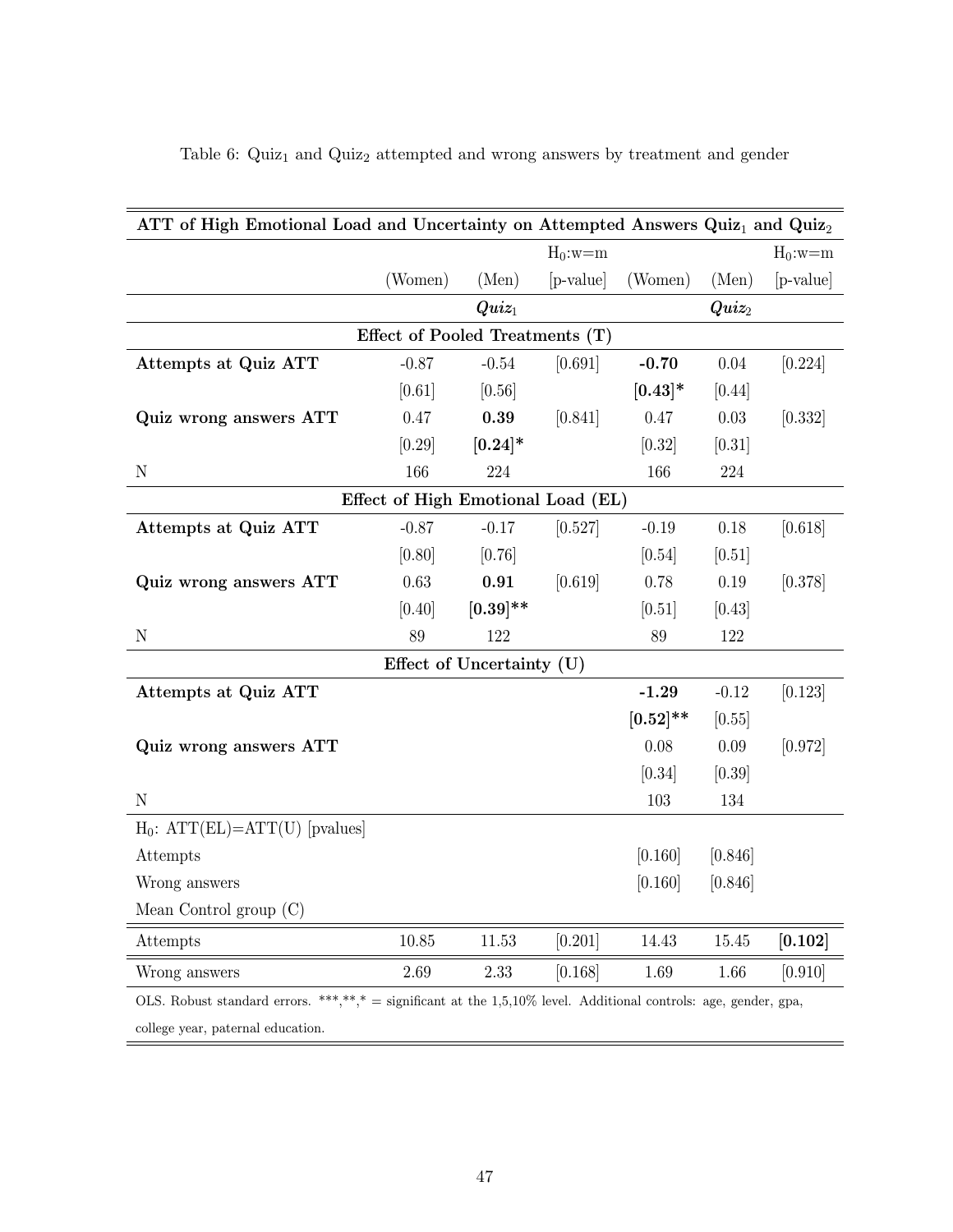| lihood                   |                                                                                                  |                           |           |  |  |  |  |  |  |
|--------------------------|--------------------------------------------------------------------------------------------------|---------------------------|-----------|--|--|--|--|--|--|
| $H_0$ :w=m               |                                                                                                  |                           |           |  |  |  |  |  |  |
|                          | (Women)                                                                                          | (Men)                     | [p-value] |  |  |  |  |  |  |
|                          | Effect of Pooled Treatments (T)                                                                  |                           |           |  |  |  |  |  |  |
| Upgrade ATT              | $-0.104$                                                                                         | $-0.083$                  | [0.778]   |  |  |  |  |  |  |
|                          | $[0.057]$ ***                                                                                    | [0.049]                   |           |  |  |  |  |  |  |
| Ν                        | 664                                                                                              | 896                       |           |  |  |  |  |  |  |
|                          | Effect of High Emotional Load (EL)                                                               |                           |           |  |  |  |  |  |  |
| Upgrade ATT              | $-0.186$                                                                                         | $-0.032$                  | [0.109]   |  |  |  |  |  |  |
|                          | $[0.072]^{**}$                                                                                   | [0.061]                   |           |  |  |  |  |  |  |
| N                        | 356                                                                                              | 488                       |           |  |  |  |  |  |  |
|                          |                                                                                                  | Effect of Uncertainty (U) |           |  |  |  |  |  |  |
| Upgrade ATT              | $-0.063$                                                                                         | $-0.124$                  | [0.497]   |  |  |  |  |  |  |
|                          | [0.069]                                                                                          | $[0.061]$ **              |           |  |  |  |  |  |  |
| N                        | 412                                                                                              | 536                       |           |  |  |  |  |  |  |
| $H_0$ : $ATT(EL)=ATT(U)$ | [0.110]                                                                                          | [0.168]                   |           |  |  |  |  |  |  |
| Mean Control group $(C)$ | 0.622                                                                                            | 0.709                     | [0.048]   |  |  |  |  |  |  |
|                          | Pooled OLS of upgrades 1 to 4. Standard errors clustered by individual. 390 subjects. ***,**,* = |                           |           |  |  |  |  |  |  |
|                          |                                                                                                  |                           |           |  |  |  |  |  |  |

# Table 7: Pooled upgrade likelihood by treatment and gender

ATT of High Emotional Load and Uncertainty on the Pooled Upgrade Like-

significant at the 1,5,10% level. EL,  $C =$  high emotional load, control groups. Pooled treatments include subjects who received both EL and U. Additional controls: age, gender, gpa, college year, baseline stress, parental divorce or death of close person in the previous 5 years, paternal college, dummies for screen and timer problems.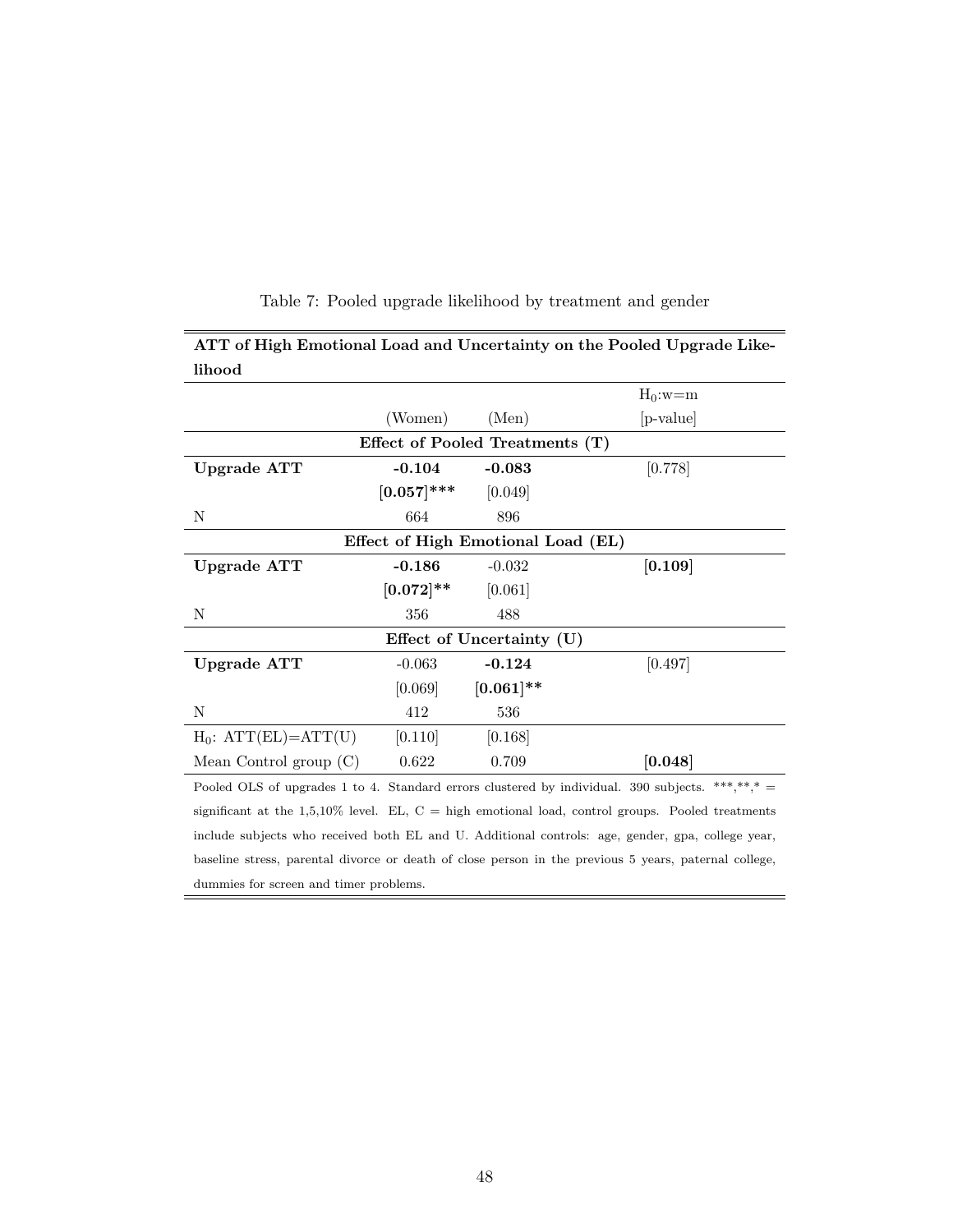Table 8: Non-income maximizing entrepreneurial choice by treatment and gender

| failure                            |                  |          |             |
|------------------------------------|------------------|----------|-------------|
|                                    |                  |          | $H_0$ :w=m  |
|                                    | (Women)          | (Men)    | $[p-value]$ |
| Effect of Pooled Treatments (T)    |                  |          |             |
| Non-income maximazing choice ATT   | 0.178            | 0.059    | [0.126]     |
|                                    | $[0.059]$ ***    | [0.050]  |             |
| Too little upgrade ATT             | 0.137            | 0.067    | 0.335       |
|                                    | $[0.057]$ **     | [0.045]  |             |
| Too much ATT                       | 0.041            | $-0.007$ | [0.128]     |
|                                    | $[0.018]$ **     | [0.024]  |             |
| Ν                                  | 166              | 224      |             |
| Effect of High Emotional Load (EL) |                  |          |             |
| Non-income maximazing choice ATT   | 0.194            | 0.050    | [0.074]     |
|                                    | $[0.087]$ **     | 0.058    |             |
| Too little upgrade ATT             | 0.165            | 0.029    | [0.185]     |
|                                    | $[0.085]$ **     | [0.055]  |             |
| Too much ATT                       | 0.029            | $-0.024$ | [0.126]     |
|                                    | [0.028]          | [0.019]  |             |
| Ν                                  | 89               | 122      |             |
| Effect of Uncertainty (U)          |                  |          |             |
| Non-income maximazing choice ATT   | 0.156            | 0.100    | [0.579]     |
|                                    | $[0.076]$ *      | 0.066    |             |
| Too little upgrade ATT             | 0.104            | 0.089    | [0.874]     |
|                                    | [0.072]          | [0.060]  |             |
| Too much ATT                       | 0.052            | $0.01\,$ | [0.402]     |
|                                    | [0.033]          | [0.034]  |             |
| N                                  | 103              | 132      |             |
| Non-income maximazing choice ATT   |                  |          |             |
| $H_0$ : $ATT(EL)=ATT(U)$           | [0.705]          | [0.163]  |             |
| Mean Control group $(C)$           | 0.098            | 0.117    | [0.734]     |
| Too little upgrade ATT             |                  |          |             |
| $H_0$ : $ATT(EL)=ATT(U)$           | [0.524]          | [0.356]  |             |
| Mean Control group $(C)$           | 0.098            | 0.088    | [0.857]     |
| Too much upgrade ATT               |                  |          |             |
| $H_0$ : $ATT(EL)=ATT(U)$           | [0.609]          | [0.174]  |             |
| Mean Control group $(C)$           | $\boldsymbol{0}$ | 0.029    | [0.157]     |

ATT of High Emotional Load and Uncertainty on the Likelihood of Making Non-income Maximizing Choice (ex post) due to too little upgrade and  $f_0$ :1.

Note: Failure = Failing to have the minimal number of correct answers for payment $>0$  (unconditional). Therefore: Too much = 1 if  $\#$  correct answers<required $\#$ . OLS. Robust standard errors. \*\*\*,\*\*,\* = significant at the 1,5,10% level. Kolmogorov-Smirnov test [pvalues] to establish first-order stochastic dominance. EL, C = high emotional load, control groups. Additional controls: age, gender, gpa, college year, baseline stress, parental divorce or death of close person in the previous 5 years, paternal college, dummies for screen and timer problems.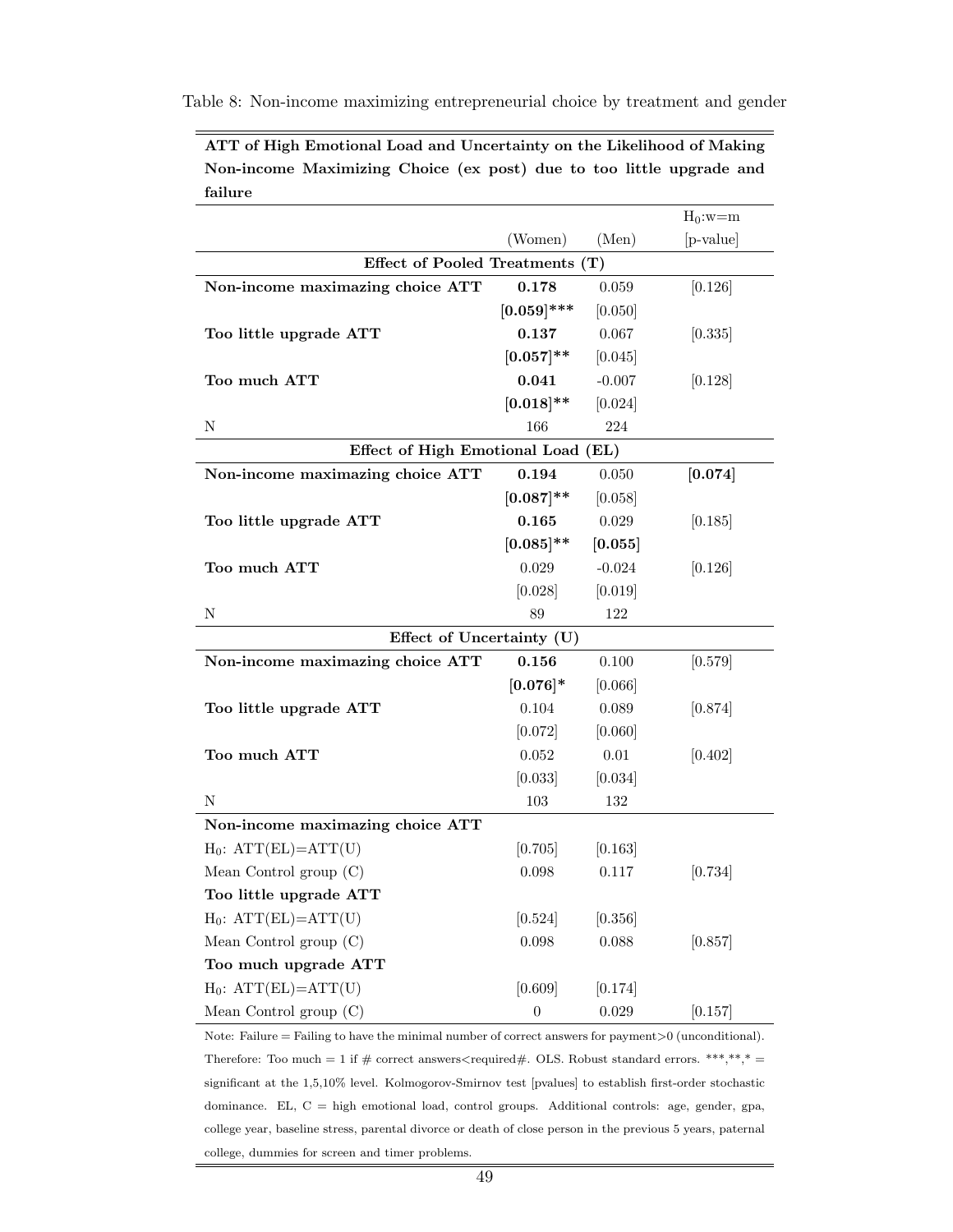|                                                                                                                                                                                                                                                                                                                                                                                                                              | ATT of High Emotional Load and Uncertainty on Losses and Returns on Quiz 2 (US Dlls) |                       |                          |                      |         |                          |                             |                   |            |
|------------------------------------------------------------------------------------------------------------------------------------------------------------------------------------------------------------------------------------------------------------------------------------------------------------------------------------------------------------------------------------------------------------------------------|--------------------------------------------------------------------------------------|-----------------------|--------------------------|----------------------|---------|--------------------------|-----------------------------|-------------------|------------|
|                                                                                                                                                                                                                                                                                                                                                                                                                              |                                                                                      |                       | $H_0$ :w=m               |                      |         | $H_0$ :w=m               |                             |                   | $H_0$ :w=m |
|                                                                                                                                                                                                                                                                                                                                                                                                                              | (Women) (Men)                                                                        |                       | $[p-value]$ (Women)(Men) |                      |         | $[p-value]$              | (Women) (Men)               |                   | p-value    |
|                                                                                                                                                                                                                                                                                                                                                                                                                              |                                                                                      | Pooled Treatments (T) |                          |                      |         | High Emotional Load (EL) |                             | Uncertainty $(U)$ |            |
| Return on Quiz 2 $(\$)$ ATT -2.78                                                                                                                                                                                                                                                                                                                                                                                            |                                                                                      | $-0.55$               | [0.067]                  | $-2.41 - 0.27$       |         | [0.17]                   | $-3.05$                     | $-1.14$           | [0.21]     |
|                                                                                                                                                                                                                                                                                                                                                                                                                              | $[0.86]$ *** $[0.87]$                                                                |                       |                          | $[1.18]$ ** $[1.03]$ |         |                          | $[1.08]$ ***                | [1.09]            |            |
| Of which, loss from                                                                                                                                                                                                                                                                                                                                                                                                          | $-1.02$                                                                              | $-0.59$               | [0.300]                  | $-0.92 - 0.21$       |         | [0.290]                  | $-1.03$                     | $-0.85$           | [0.194]    |
| wrong upgrade,                                                                                                                                                                                                                                                                                                                                                                                                               | $[0.33]$ *** $[0.29]$ **                                                             |                       |                          | $[0.43]$ ** $[0.33]$ |         |                          | $[0.48]^{**}$ $[0.41]^{**}$ |                   |            |
| the sum of:                                                                                                                                                                                                                                                                                                                                                                                                                  |                                                                                      |                       |                          |                      |         |                          |                             |                   |            |
| $(1)$ loss from                                                                                                                                                                                                                                                                                                                                                                                                              | $-0.63$                                                                              | $-0.45$               | [0.627]                  | $-0.73 - 0.31$       |         | [0.426]                  | $-0.46$                     | $-0.54$           | [0.866]    |
| too little upgrade                                                                                                                                                                                                                                                                                                                                                                                                           | $[0.28]^{**}$ $[0.24]^{*}$                                                           |                       |                          | $[0.41]$ * $[0.31]$  |         |                          | [0.34]                      | $[0.31]*$         |            |
| and                                                                                                                                                                                                                                                                                                                                                                                                                          |                                                                                      |                       |                          |                      |         |                          |                             |                   |            |
| $(2)$ loss from                                                                                                                                                                                                                                                                                                                                                                                                              | $-0.39$                                                                              | $-0.13$               | [0.283]                  | $-0.18$              | 0.11    | [0.116]                  | $-0.57$                     | $-0.31$           | [0.775]    |
| too much upgrade                                                                                                                                                                                                                                                                                                                                                                                                             | $[0.19]$ **                                                                          | [0.17]                |                          | [0.15]               | [0.09]  |                          | [0.37]                      | [0.30]            |            |
| N                                                                                                                                                                                                                                                                                                                                                                                                                            | 166                                                                                  | 224                   |                          | 89                   | 122     |                          | 103                         | 134               |            |
| Mean Control group                                                                                                                                                                                                                                                                                                                                                                                                           |                                                                                      |                       |                          |                      |         |                          |                             |                   |            |
| Return                                                                                                                                                                                                                                                                                                                                                                                                                       | 17.39                                                                                | 18.58                 | [0.277]                  | 17.39                | 18.58   | [0.277]                  | 17.39                       | 18.58             | [0.277]    |
| Loss (wrong upgrade)                                                                                                                                                                                                                                                                                                                                                                                                         | $-0.47$                                                                              | $-0.54$               | [0.790]                  | $-0.47$              | $-0.54$ | [0.790]                  | $-0.47$                     | $-0.54$           | [0.790]    |
| Loss (too litle upgrade)                                                                                                                                                                                                                                                                                                                                                                                                     | $-0.47$                                                                              | $-0.42$               | [0.868]                  |                      |         |                          |                             |                   |            |
| Loss (too much upg.)                                                                                                                                                                                                                                                                                                                                                                                                         | 0.00                                                                                 | $-0.12$               | [0.170]                  | 0.00                 | $-0.12$ | [0.170]                  | 0.00                        | $-0.12$           | [0.170]    |
| OLS. Robust standard errors. ***,**,* = significant at the 1,5,10% level. EL, C = high emotional load, control groups.                                                                                                                                                                                                                                                                                                       |                                                                                      |                       |                          |                      |         |                          |                             |                   |            |
| $\mathbf{A} = \mathbf{A} + \mathbf{B} + \mathbf{A} + \mathbf{B} + \mathbf{B} + \mathbf{B} + \mathbf{B} + \mathbf{B} + \mathbf{B} + \mathbf{B} + \mathbf{B} + \mathbf{B} + \mathbf{B} + \mathbf{B} + \mathbf{B} + \mathbf{B} + \mathbf{B} + \mathbf{B} + \mathbf{B} + \mathbf{B} + \mathbf{B} + \mathbf{B} + \mathbf{B} + \mathbf{B} + \mathbf{B} + \mathbf{B} + \mathbf{B} + \mathbf{B} + \mathbf{B} + \mathbf{B} + \mathbf$ |                                                                                      |                       |                          |                      |         |                          |                             |                   |            |

Table 9: Losses and Returns on Quiz 2 (US Dlls)

Additional controls: age, gender, gpa, college year, baseline stress, parental divorce or death of close person in the previous 5 years, paternal college, dummies for screen and timer problems.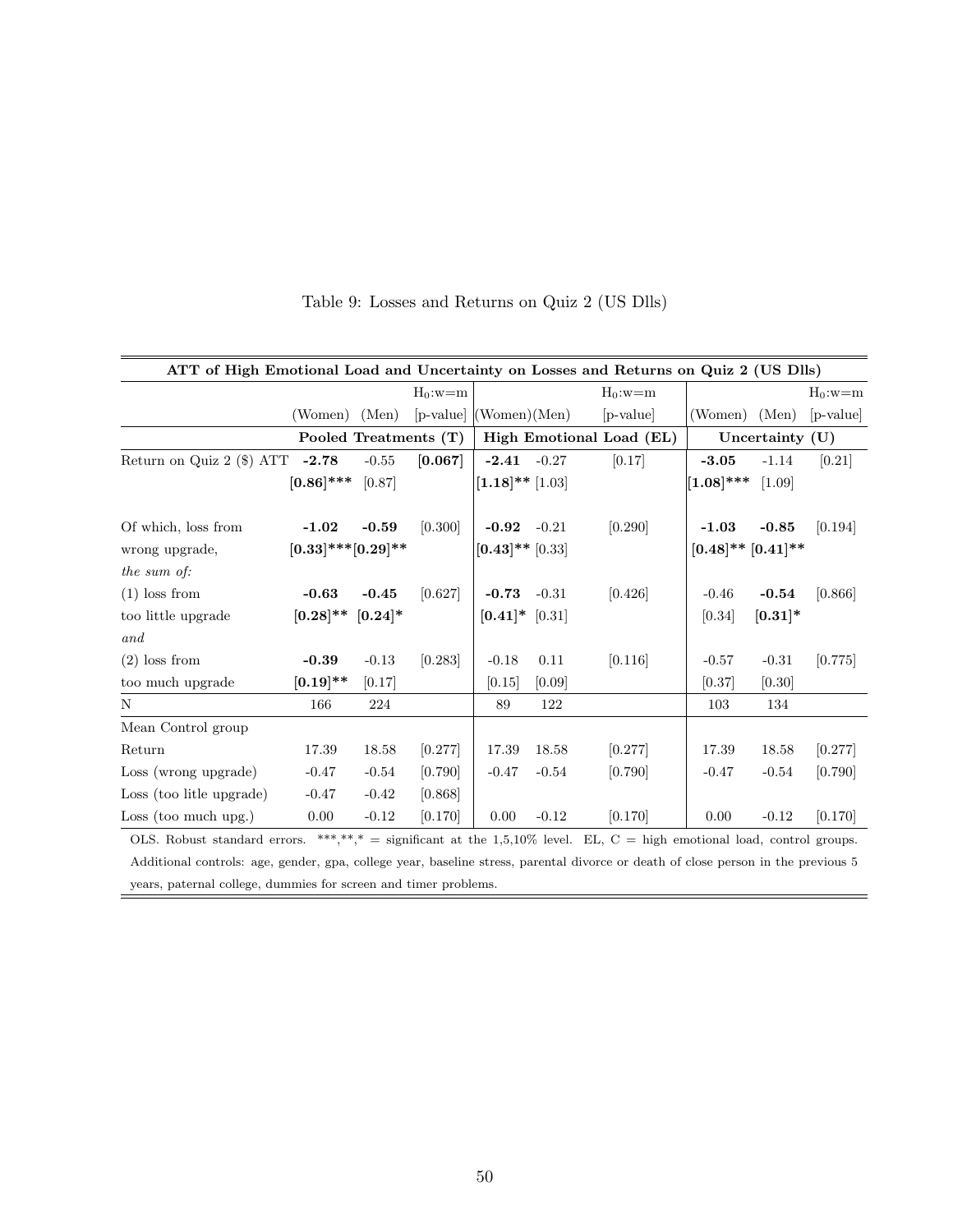| Table 10: Return on quiz2 and losses from wrong upgrades. Heterogeneity by life events and gender |  |  |  |
|---------------------------------------------------------------------------------------------------|--|--|--|
|---------------------------------------------------------------------------------------------------|--|--|--|

| Heterogenous Effect by Life Events and Gender |           |                         |            |                                    |          |                                        |
|-----------------------------------------------|-----------|-------------------------|------------|------------------------------------|----------|----------------------------------------|
|                                               |           |                         | $H_0$ :w=m |                                    |          | $H_0$ :w=m                             |
|                                               | (Women)   | (Men)                   | [p-value]  | (Women)                            | (Men)    | [p-value]                              |
|                                               |           | No Negative Life Events |            |                                    |          | Divorce, Death, Low Parental Education |
|                                               |           |                         |            | Effect of Pooled Treatments (T)    |          |                                        |
| Return on                                     | $-0.281$  | 0.188                   | [0.769]    | $-4.602$                           | $-1.105$ | [0.052]                                |
| Quiz $2$ (\$) ATT                             | [1.126]   | [1.139]                 |            | $[1.191]$ ***                      | [1.328]  |                                        |
| Loss from suboptimal                          | $-0.222$  | $-0.852$                | [0.327]    | $-1.635$                           | $-0.258$ | [0.020]                                |
| upgrade ATT                                   | [0.524]   | $[0.375]$ **            |            | $[0.408]$ ***                      | [0.432]  |                                        |
| N                                             | 68        | 107                     |            | 98                                 | 117      |                                        |
|                                               |           |                         |            | Effect of High Emotional Load (EL) |          |                                        |
| Return on                                     | $-0.098$  | 0.822                   | [0.665]    | $-4.306$                           | $-1.15$  | [0.169]                                |
| Quiz $2$ ( $\text{\$}$ ) ATT                  | [1.616]   | [1.390]                 |            | $[1.642]$ ***                      | [1.572]  |                                        |
| Loss from suboptimal                          | $-0.679$  | $-0.721$                | [0.964]    | $-1.133$                           | 0.49     | [0.013]                                |
| upgrade ATT                                   | [0.737]   | [0.505]                 |            | $[0.439]$ **                       | [0.406]  |                                        |
| $\mathbf N$                                   | 40        | 64                      |            | 49                                 | 58       |                                        |
|                                               |           |                         |            | Effect of Uncertainty (U)          |          |                                        |
| Return on                                     | 0.068     | $-1.263$                | [0.519]    | $-5.065$                           | $-1.017$ | [0.058]                                |
| Quiz $2$ (\$) ATT                             | [1.459]   | [1.457]                 |            | $[1.431]$ ***                      | [1.577]  |                                        |
| Loss from suboptimal                          | 0.606     | $-1.062$                | [0.038]    | $-2.013$                           | $-0.596$ | [0.095]                                |
| upgrade ATT                                   | [0.514]   | $[0.628]$ *             |            | $[0.630]$ ***                      | [0.585]  |                                        |
| $\mathbf N$                                   | 39        | 61                      |            | 64                                 | 73       |                                        |
| Mean $T=0$ (\$):                              |           |                         |            |                                    |          |                                        |
| Return                                        | $15.52\,$ | $18.2\,$                | [0.055]    | 18.81                              | $19\,$   | [0.908]                                |
| Upgrade loss                                  | $-0.909$  | $-0.357$                | [0.245]    | $-0.137$                           | $-0.742$ | [0.084]                                |
| $H_0$ : $ATT(EL)=ATT(U)$                      |           |                         |            |                                    |          |                                        |
| Return                                        | [0.927]   | [0.176]                 |            | [0.663]                            | [0.931]  |                                        |
| Upgrade loss                                  | [0.060]   | [0.647]                 |            | [0.248]                            | [0.056]  |                                        |

ATT of High Emotional Load and Uncertainty on the Return on Quiz 2 and Losses,

Note: We obtain similar results when we consider life events and low paternal education separately. OLS. Robust standard errors. \*\*\*,\*\*,\* = significant at the  $1,5,10\%$  level. Additional controls: age, gender, gpa, college year, baseline stress, parental divorce or death of close person in the previous 5 years, paternal college, dummies for screen and timer problems.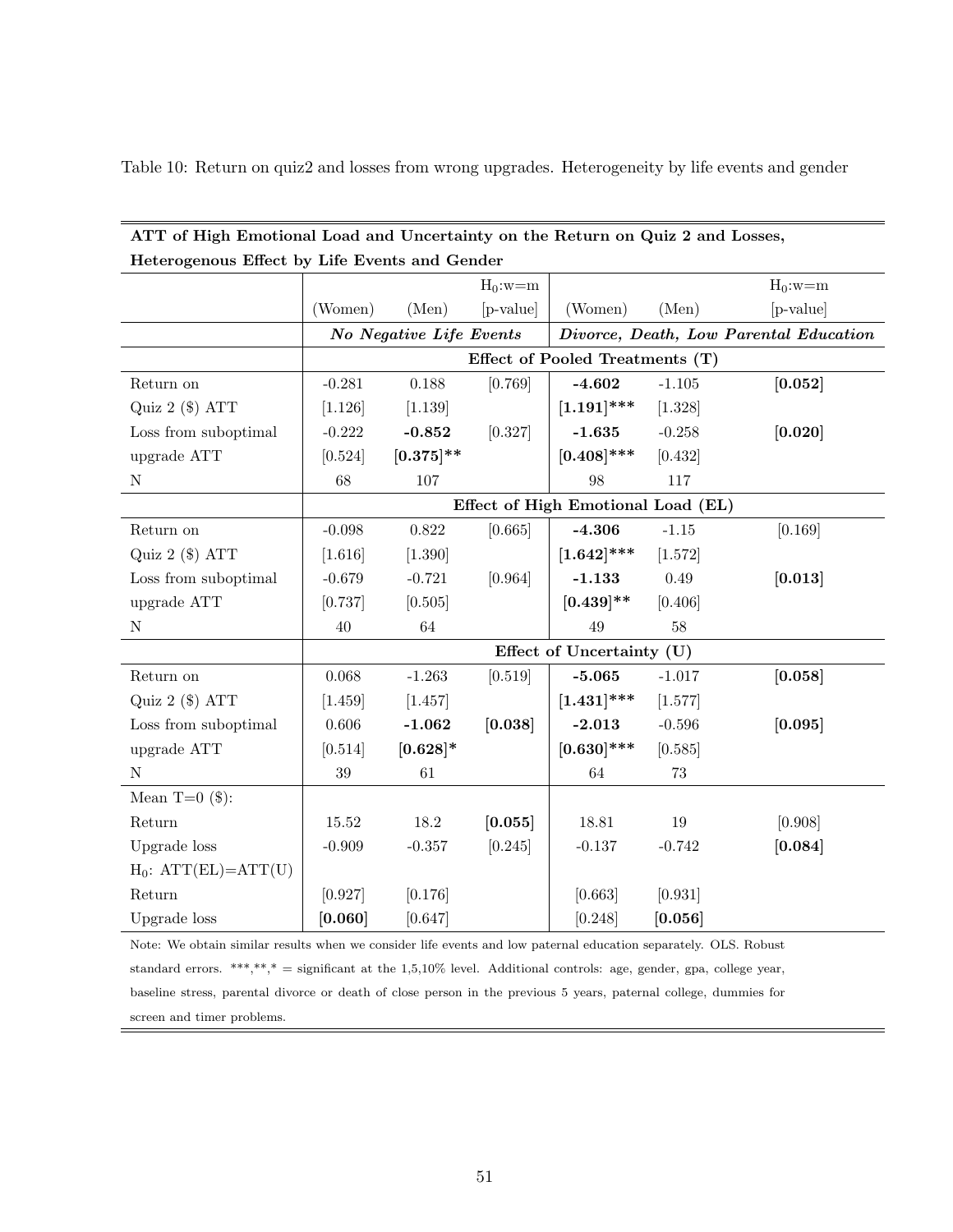| Heterogenous Effect by Life Events and Gender |                |                                                     |            |                                 |                     |            |  |  |  |
|-----------------------------------------------|----------------|-----------------------------------------------------|------------|---------------------------------|---------------------|------------|--|--|--|
|                                               |                |                                                     | $H_0$ :w=m |                                 |                     | $H_0$ :w=m |  |  |  |
|                                               | (Women)        | (Men)                                               | [p-value]  | (Women)                         | (Men)               | [p-value]  |  |  |  |
|                                               |                | <b>Below median stress</b>                          |            |                                 | Above median stress |            |  |  |  |
|                                               |                |                                                     |            | Effect of Pooled Treatments (T) |                     |            |  |  |  |
| Return on                                     | $-3.26$        | $-2.507$                                            | [0.646]    | $-2.803$                        | 1.29                | [0.016]    |  |  |  |
| Quiz 2 (\$) ATT                               | $[1.310]$ **   | $[1.027]$ **                                        |            | $[1.140]$ **                    | [1.266]             |            |  |  |  |
| Loss from suboptimal                          | $-1.128$       | $-1.157$                                            | [0.959]    | $-0.975$                        | $-0.046$            | [0.133]    |  |  |  |
| upgrade ATT                                   | $[0.442]$ ***  | $[0.331]$ ***                                       |            | $[0.454]^{**}$                  | [0.437]             |            |  |  |  |
| ${\bf N}$                                     | 56             | 116                                                 |            | 108                             | 107                 |            |  |  |  |
|                                               |                | Effect of high Emotional Load video clip (EL)       |            |                                 |                     |            |  |  |  |
| Return on                                     | $-2.735$       | $-1.612$                                            | [0.627]    | $-2.002$                        | $1.151\,$           | [0.142]    |  |  |  |
| Quiz 2 (\$) ATT                               | [2.004]        | [1.211]                                             |            | [1.459]                         | [0.1606]            |            |  |  |  |
| Loss from suboptimal                          | $-1.802$       | $-0.634$                                            | [0.143]    | $-0.326$                        | 0.213               | [0.476]    |  |  |  |
| upgrade ATT                                   | $[0.726]^{**}$ | $[0.339]$ *                                         |            | [0.526]                         | [0.555]             |            |  |  |  |
|                                               |                |                                                     |            |                                 |                     |            |  |  |  |
| ${\bf N}$                                     | 33             | 60                                                  |            | $54\,$                          | 61                  |            |  |  |  |
|                                               |                | Effect of uncertainty about task 1 productivity (U) |            |                                 |                     |            |  |  |  |
| Return on                                     | $-4.637$       | $-3.078$                                            | [0.407]    | $-2.159$                        | 1.005               | [0.158]    |  |  |  |
| Quiz 2 (\$) ATT                               | $[1.458]$ ***  | $[1.235]^{**}$                                      |            | [1.389]                         | [1.735]             |            |  |  |  |
| Loss from suboptimal                          | $-1.107$       | $-1.445$                                            | [0.678]    | $-0.955$                        | $-0.192$            | [0.368]    |  |  |  |
| upgrade ATT                                   | $[0.602]*$     | $[0.545]$ ***                                       |            | [0.647]                         | [0.559]             |            |  |  |  |
| ${\bf N}$                                     | $34\,$         | $72\,$                                              |            | 68                              | 61                  |            |  |  |  |
| Mean $T=0$ (\$):                              |                |                                                     |            |                                 |                     |            |  |  |  |
| Return                                        | 18.157         | 21.051                                              | [0.063]    | 17.048                          | 16.447              | [0.686]    |  |  |  |
| Upgrade loss                                  | $-0.236$       | $\boldsymbol{0}$                                    | [0.320]    | $-0.629$                        | $-0.973$            | [0.434]    |  |  |  |
| $H0: ATT(EL)=ATT(U)$                          |                |                                                     |            |                                 |                     |            |  |  |  |
| Return                                        | [0.368]        | [0.246]                                             |            | [0.920]                         | [0.939]             |            |  |  |  |
| Upgrade loss                                  | [0.426]        | [0.189]                                             |            | [0.390]                         | [0.532]             |            |  |  |  |

stress and gender

ATT of High Emotional Load and Uncertainty on the Return on Quiz 2 and Losses,

Table 11: Return on quiz2 and losses from wrong upgrades. Heterogeneity by baseline self-reported

Note: We obtain similar results when we consider life events and low paternal education separately. OLS. Robust standard errors. \*\*\*,\*\*,\* = significant at the 1,5,10% level. Additional controls: age, gender, gpa, college year, baseline stress, parental divorce or death of close person in the previous 5 years, paternal college, dummies for screen and timer problems.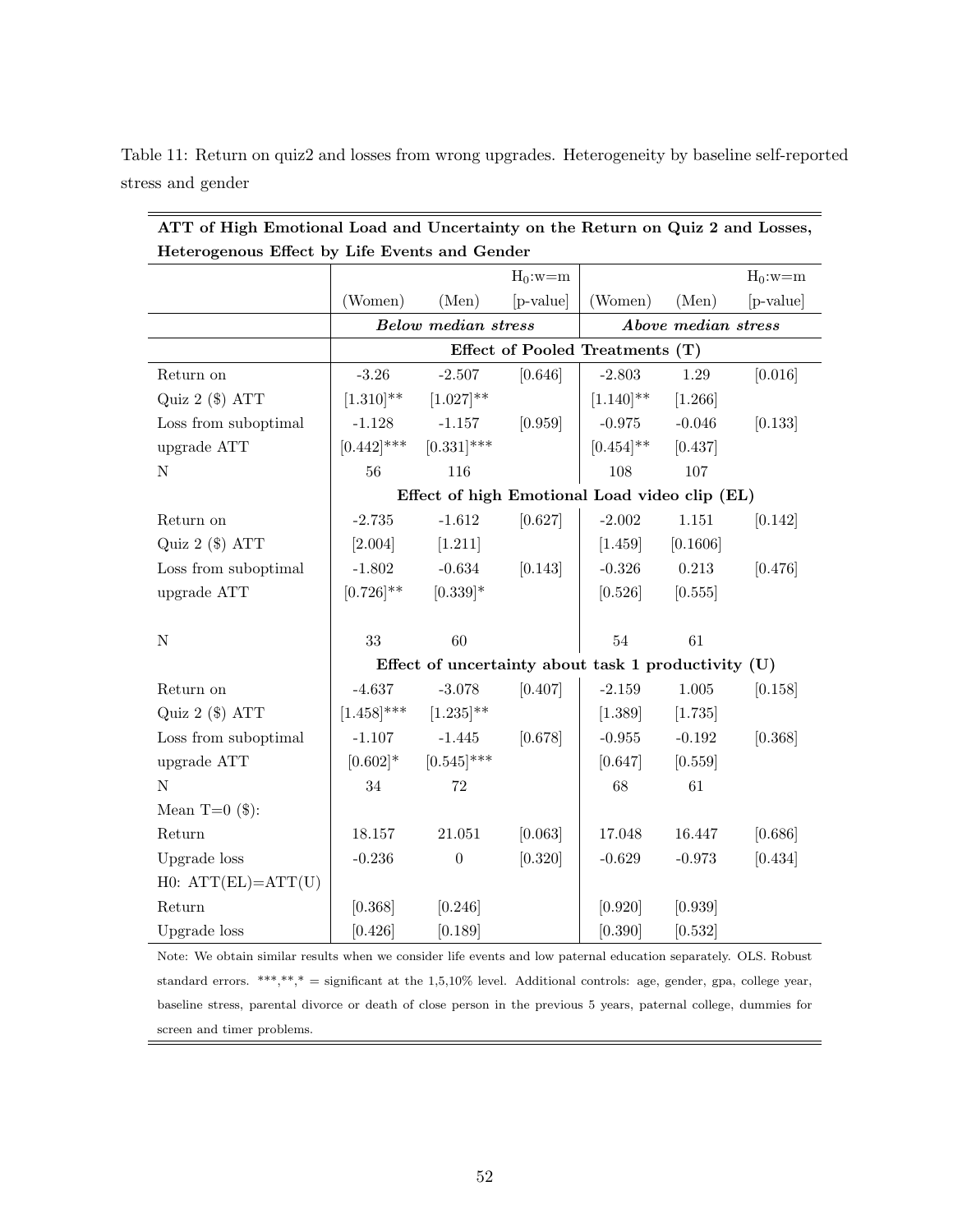| <b>Highest Upgrade</b>           |                                    |         |            |  |  |  |  |  |  |
|----------------------------------|------------------------------------|---------|------------|--|--|--|--|--|--|
|                                  |                                    |         | $H_0$ :w=m |  |  |  |  |  |  |
|                                  | (Women)                            | (Men)   | [p-value]  |  |  |  |  |  |  |
| Effect of Pooled Treatments (T)  |                                    |         |            |  |  |  |  |  |  |
| Optimism $(x\geq 12)$ ATT        | 15.41                              | 0.19    | [0.152]    |  |  |  |  |  |  |
|                                  | $[8.16]$ * [6.77]                  |         |            |  |  |  |  |  |  |
| $H_0$ : $F(T) < F(C)$ [pvalues]  | $[0.782]$ $[0.788]$                |         |            |  |  |  |  |  |  |
| $H_0$ : $F(T) > F(C)$ [pvalues]  | $[0.017]$ $[0.484]$                |         |            |  |  |  |  |  |  |
| N                                | 166                                | 224     |            |  |  |  |  |  |  |
|                                  | Effect of High Emotional Load (EL) |         |            |  |  |  |  |  |  |
| Optimism $(x\geq 12)$ ATT        | 0.14                               | $-1.95$ | [0.873]    |  |  |  |  |  |  |
|                                  | [9.86]                             | $[8.48$ |            |  |  |  |  |  |  |
| $H_0$ : $F(EL) < F(C)$ [pvalues] | $[0.187]$ $[0.739]$                |         |            |  |  |  |  |  |  |
| $H_0$ : $F(EL) > F(C)$ [pvalues] | $[0.781]$ $[0.848]$                |         |            |  |  |  |  |  |  |
| Ν                                | 89                                 | 122     |            |  |  |  |  |  |  |
|                                  | Effect of Uncertainty (U)          |         |            |  |  |  |  |  |  |
| Optimism $(x\geq 12)$ ATT        | 20.08                              | 5.9     | [0.271]    |  |  |  |  |  |  |
|                                  | $[9.94]$ ** [8.36]                 |         |            |  |  |  |  |  |  |
| $H_0$ : $F(U) < F(C)$ [pvalues]  | $[0.928]$ $[0.981]$                |         |            |  |  |  |  |  |  |
| $H_0$ : $F(U) > F(C)$ [pvalues]  | $[0.005]$ $[0.144]$                |         |            |  |  |  |  |  |  |
| N                                | 103                                | 134     |            |  |  |  |  |  |  |
| $H_0$ : $ATT(EL)=ATT(U)$         | $[0.052]$ $[0.389]$                |         |            |  |  |  |  |  |  |
| Mean Control group $(C)$         | 4.94                               | $-2.98$ | [0.381]    |  |  |  |  |  |  |
|                                  |                                    |         |            |  |  |  |  |  |  |

Table 12: Inconsistencies and mistakes by treatment and gender: Optimism for Highest Upgrade

ATT of High Emotional Load and Uncertainty on Optimism for

Note: Optimism for highest upgrade (x≥12): stated - observed probability. OLS. Robust standard errors. \*\*\*,\*\*,\* = significant at the  $1,5,10\%$  level. Kolmogorov-Smirnov test [pvalues] to establish first-order stochastic dominance. EL,  $C =$  high emotional load, control groups. Additional controls: age, gender, gpa, college year, baseline stress, parental divorce or death of close person in the previous 5 years, paternal college, dummies for screen and timer problems.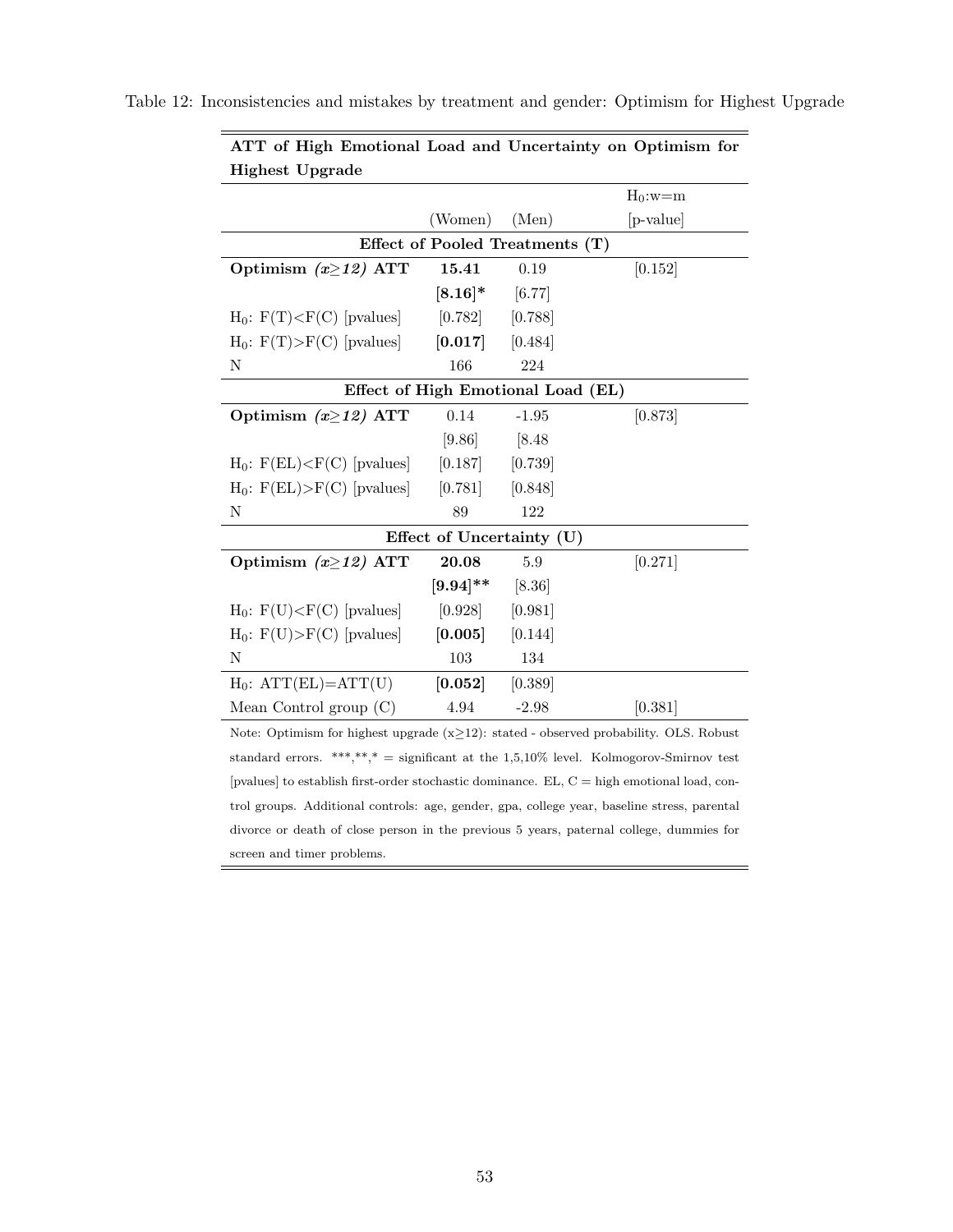| Lowest Upgrade                                                                             |                                    |          |            |  |  |  |  |  |
|--------------------------------------------------------------------------------------------|------------------------------------|----------|------------|--|--|--|--|--|
|                                                                                            |                                    |          | $H_0$ :w=m |  |  |  |  |  |
|                                                                                            | (Women)                            | (Men)    | [p-value]  |  |  |  |  |  |
| Effect of Pooled Treatments (T)                                                            |                                    |          |            |  |  |  |  |  |
| Optimism $(x\geq 6)$ ATT                                                                   | $-10.57$                           | $-2.76$  | [0.191]    |  |  |  |  |  |
|                                                                                            | $[4.49]$ ** [3.73]                 |          |            |  |  |  |  |  |
| $H_0$ : $F(T) > F(C)$ [pvalues]                                                            | $[0.999]$ $[0.876]$                |          |            |  |  |  |  |  |
| $H_0$ : $F(T) < F(C)$ [pvalues]                                                            | $[0.004]$ $[0.515]$                |          |            |  |  |  |  |  |
| Ν                                                                                          | 166                                | 224      |            |  |  |  |  |  |
|                                                                                            | Effect of High Emotional Load (EL) |          |            |  |  |  |  |  |
| Optimism $(x\geq 6)$ ATT                                                                   | $-11.15$                           | $-0.44$  | [0.181]    |  |  |  |  |  |
|                                                                                            | $[6.55]$ * $[4.24]$                |          |            |  |  |  |  |  |
| $H_0$ : $F(EL) > F(C)$ [pvalues]                                                           | $[0.998]$ $[0.944]$                |          |            |  |  |  |  |  |
| $H_0$ : $F(EL) < F(C)$ [pvalues]                                                           | $[0.004]$ $[0.958]$                |          |            |  |  |  |  |  |
| Ν                                                                                          | 89                                 | 122      |            |  |  |  |  |  |
| Effect of Uncertainty (U)                                                                  |                                    |          |            |  |  |  |  |  |
| Optimism $(x\geq 6)$ ATT                                                                   | $-9.29$                            | $-1.91$  | [0.284]    |  |  |  |  |  |
|                                                                                            | $[5.32]$ * $[4.36]$                |          |            |  |  |  |  |  |
| $H_0$ : $F(U) > F(C)$ [pvalues]                                                            | $[1.000]$ $[0.544]$                |          |            |  |  |  |  |  |
| $H_0$ : $F(U) < F(C)$ [pvalues]                                                            | $[0.052]$ $[0.720]$                |          |            |  |  |  |  |  |
| N                                                                                          | 103                                | 134      |            |  |  |  |  |  |
| $H_0$ : $ATT(EL)=ATT(U)$                                                                   | [0.784]                            | [0.701]  |            |  |  |  |  |  |
| Mean Control group $(C)$                                                                   | $-12.19$                           | $-12.33$ | [0.976]    |  |  |  |  |  |
| Note: Optimism for lowest upgrade $(x\geq 6)$ : stated - observed probability. OLS, Robust |                                    |          |            |  |  |  |  |  |

Table 13: Inconsistencies and mistakes by treatment and gender: Optimism for Lowest Upgrade

ATT of High Emotional Load and Uncertainty on Optimism for

Note: Optimism for lowest upgrade (x≥6): stated - observed probability. OLS. Robust standard errors. \*\*\*,\*\*,\* = significant at the  $1,5,10\%$  level. Kolmogorov-Smirnov test [pvalues] to establish first-order stochastic dominance. EL,  $C =$  high emotional load, control groups. Additional controls: age, gender, gpa, college year, baseline stress, parental divorce or death of close person in the previous 5 years, paternal college, dummies for screen and timer problems.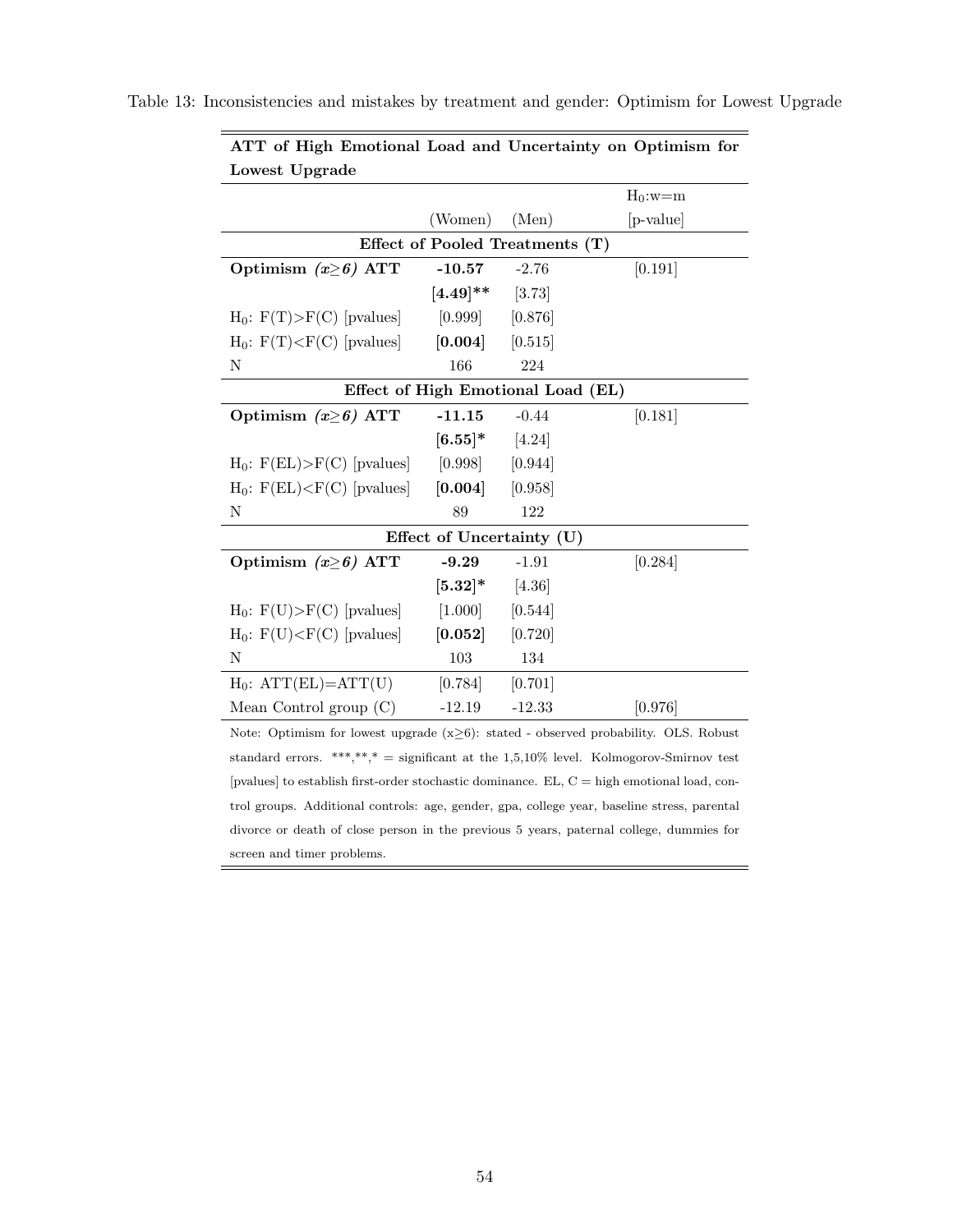|  | Table 14: Inconsistencies and mistakes by treatment and gender: Differences in subjective and |  |  |  |  |  |
|--|-----------------------------------------------------------------------------------------------|--|--|--|--|--|
|  | observed productivity                                                                         |  |  |  |  |  |

| ATT of High Emotional Load and Uncertainty on Subjective - Observed Productivity                                        |                                           |               |            |             |                               |            |  |  |
|-------------------------------------------------------------------------------------------------------------------------|-------------------------------------------|---------------|------------|-------------|-------------------------------|------------|--|--|
|                                                                                                                         |                                           |               | $H_0$ :w=m |             |                               | $H_0$ :w=m |  |  |
|                                                                                                                         | (Women)                                   | (Men)         | [p-value]  | (Women)     | (Men)                         | [p-value]  |  |  |
|                                                                                                                         | <b>Subjective - Observed Productivity</b> |               |            |             |                               |            |  |  |
|                                                                                                                         |                                           | <b>Direct</b> |            |             | <b>Indirect and Truncated</b> |            |  |  |
| Effect of Pooled Treatments (T)                                                                                         |                                           |               |            |             |                               |            |  |  |
| Subj - Obs Productivity ATT                                                                                             | 1.224                                     | 0.262         | [0.371]    | 2.47        | $-0.351$                      | [0.255]    |  |  |
|                                                                                                                         | [0.901]                                   | [0.704]       |            | [1.866]     | [1.562]                       |            |  |  |
| $H_0$ : $F(T) > F(C)$ [pvalues]                                                                                         | [0.992]                                   | [0.883]       |            | [0.997]     | [0.997]                       |            |  |  |
| $H_0$ : $F(T) [pvalues]$                                                                                                | [0.189]                                   | [0.637]       |            | [0.167]     | [0.059]                       |            |  |  |
| N                                                                                                                       | 117                                       | 155           |            | 166         | 224                           |            |  |  |
|                                                                                                                         | Effect of High Emotional Load (EL)        |               |            |             |                               |            |  |  |
| Subj - Obs Productivity ATT                                                                                             | 0.53                                      | 0.504         | [0.987]    | $-1.118$    | $-0.723$                      | [0.896]    |  |  |
|                                                                                                                         | [0.119]                                   | [1.098]       |            | [2.248]     | [1.957]                       |            |  |  |
| $H_0$ : $F(EL) > F(C)$ [pvalues]                                                                                        | [0.082]                                   | [0.739]       |            | [0.941]     | [0.889]                       |            |  |  |
| $H_0$ : $F(EL) < F(C)$ [pvalues]                                                                                        | [0.942]                                   | [0.882]       |            | [0.711]     | [0.192]                       |            |  |  |
| N                                                                                                                       | 54                                        | 40            |            | 89          | 122                           |            |  |  |
|                                                                                                                         | Effect of Uncertainty (U)                 |               |            |             |                               |            |  |  |
| Subj - Obs Productivity ATT                                                                                             | 1.669                                     | 0.129         | [0.283]    | 4.28        | 0.86                          | [0.263]    |  |  |
|                                                                                                                         | $[0.999]$ *                               | [0.804]       |            | $[2.351]$ * | [1.928]                       |            |  |  |
| $H_0$ : $F(U) > F(C)$ [pvalues]                                                                                         | [0.982]                                   | [0.864]       |            | [1.000]     | [0.997]                       |            |  |  |
| $H_0$ : $F(U) < F(C)$ [pvalues]                                                                                         | [0.075]                                   | [0.263]       |            | [0.080]     | [0.098]                       |            |  |  |
| ${\bf N}$                                                                                                               | 92                                        | 70            |            | 103         | 134                           |            |  |  |
| $H_0$ : $ATT(EL) = ATT(U)$                                                                                              | [0.254]                                   | [0.731]       |            | [0.026]     | [0.436]                       |            |  |  |
| Mean Control group $(C)$                                                                                                | $-2.888$                                  | $-2.923$      | [0.976]    | $-2.472$    | $-3.326$                      | [0.678]    |  |  |
| OLS. Robust standard errors. ***,**,* = significant at the $1,5,10\%$ level. Kolmogorov-Smirnov test [pvalues] to       |                                           |               |            |             |                               |            |  |  |
| establish first-order stochastic dominance. EL, $C =$ high emotional load, control groups. Additional controls: age,    |                                           |               |            |             |                               |            |  |  |
| gender, gpa, college year, baseline stress, parental divorce or death of close person in the previous 5 years, paternal |                                           |               |            |             |                               |            |  |  |

college, dummies for screen and timer problems.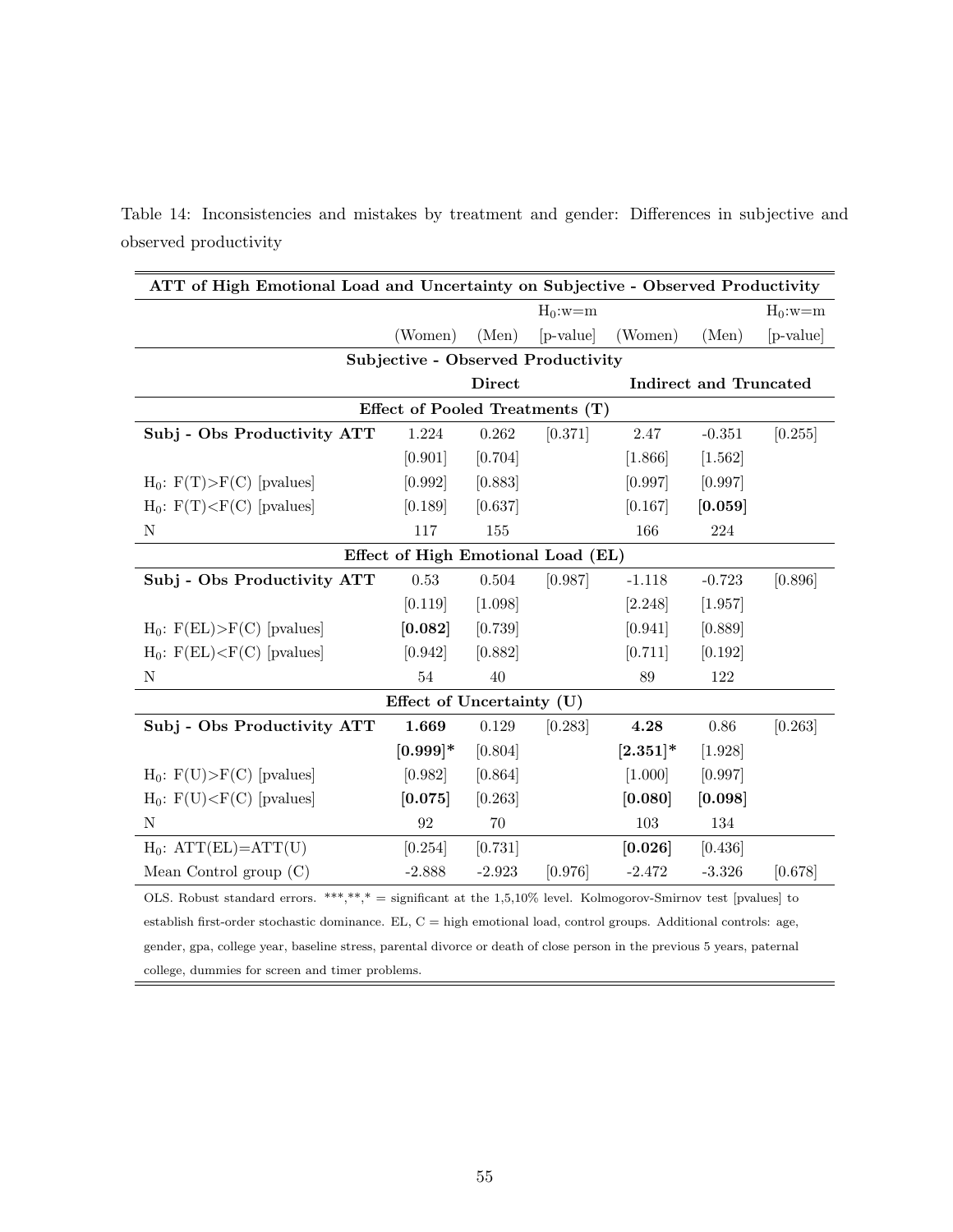| ATT of High Emotional Load and Uncertainty on Likelihood of Making |          |                                    |            |  |  |  |  |  |
|--------------------------------------------------------------------|----------|------------------------------------|------------|--|--|--|--|--|
| <b>Confused Choices and Wrong Recall</b>                           |          |                                    |            |  |  |  |  |  |
|                                                                    |          |                                    | $H_0$ :w=m |  |  |  |  |  |
|                                                                    | (Women)  | (Men)                              | [p-value]  |  |  |  |  |  |
| Inconsistent Choices/Beliefs and Question Recall                   |          |                                    |            |  |  |  |  |  |
| Effect of Pooled Treatments (T)                                    |          |                                    |            |  |  |  |  |  |
| Inconsistencies ATT                                                | $-0.037$ | 0.096                              | [0.148]    |  |  |  |  |  |
|                                                                    | [0.073]  | $[0.056]$ *                        |            |  |  |  |  |  |
| Wrong Recall ATT                                                   | $-0.003$ | 0.026                              | [0.320]    |  |  |  |  |  |
|                                                                    | [0.023]  | $[0.013]*$                         |            |  |  |  |  |  |
| ${\rm N}$                                                          | 166      | 224                                |            |  |  |  |  |  |
|                                                                    |          | Effect of High Emotional Load (EL) |            |  |  |  |  |  |
| <b>Inconsistencies ATT</b>                                         | $-0.109$ | 0.06                               | [0.128]    |  |  |  |  |  |
|                                                                    | [0.087]  | [0.069]                            |            |  |  |  |  |  |
| <b>Wrong Recall ATT</b>                                            | 0.006    | 0.04                               | [0.495]    |  |  |  |  |  |
|                                                                    | [0.037]  | [0.029]                            |            |  |  |  |  |  |
| N                                                                  | 89       | 122                                |            |  |  |  |  |  |
|                                                                    |          | Effect of Uncertainty (U)          |            |  |  |  |  |  |
| Inconsistencies ATT                                                | 0.019    | 0.162                              | [0.210]    |  |  |  |  |  |
|                                                                    | [0.087]  | $[0.029]$ **                       |            |  |  |  |  |  |
| <b>Wrong Recall ATT</b>                                            | $-0.002$ | $-0.003$                           | [0.991]    |  |  |  |  |  |
|                                                                    | [0.025]  | [0.007]                            |            |  |  |  |  |  |
| N                                                                  | 103      | 134                                |            |  |  |  |  |  |
| Inconsistencies:                                                   |          |                                    |            |  |  |  |  |  |
| $H_0$ : $ATT(EL)=ATT(U)$                                           | [0.138]  | [0.183]                            |            |  |  |  |  |  |
| Mean Control group (C)                                             | 0.254    | 0.147                              | [0.155]    |  |  |  |  |  |
| <b>Wrong Recall:</b>                                               |          |                                    |            |  |  |  |  |  |
| $H_0$ : $ATT(EL)=ATT(U)$                                           | [0.789]  | [0.158]                            |            |  |  |  |  |  |
| Mean Control group $(C)$                                           | 0.027    | $\boldsymbol{0}$                   | [0.156]    |  |  |  |  |  |

Table 15: Inconsistencies and mistakes by treatment and gender: Confused Choices and Wrong Recollection

Note: This regression uses the dummy variable *confused*, which =1 if person makes inconsistent upgrade choices, or states inconsistent probabilities, or switches back and forth in lottery choices. OLS. Robust standard errors. \*\*\*,\*\*,\* = significant at the  $1,5,10\%$  level. EL, C = high emotional load, control groups. Additional controls: age, gender, gpa, college year, baseline stress, parental divorce or death of close person in the previous 5 years, paternal college, dummies for screen and timer problems.